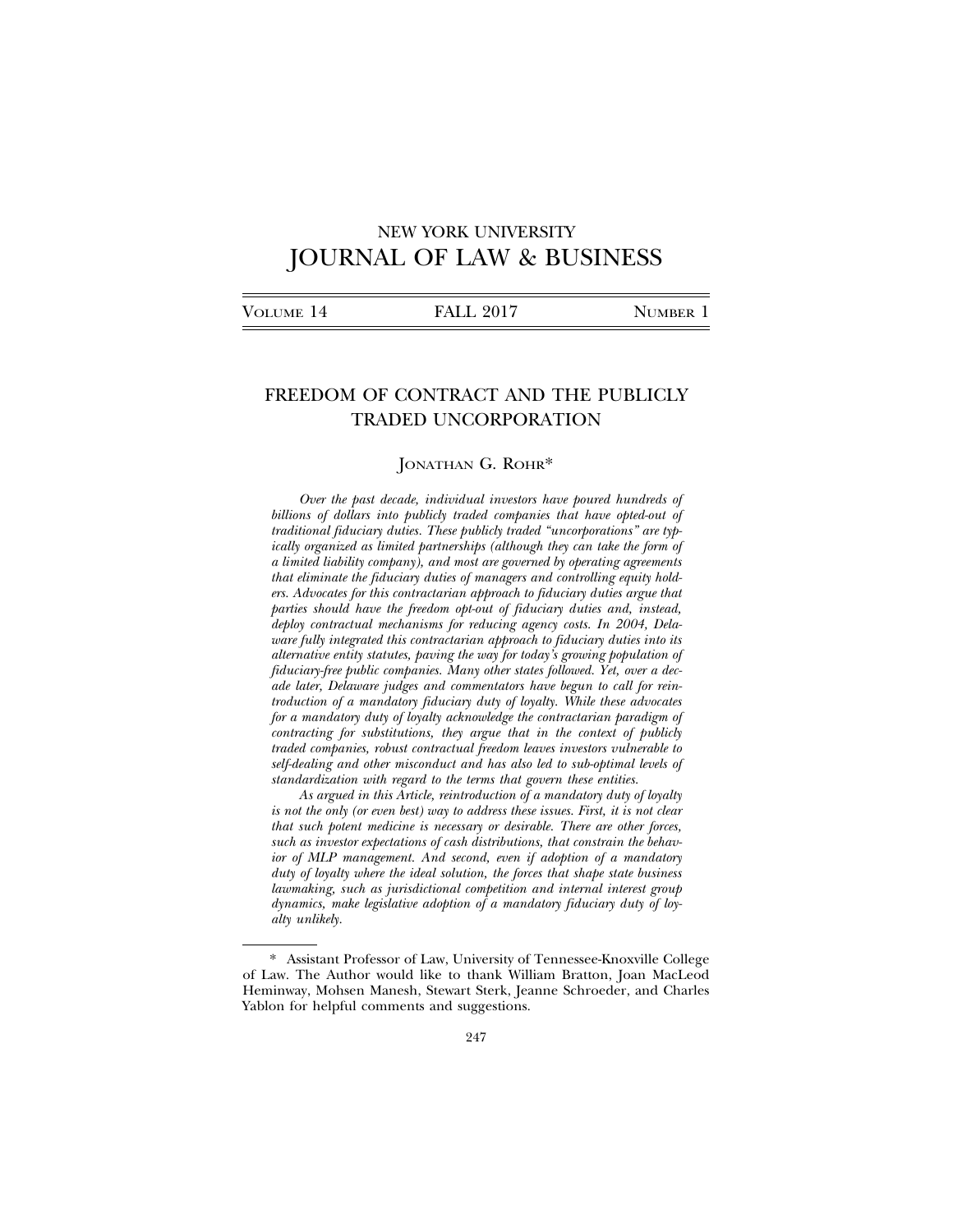*This Article offers an alternative approach that reflects a new model for business lawmaking in the era of contractual freedom. With information available about commonly adopted governance structures and terms, their coherence in light of the circumstances under which these entities operate, and the ways that investors are routinely left vulnerable, it is possible to design a set of standardized terms that capture the benefits of "contractability" while also providing investors with additional protection where needed. Importantly, achieving widespread adoption of standardized terms would not require state lawmakers to negate their commitments to contractual freedom. Recent empirical and theoretical work on the role of statutory menus indicates that widespread adoption can be achieved even if the standardized terms are not mandatory.*

|                                            |                                            |                                                                                           | 248 |
|--------------------------------------------|--------------------------------------------|-------------------------------------------------------------------------------------------|-----|
| L.                                         | OVERVIEW OF MLPS                           |                                                                                           |     |
|                                            | А.                                         | The Rise of Alternative Entities and the Move to                                          |     |
|                                            |                                            | Contractual Freedom                                                                       | 258 |
|                                            | B.                                         | MLP Structure and Governance                                                              | 262 |
|                                            | С.                                         | Contractual Freedom at Risk: Calls for A                                                  |     |
|                                            |                                            | $Mandatory Duty of Loyalty \ldots \ldots \ldots \ldots \ldots$                            | 267 |
| H.                                         |                                            | CONTRACTUAL FREEDOM'S DOWNSIDES                                                           | 268 |
|                                            | $A_{-}$                                    | Contractual Freedom and Investor Protection                                               | 269 |
|                                            | В.                                         |                                                                                           | 276 |
| HI.                                        | A MANDATORY DUTY OF LOYALTY AND THE FORCES |                                                                                           |     |
|                                            |                                            | THAT SHAPE STATE BUSINESS LAW                                                             | 279 |
|                                            | А.                                         |                                                                                           | 281 |
|                                            |                                            | Overview of Interstate Competition<br>1.                                                  | 281 |
|                                            |                                            | State Competition for Alternative Entities<br>2.                                          | 284 |
|                                            | В.                                         |                                                                                           | 287 |
|                                            | С.                                         | The Federal Threat and Its Effect on Delaware                                             |     |
|                                            |                                            | $Law making \ldots \ldots \ldots \ldots \ldots \ldots \ldots \ldots \ldots \ldots \ldots$ | 290 |
| $W_{-}$                                    | A TERMS-BASED APPROACH                     |                                                                                           | 294 |
|                                            | А.                                         |                                                                                           | 295 |
|                                            | В.                                         | An Example: A Standardized Conflict of Interest                                           |     |
|                                            |                                            | $Provision \ldots \ldots \ldots \ldots \ldots \ldots \ldots \ldots \ldots \ldots$         | 298 |
|                                            | C.                                         | Statutory Menus $-A$ Viable Implementation                                                | 304 |
|                                            | D.                                         | Why the Legislature and Not a Private Party                                               | 307 |
| CONCLUSION: CONTRACTUAL FREEDOM, NOW WHAT? |                                            |                                                                                           | 309 |

### **INTRODUCTION**

Since the early 2000s, investors have spent hundreds of billions of dollars purchasing the securities of publicly traded companies that have largely opted-out of the traditional fiduciary duties owed by management and controlling equi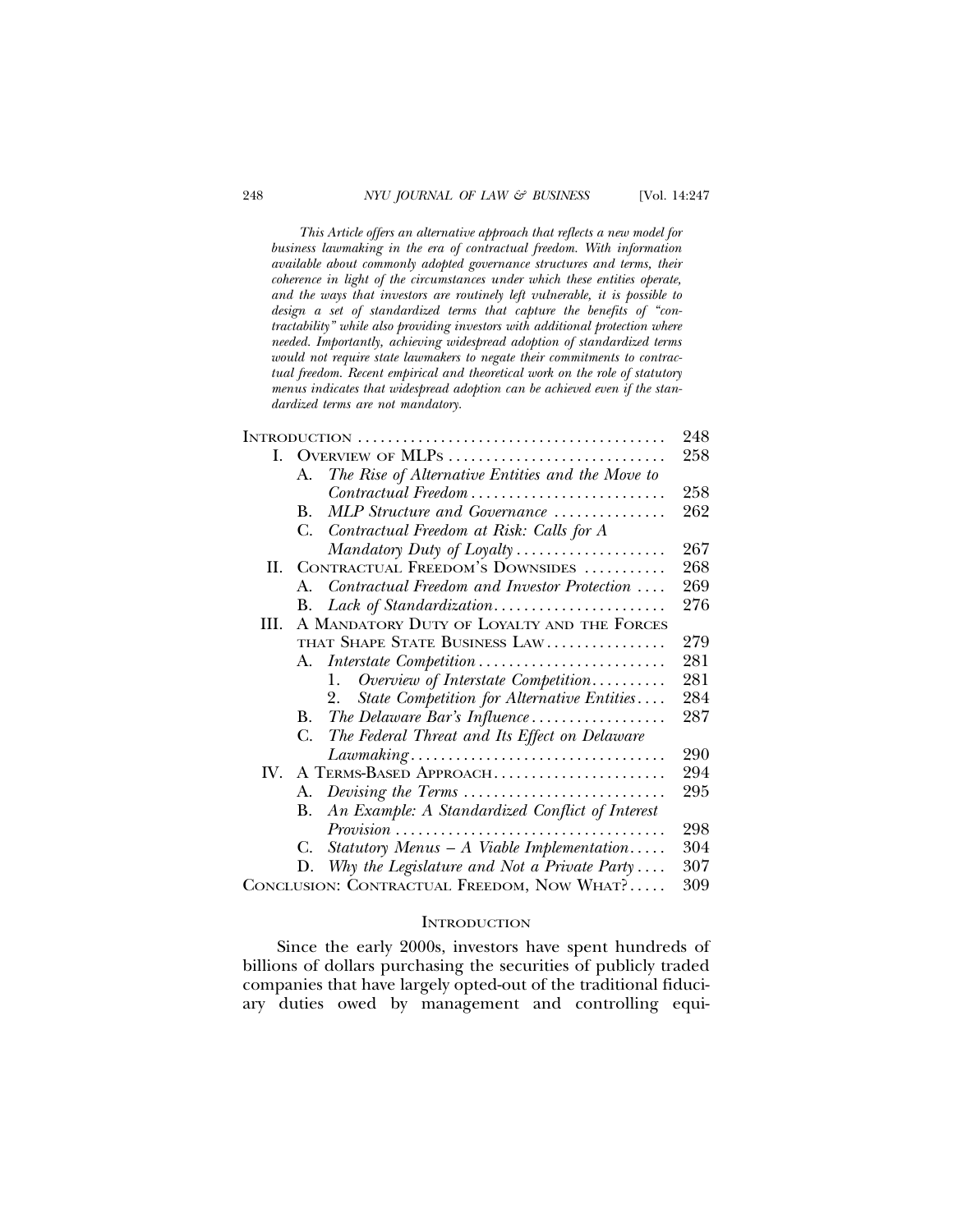tyholders. These publicly traded alternative entities—or "uncorporations"1—are typically organized as limited partnerships (LPs) but can also take the form of limited liability companies (LLCs).2 Most avail themselves of state statutes that allow them to modify and even eliminate fiduciary duties. In much of the business world, these entities are known as master limited partnerships (MLPs), and they have recently become a popular investment for yield-hungry retail investors.3 MLP equity securities are called units rather than shares, and their current market capitalization exceeds \$380 billion, a significant increase since 2000, when it was around \$14 billion.<sup>4</sup> As with publicly traded corporations, most MLPs are organized in Delaware.

MLPs' popularity results from their tax treatment. Despite being publicly traded, MLPs are treated as partnerships for tax purposes.5 Income is not taxed at the entity level; rather, income and losses "pass through" to the unitholders, which are responsible for paying taxes on their share of the MLP's earnings.6 Thus, unlike corporate dividends (which are taxed at both the entity and investor levels) distributions to MLP inves-

<sup>1.</sup> LARRY E. RIBSTEIN, THE RISE OF THE UNCORPORATION 1 (2010) [hereinafter RIBSTEIN, UNCORPORATION].

<sup>2.</sup> David N. Fleischer et al., *Master Limited Partnerships*, in THE HAND-BOOK OF INFRASTRUCTURE INVESTING 83 (Michael D. Underhill, ed. 2010) (An MLP may be organized as either a limited partnership or as a limited liability company . . . .).

<sup>3.</sup> James Comtois, *Investors Not Swayed by MLP Flameout*, PENSIONS & INV. (Jan. 11, 2016), http://www.pionline.com/article/20160111/PRINT/ 30111 9977/investors-not-swayed-by-mlp-flameout (estimating that 75% of the MLP market has been comprised of retail investors and 25% has been comprised of institutional investors); Eric Rosenbaum, *Energy MLPs: Now There's Only Pain for Investors*, CNBC (Dec. 10, 2015), https://www.cnbc.com /2015/12/ 10/the-big-energy-investing-myth-now-hurting-investors.html (reporting that approximately 70% of MLP accounts belong to retail investors).

<sup>4.</sup> *Asset Class Overview*, YORKVILLE CAPITAL MGMT. (2017), http://www .yorkvillecapital.com/asset-class-overview.aspx

<sup>5.</sup> Fleischer, *supra* note 2, at 83 ("Because of the MLP's partnership tax status, MLP investors avoid the double taxation experienced by shareholders of regular corporations.").

<sup>6.</sup> John Goodgame, *New Developments in Master Limited Partnerships*, 68 BUS. LAW. 81, 82 (2012) [hereinafter Goodgame, *New Developments*] (noting that the reason for an MLP's existence is "its classification as a partnership for federal income tax purposes, which. . .provides 'tax-sheltered' income to its common unitholders.'"); LAURA E. CUNNINGHAM & NOEL¨ CUNNINGHAM, THE LOGIC OF SUBCHAPTER K 1 (4th ed., 2011).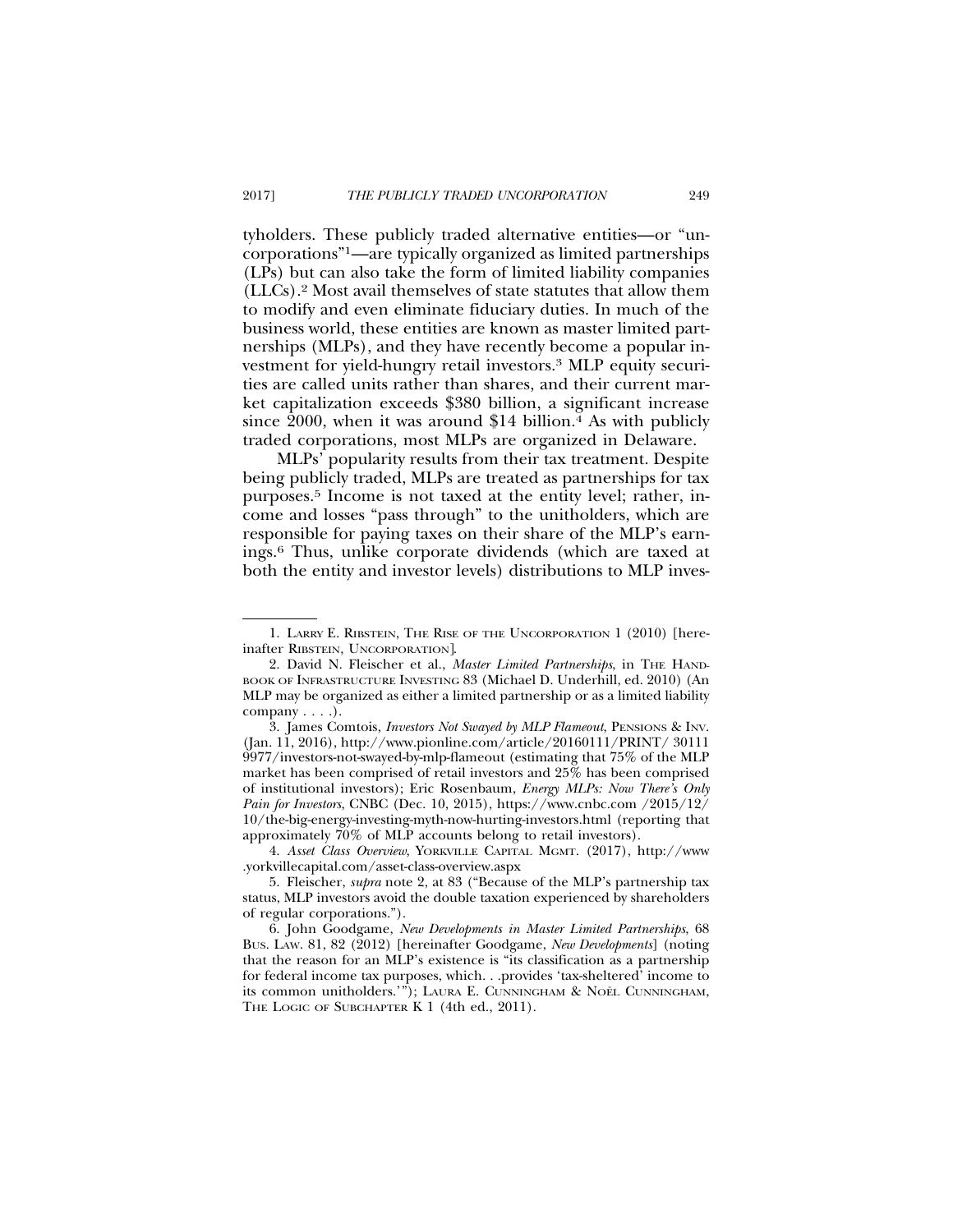tors are taxed only once.7 This feature makes MLPs a good fit for "firms with high levels of free cash flow" because it allows them "to distribute their excess cash in a tax-efficient manner."8 Maintaining this privileged tax status depends on compliance with IRS restrictions on source of income: pursuant to Section 7704 of the Internal Revenue Code, at least 90% of an MLP's income must be "qualifying income" for it to maintain pass-through status.9 Qualifying income can only be generated by particular types of assets, which include those related to energy and the exploration, extraction and transportation of natural resources, as well as certain real estate and investment assets.10 For this reason, most MLPs are energy companies. Regular cash distributions have earned MLPs the reputation (and expectation) of being high yield investments.<sup>11</sup> It is the prospect of these cash distributions that attract investors and distinguish MLP units from shares in a traditional corporation.12

Publicly traded corporations and MLPs also differ significantly in their governance arrangements. Unlike corporations, alternative entities can modify and even eliminate the fiduci-

<sup>7.</sup> In many instances, MLP investors are able to defer a significant portion of their tax liabilities until they sell their units. When the MLP distributes cash in excess of net income (as often happens as a result of non-cash expenses like depreciation and depletion), those distributions will count as return of capital, reducing the investor's basis in the investment. This is known as an MLP's tax shield.

<sup>8.</sup> Conrad S. Ciccotello & Chris J. Muscarella, *The Energy MLP Goes Institutional: Implications for Strategy and Governance*, 15 J. APPLIED CORP. FIN. 113 (2003); *see also* Larry E. Ribstein, Energy Infrastructure Investment and the Rise of the Uncorporation, 23 J. APPLIED CORP. FIN. 75, 83 (2011).

<sup>9. 26</sup> U.S.C.S. § 7704 (2017).

<sup>10.</sup> *Id.*

<sup>11.</sup> Fleischer, *supra* note 2, at 83 (MLPs have consistently traded in the public market with distribution yields of 6 percent to 7 percent.").

<sup>12.</sup> Diana Liebman et al., *Recent Developments in United States and Texas Energy Law*, 4 TEX. J. OIL & GAS L. 363, 402 (2009) ("At this point, one might ask why anyone would ever become a unitholder in an MLP . . . . The answer lies in the cash distributions that unitholders receive."); Hillary Holmes & James Chenoweth, *Master Limited Partnerships – And Their Benefits and Risks*, LAW360 (March 10, 2016), http://www.law360.com/articles/769662/mas ter-limited-partnerships-and-their-benefits-and-risks ("MLPs are typically valued off of their higher yield and, as a result, they tend to trade at a premium valuation to C corps. MLPs are also increasingly valued on an EBITDA (earnings before interest, taxes, depreciation and amortization.").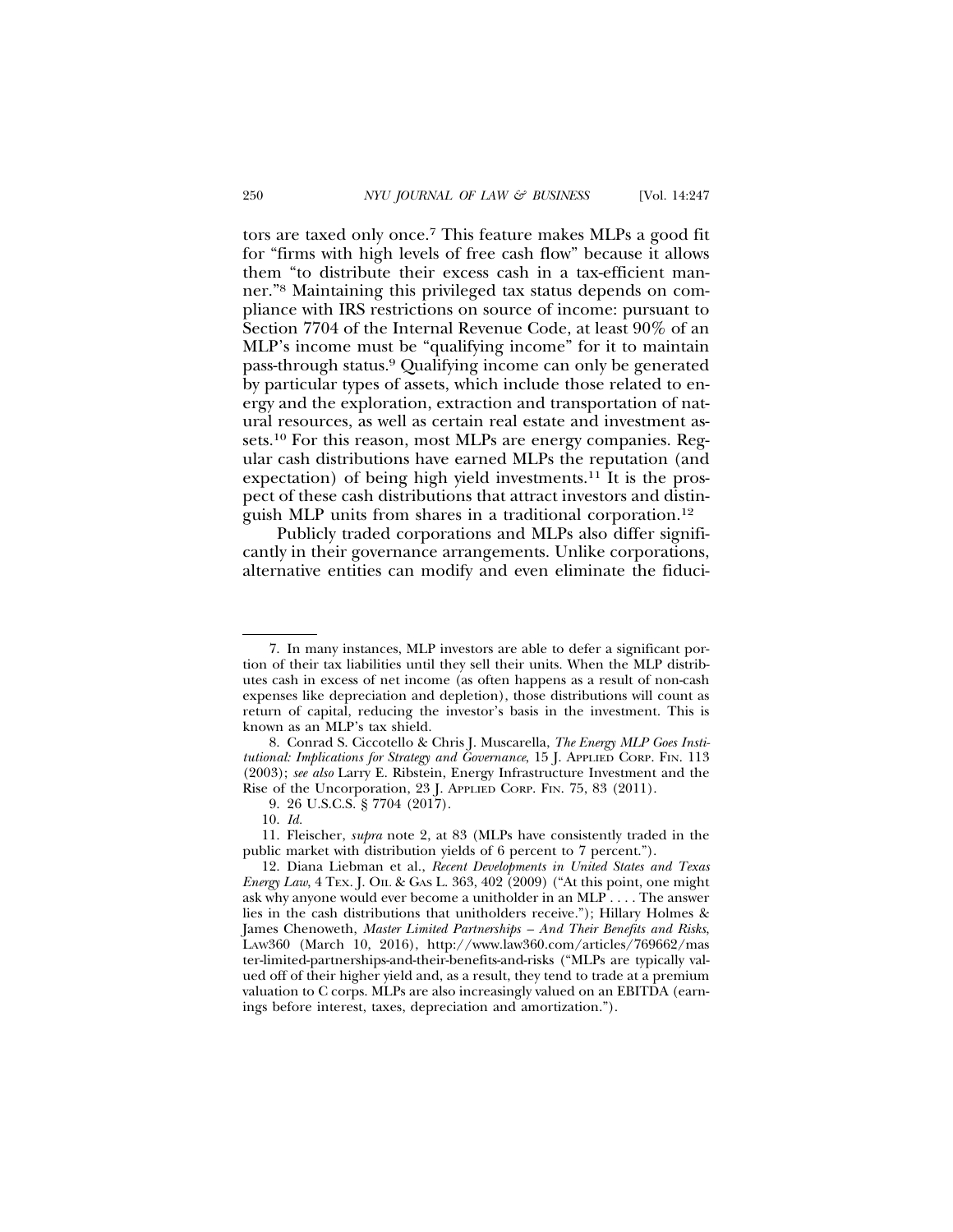ary duties of management and controllers.13 The *only* mandatory duty is the contractual duty of good faith and fair dealing, but it offers limited protection.14 In the case of MLPs, eliminating the duty of loyalty is significant when (as is often the case) a publicly traded corporation responsible for or-

ganizing the MLP—its "sponsor"—retains control of the entity

after it goes public<sup>15</sup> and continues to transact business with it regularly.16

Advocates for this contractual approach to fiduciary duties emphasize the costs associated with relying on mandatory duties as a mechanism for controlling agency costs.17 They argue that fiduciary duties inject uncertainty into business activities and with it, risk, which may cause management to be overly conservative.18 Fiduciary duty litigation is itself costly, and the primary beneficiaries often seem to be the lawyers involved. Contractarians argue that fiduciary duties may do more harm than good and parties should, therefore, be free to

18. RIBSTEIN, UNCORPORATION, *supra* note 1, at 204; Larry Ribstein, *The Uncorporation and Corporate Indeterminacy*, 2009 U. ILL. L. REV. 131 (2009).

<sup>13.</sup> DEL. CODE ANN. tit. 6, § 18-1101(c) (2013) (allowing elimination of fiduciary duties owed by managers and members of an LLC); DEL. CODE ANN. tit. 6, § 17-1101(d) (2010) (allowing for elimination of duties owed by partners to limited partnership or other partners). *See also* DEL. CODE ANN. tit.  $6, \S$  18-1101(b) (2013) ("It is the policy of this chapter to give the maximum effect to the principle of freedom of contract and to the enforceability of limited liability company agreements."); DEL. CODE ANN. tit. 6, § 17- 1101(c) (2010) ("It is the policy of this chapter to give maximum effect to the principle of freedom of contract and to the enforceability of partnership agreements.").

<sup>14.</sup> Douglas M. Branson, *Alternative Entities in Delaware – Reintroduction of Fiduciary Concepts by the Backdoor?*, *in* RESEARCH HANDBOOK ON PARTNERSHIPS, LLCS, AND ALTERNATIVE FORMS OF BUSINESS ORGANIZATIONS 55, 61 (Robert W. Hillman & Mark J. Loewenstein eds., 2015) (noting that an action for breach of the implied covenant not available for "conduct which is pursuant to some express term of the contract or express language in the contract."). Some commentators state that the Delaware courts are using the covenant "*arguably, in certain instances* to bring back into the picture duties very similar to fiduciary duties." *Id.* at 56 (emphasis added).

<sup>15.</sup> *See, e.g.*, Goodgame, *New Developments*, *supra* note 6, at 83.

<sup>16.</sup> *See, e.g.*, Brinckerhoff v. Enbridge Energy Co., 159 A.3d 242, 245 (Del. 2017) ("MLPs are typically families of entities that often engage in internal business transactions, referred to as dropdowns, rollups, insider financings, incentive distribution rights, and equity investments."); Goodgame, *New Developments*, *supra* note 6, at 83.

<sup>17.</sup> RIBSTEIN, UNCORPORATION, *supra* note 1, at 203–05.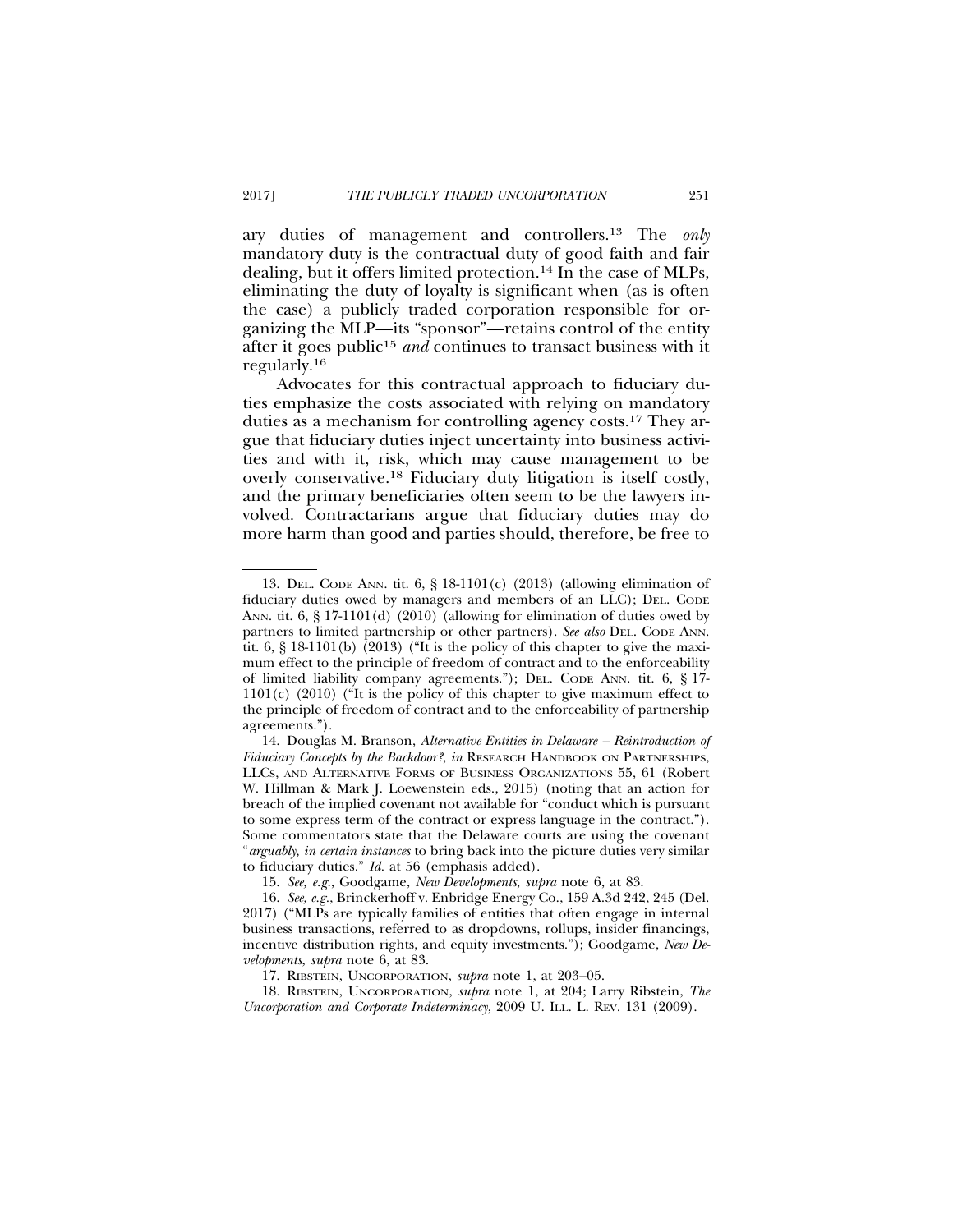substitute their own customized governance arrangements.<sup>19</sup> This line of argument certainly makes sense when parties of similar sophistication actually bargain over the terms of an LP or LLC operating agreement (e.g., a joint venture agreement between two real estate developers). In such a situation, an investor who is asked to relinquish the protection offered by fiduciary duties can seek contractual substitutions for those duties and likely has some bargaining power to do so.

Delaware (the home of most MLPs) adopted this strong contractarian approach to uncorporate fiduciary duties in 2004, when it enacted a statute declaring the state's commitment to contractual freedom and explicitly allowing elimination of fiduciary duties. Many other states followed suit, particularly with regard to their LLC statutes.20 Yet, just over a decade later, two of the state's most renowned judges (Chief Justice Strine and Vice Chancellor Laster) alongside academic commentators have called for reinstitution of a mandatory duty of loyalty.21 They argue that in the context of publicly traded entities, the contractarian paradigm fails. No bargaining takes place between MLP organizers and unitholders, and terms are offered on a "take-it-or-leave-it" basis.22 Investors are systematically left vulnerable to self-dealing, for which Strine, Laster, and others prescribe a mandatory duty of loyalty. Advo-

<sup>19.</sup> *See, e.g.*, Myron T. Steele, *Freedom of Contract and Default Contractual Duties in Delaware Limited Partnerships and Limited Liability Companies*, 46 AM. BUS. L.J. 221, 224 (2009) (arguing that "[c]ourts should favor the contracting parties ex ante calculation of the costs and benefits of fiduciary duties  $\ldots$ .").

<sup>20.</sup> Mohsen Manesh, *Delaware and the Market for LLC Law: A Theory of Contractibility and Legal Indeterminacy*, 52 B.C. L. REV. 189, 225 n.190 (2011) [hereinafter Manesh, *Market for LLC Law*].

<sup>21.</sup> Leo E. Strine & J. Travis Laster, *The Siren Song of Unlimited Contractual Freedom*, *in* RESEARCH HANDBOOK ON PARTNERSHIPS, LLCS, AND ALTERNATIVE FORMS OF BUSINESS ORGANIZATIONS 11, 12 (Robert W. Hillman & Mark J. Loewenstein eds., 2015). They recognize that, even within the corporate realm, Delaware law gives some latitude to modify the duty of loyalty and would extend this level of contractual freedom to publicly traded alternative entities as well. *See also* Sandra K. Miller & Karie Davis-Nozemack, *Toward Consistent Fiduciary Duties for Publicly Traded Entities*, 68 FLA. L. REV. 263 (2016); Michelle M. Harner & Jamie Marincic, *The Naked Fiduciary*, 54 ARIZ. L. REV. 879 (2012).

<sup>22.</sup> Strine & Laster, *supra* note 21, at 12; *see also* Sandra K. Miller, *The Best of Both Worlds: Default Fiduciary Duties and Contractual Freedom in Alternative Business Entities*, 39 J. CORP. L. 295 (2014).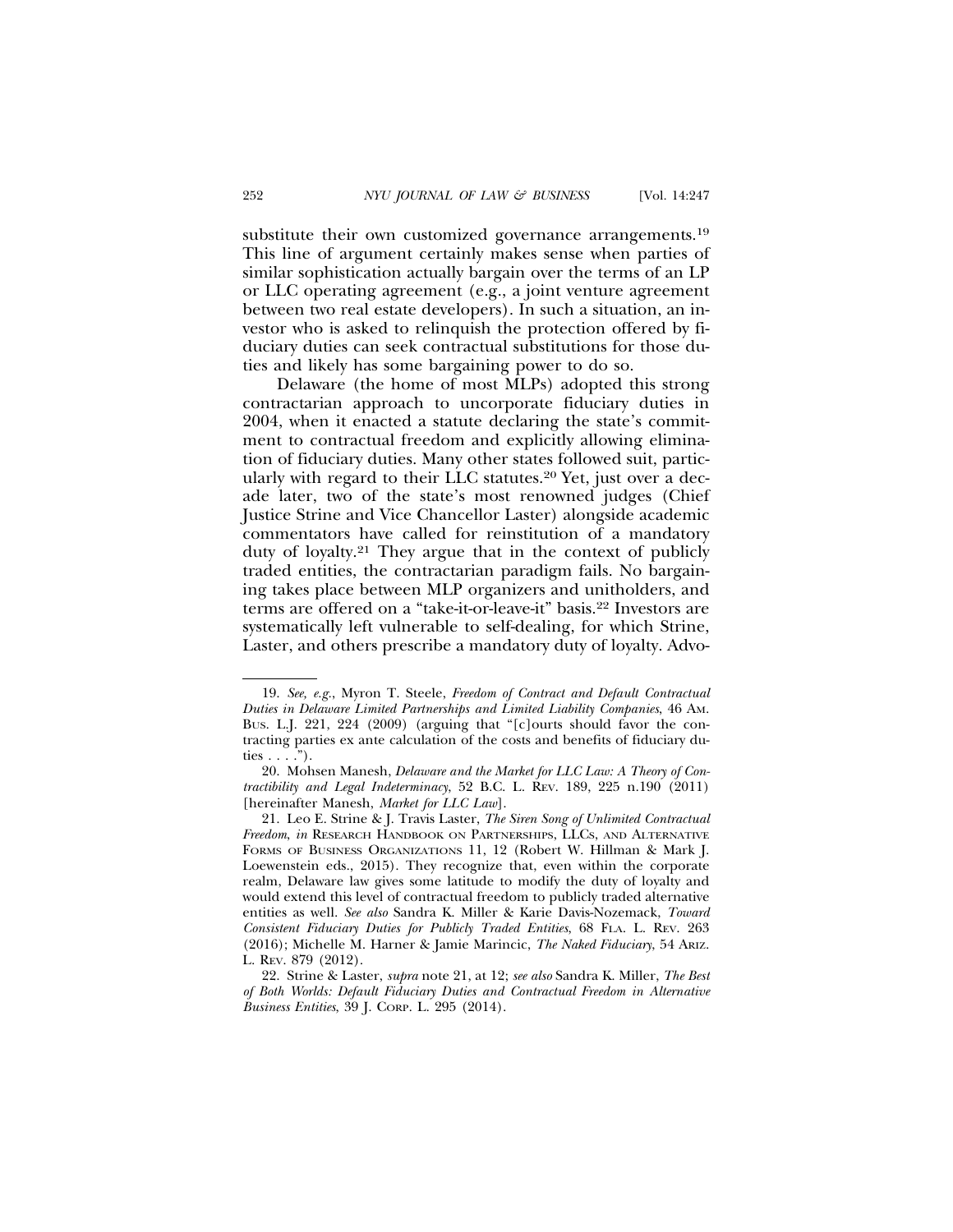cates for a new mandatory duty of loyalty also cite the lack of meaningful standardization in the terms that govern MLPs. Although they have begun to coalesce around certain types or categories of contractual terms (e.g., cash distribution provisions and conflict-of-interest provisions governing the approval of conflicted transactions, to name just two examples), the way in which those terms are drafted differs from one agreement to another.23 This lack of standardization drives up investors' information  $costs<sup>24</sup>$  and diminishes the value of judicial opinions outside of the particular dispute being adjudicated.25 Widespread variations in wording increase uncertainty and often lead to unexpected results, even for those responsible for the drafting.26

Recent studies of operating agreements indicate that there is at least some cause for concern, although precisely how much cause is unclear. Fiduciary duties are routinely eliminated, and the adopted contractual substitutions can leave investors vulnerable to misconduct, specifically self-dealing by management and the MLP sponsor.<sup>27</sup> Similarly, empirical studies<sup>28</sup> have identified at least one variety of term that is adopted almost across-the-board, but variations in implemen-

<sup>23.</sup> Strine & Laster, *supra* note 21, at 18 ("A degree of surface-level standardization has begun to occur, with alternative entity agreements coalescing around particular features and concepts. At present, however, this superficial standardization is overwhelmed by diversity in implementation, which limits the efficacy of precedent and creates fertile opportunities for future litigation."); *see also* Brent J. Horton, *Modifying Fiduciary Duties in Delaware: Observing Ten Years of Decisional Law*, 40 DEL. J. CORP. L. 921, 922 (2016) [hereinafter Horton, *Modifying Fiduciary Duties in Delaware*] ("Successful uncorporations . . . appear to be coalescing around a standardized approach: approval by a special committee, coupled with a good faith standard.").

<sup>24.</sup> *See* Strine & Laster, *supra* note 21, at 18.

<sup>25.</sup> *Id.*

<sup>26.</sup> *Id.* at 12–13.

<sup>27.</sup> *See*, *e.g.*, Brent J. Horton, *The Going-Private Freeze-Out: A Unique Danger for Investors in Delaware Non-Corporate Business Associations*, 38 DEL. J. CORP. L. 53, 58 (2013) [hereinafter Horton, *Going-Private Freeze-Out*]; Mohsen Manesh, *Contractual Freedom Under Delaware Alternative Entity Law: Evidence from Publicly Traded LPs and LLCs*, 37 J. CORP. L. 555, 562–63 (2012) [hereinafter Manesh, *Contractual Freedom*]; Strine & Laster, *supra* note 21, at 12.

<sup>28.</sup> *See, e.g.*, Horton, *Going-Private Freeze-Out*, *supra* note 27; Suren Gomtsian, *The Governance of Publicly Traded Limited Liability Companies,* 40 DEL. J. CORP. L. 207, 257 (2015). These studies find routine elimination of the duty of loyalty and regular adoption of contractual, conflict-of-interest provisions. As discussed by Professor Horton, Chief Justice Strine and Vice Chancellor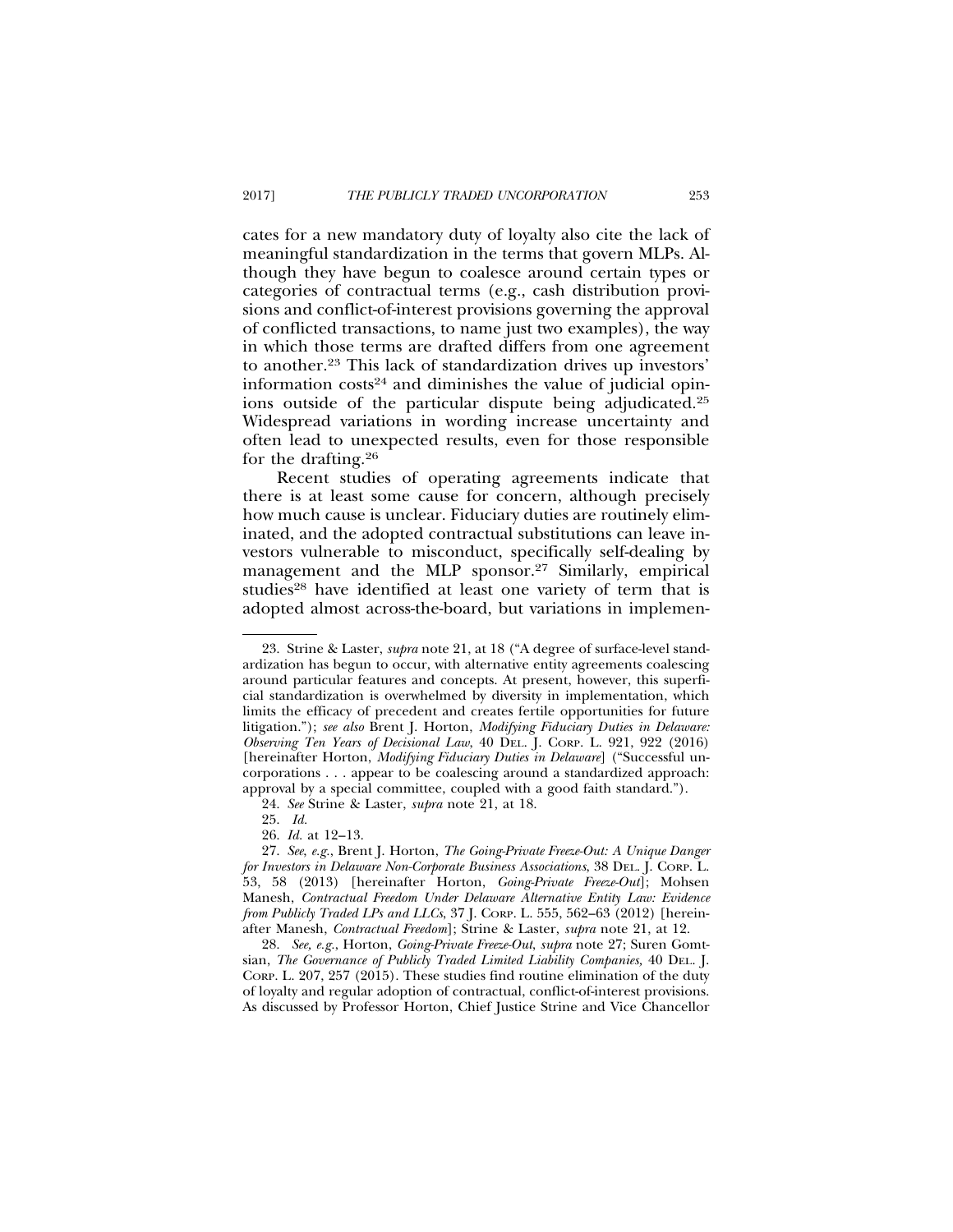tation inject uncertainty and limit the relevance of case law from one dispute to another. Although reliance on seemingly weak contractual rights to substitute for mandatory fiduciary duties is troubling, other forces, particularly market expectations related to cash distributions, *do* constrain MLP managers and sponsors to some degree. As discussed previously, investors in MLP units are primarily interested in cash distributions, and the ongoing payment of regular distributions is something that investors are capable of assessing easily. Although the MLP structure creates the opportunity for MLP sponsors and managers to engage in self-dealing, the need to meet investor expectations (or at least limit the extent to which those expectations will be disappointed) is one constraint, admittedly an imperfect one, on the degree to which sponsors and managers are actually able to do so. It is unclear, therefore, precisely how vulnerable investors really are as a class and how this compares to the risk presented by more traditional equity investments.

Reintroducing a mandatory duty of loyalty would certainly be a quick way both to increase the accountability mechanisms available to MLP investors and to impose some degree of standardization when it comes to certain recurring issues. However, a mandatory duty of loyalty is not the only, or even the most feasible, solution. It would require state lawmakers to act in opposition to the pressures created by jurisdictional competition for business entities, and would also threaten to chill beneficial transactions and business practices that allow MLPs to meet investor expectations of regular cash distributions.

Rather than move MLP governance toward corporate governance, state legislatures (mainly Delaware's) can look to statutory menus of standardized terms as a way of both increasing standardization and encouraging contracting outcomes that are more protective of investors' interests. Importantly, this terms-based approach does not require state lawmakers to act in opposition to the pressures created by state competition for business entities. Delaware is not the only state to offer alternative entities the contractual freedom to modify and eliminate fiduciary duties. Many other states followed Delaware's lead after it adopted the 2004 amendments, and these states would

Laster, these provisions can be utilized to insulate problematic transactions from any meaningful judicial review.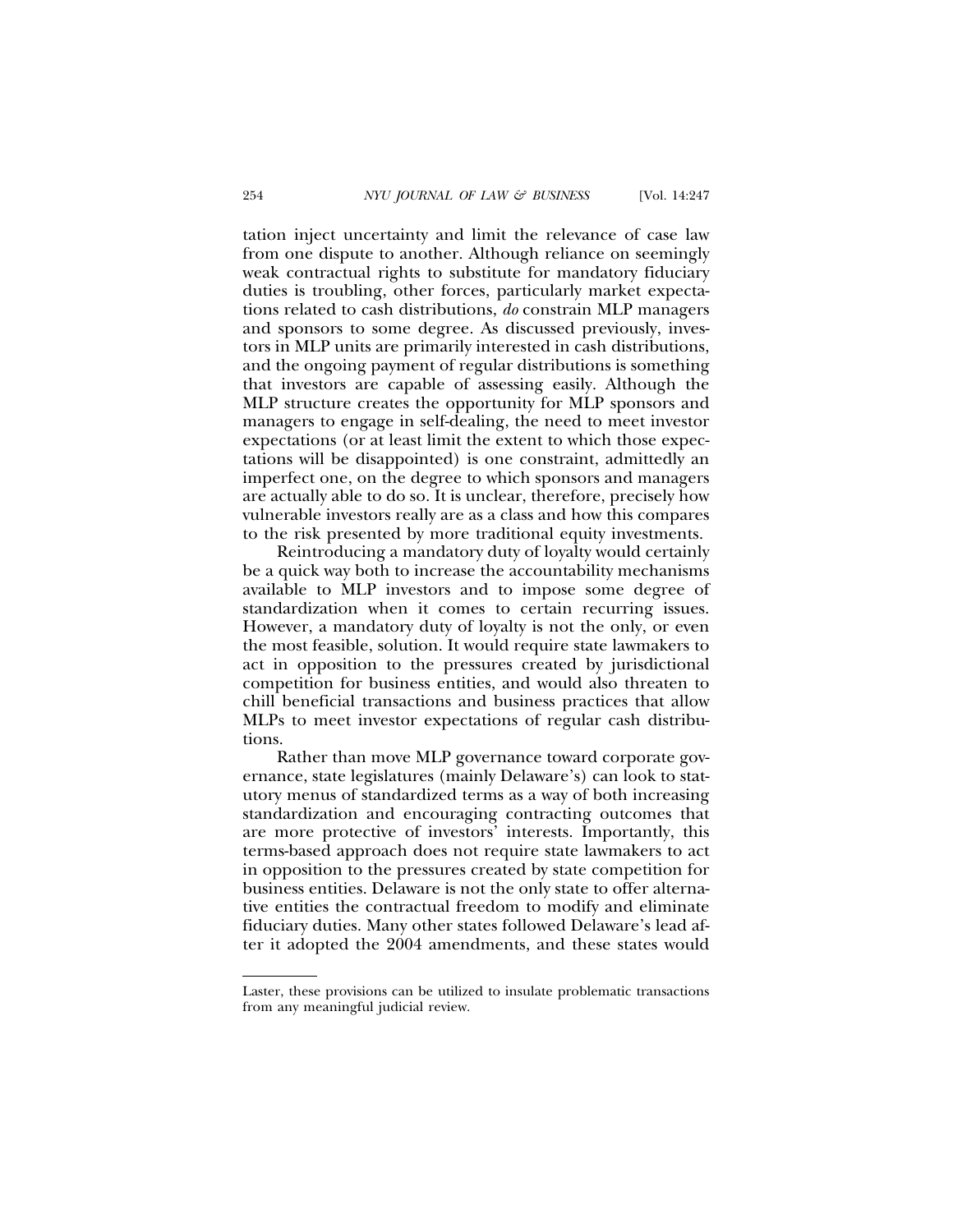be available to MLP organizers in the event Delaware's legislature re-imposed a mandatory duty of loyalty. From a competitive perspective, Delaware's commitment to contractual freedom has become a double-edged sword. Although contractibility is part of what attracts uncorporate organizers to Delaware, it has also leveled the competitive playing field insofar as it is easy for other jurisdictions to commit to enforcing operating agreements as contracts.29

As against other states that allow modification and elimination of fiduciary duties, Delaware's competitive advantage seems to result from various Delaware-specific benefits that it offers, including its first-mover advantage, generally positive reputation, and high-quality legal infrastructure.30 While these benefits would remain even after reintroduction of a mandatory duty of loyalty, whether they are sufficient to retain and attract alternative entities that also value the ability to avoid a mandatory duty of loyalty is anyone's guess. Alternative entities may simply value the ability to avoid mandatory fiduciary duties more than they value other Delaware-specific advantages, and there is reason to think that this is the case.31 For state lawmakers, the prudent course of action is maintaining the state's commitment to contractual freedom.

In the past, concern over federal preemption of state corporate law has prompted state lawmakers to take actions that are not necessarily in the state's competitive interest vis-a-vis ` other states, but that threat is unlikely to play a similar role here. Federal intervention in state business law is sporadic and typically follows economic crisis. To the extent federal lawmakers have given any attention to MLPs recently, it has been in the course of efforts to expand the types of income that will qualify a publicly traded alternative entity for passthrough tax treatment.32 Current conditions simply are not ripe for federal intervention.

<sup>29.</sup> *See*, *e.g.*, Manesh, *Contractual Freedom, supra* note 27, at 562–63.

<sup>30.</sup> *See*, *e.g.*, Franklin A. Gevurtz, *Why Delaware LLCs?*, 91 OR. L. REV. 57 (2012).

<sup>31.</sup> *See id.*; RIBSTEIN, UNCORPORATION, *supra* note 1; Manesh, *Market for LLC Law*, *supra* note 20, at 193 (noting that contractibility diminishes the value of Delaware's advantages).

<sup>32.</sup> *See* The Master Limited Partnership Parity Act, H.R. 2883, 114th Cong. (2015).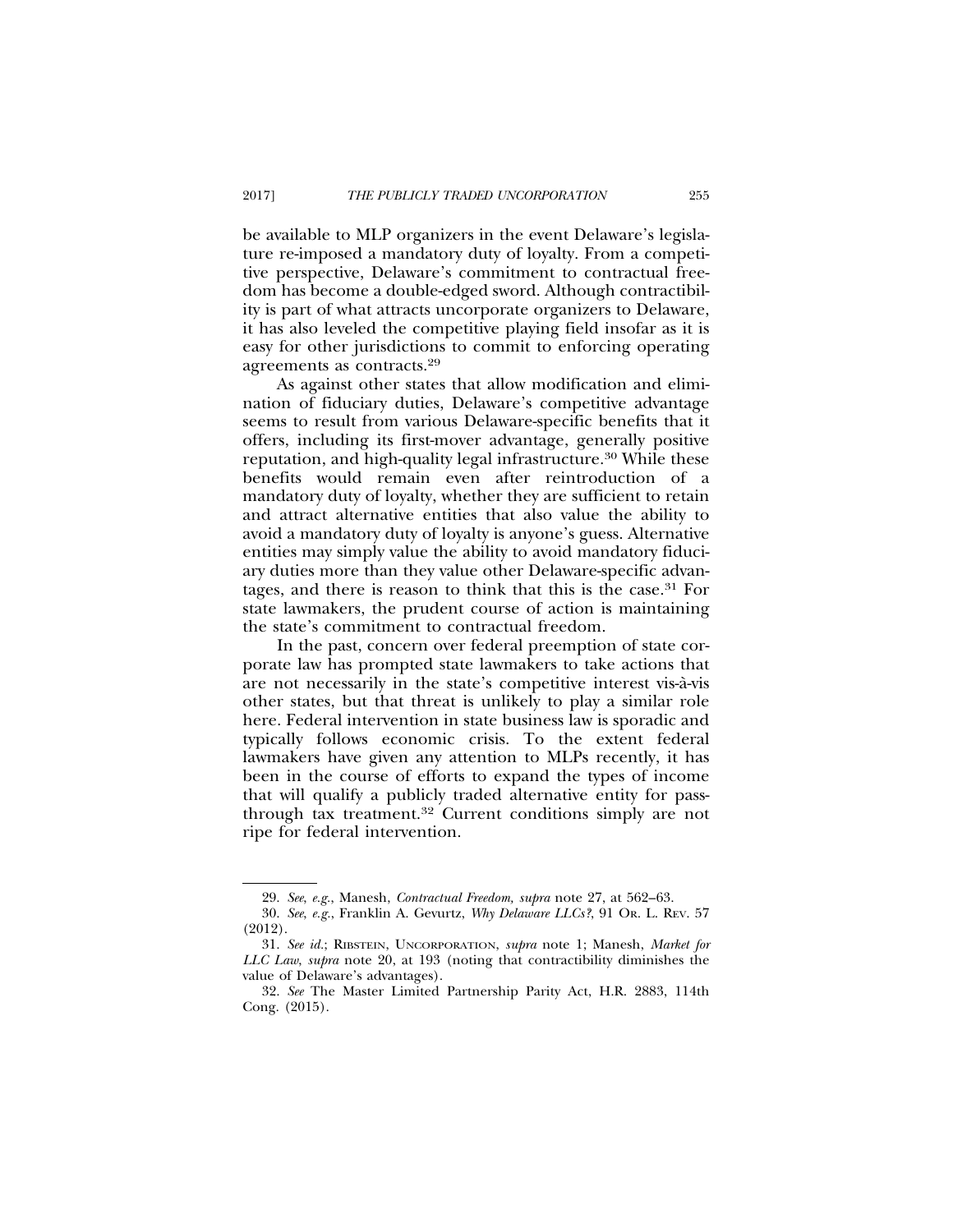As mentioned above, this Article offers an alternative, terms-based approach to addressing these issues that would not require state lawmakers to buck the trend of increasing contractability. Given the information available about trends in MLP structure and governance (including the type of terms included in operating agreements) and the areas in which investors are left vulnerable, it is possible for state lawmakers to design a set of standardized terms that offer the types of structures and arrangements that MLPs need and routinely contract for, but in a way that does not leave investors systematically unprotected. This approach offers two advantages as compared to re-adoption of a mandatory duty of loyalty. First, successful implementation will not require state lawmakers to act in opposition to their state's competitive interests. Recent empirical and theoretical research demonstrates that these terms would not have to be mandatory to be effective.33 State lawmakers can encourage the adoption of a term by making a state-sanctioned, standardized version of it available to firms that wish to adopt it. Among other things, such terms can become focal points around which standardization-related benefits grow, encouraging adoption.<sup>34</sup> Moreover, provided relevant market participants are aware of the terms' availability, a company that chooses not to adopt them can face reputational and market related consequences.<sup>35</sup> Provided the terms successfully capture the usefulness of the actual MLP terms on which they are based, the benefits of voluntarily adopting a standardized term can outweigh the benefits of adopting a bespoke version, even if that standardized term differs to some degree from the bespoke version that would have otherwise appeared in the operating agreement. Second, a terms-based approach based on actual contracting practices can offer MLPs, sponsors, and unitholders the advantages of both contractibility and standardization: If the standardized terms are based on the widely adopted bespoke versions that facilitate legitimate business needs, adopters will still enjoy terms that are more tailored than general fiduciary duty principles. If a

<sup>33.</sup> Yair Listokin, *What Do Corporate Default Rules and Menus Do? An Empirical Analysis*, 6 J. EMPIRICAL LEGAL. STUD. 279 (2009); Ian Ayres, *Menus Matter*, 73 U. Chi. L. Rev. 3 (2006).

<sup>34.</sup> Michael Klausner, *Corporations, Corporate Law, and Networks of Contracts*, 81 VA. L. REV. 757 (1995).

<sup>35.</sup> *See* Ayres, *supra* note 33.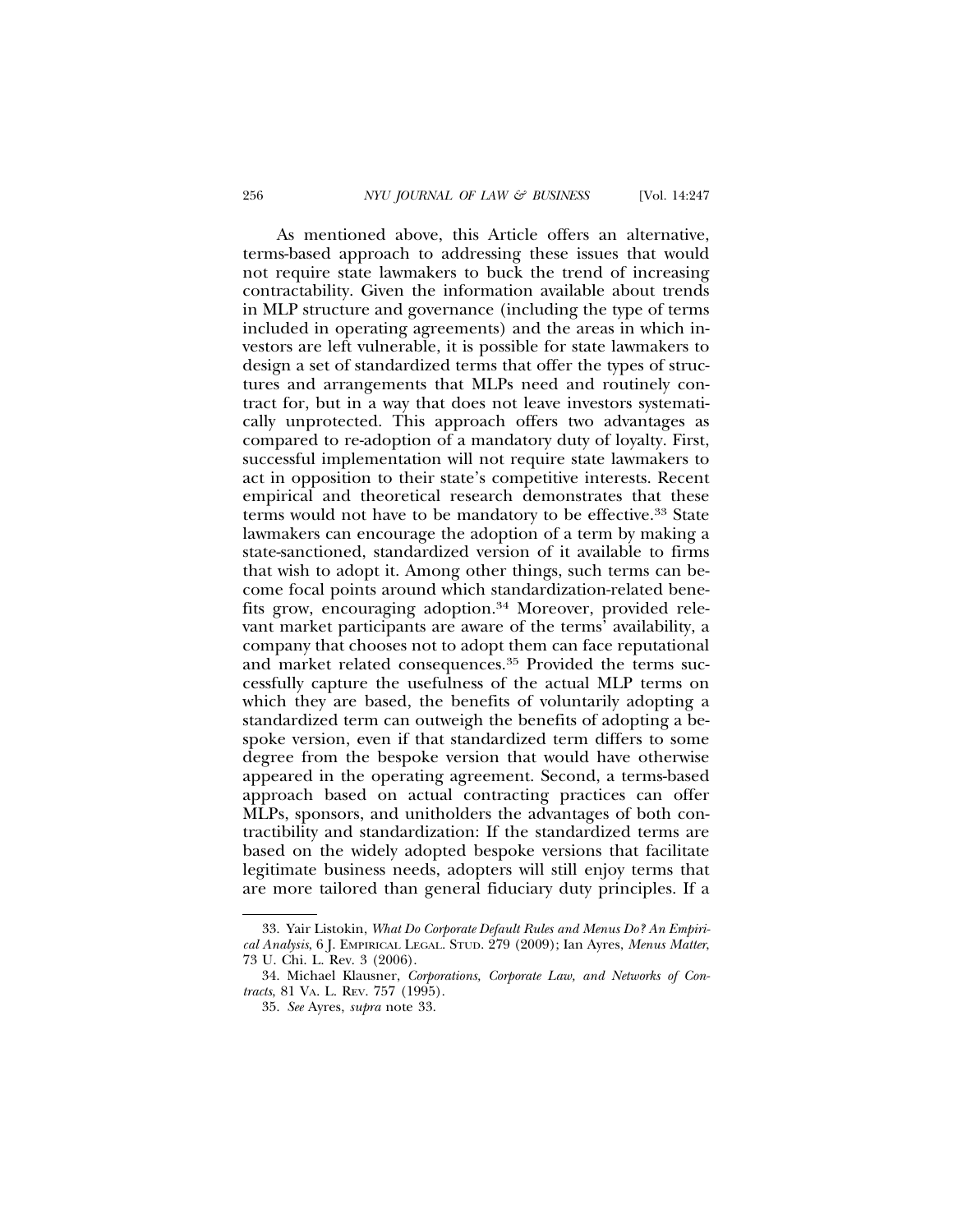sufficient number of MLPs adopt them, these terms will also offer the full suite of standardization-related benefits.

Part I is an overview of MLPs, including common structure and IRS restrictions on income source for publicly traded pass through entities. Part I includes a discussion of the rise of alternative entities, the trend of extending them the freedom to limit and eliminate fiduciary duties, and recent calls to restrict the contractual freedom they currently enjoy under state law.

Part II explores the concerns raised by proponents of a new mandatory fiduciary duty as well as the literature examining the operating agreements of these entities and relevant case law. This literature demonstrates that there is some cause for concern: fiduciary duty eliminations are common, and the contractual substitutions adopted in their place leave investors vulnerable to malfeasance by the MLP's management and sponsor. The literature and case law also confirm that MLP operating agreements show little meaningful standardization. This increases information costs for investors, prevents the development of a coherent body of case law relevant to future disputes, and compromises the informational efficiency of the market for MLP units (as compared to the market for corporate securities). Nevertheless, there are countervailing forces that discipline MLP management and sponsors. First, there are strong market expectations of cash distributions, and failure to meet these expectations can lead to loss of investors and increased cost of capital. To the degree MLP operating agreements may permit self-dealing, it should be cabined by the degree to which it is does not prevent the MLP from meeting its investors' distribution expectations. Second, as recent cases have shown, there is a role for judicial oversight under frameworks provided by traditional contract enforcement as well as the contractual duty of good faith and fair dealing. It may not be as robust as the role of judicial oversight under a fiduciary duty regime, but it does exist.

Part III is a discussion of the role that state competition, interest group dynamics, and the threat of federal action to displace state law are likely to play in the capacity and willingness of state corporate lawmakers to reintroduce a mandatory duty of loyalty. It argues that state competition for business entities and the pressures created by interest group dynamics are likely to prevent Delaware's legislature from taking this step.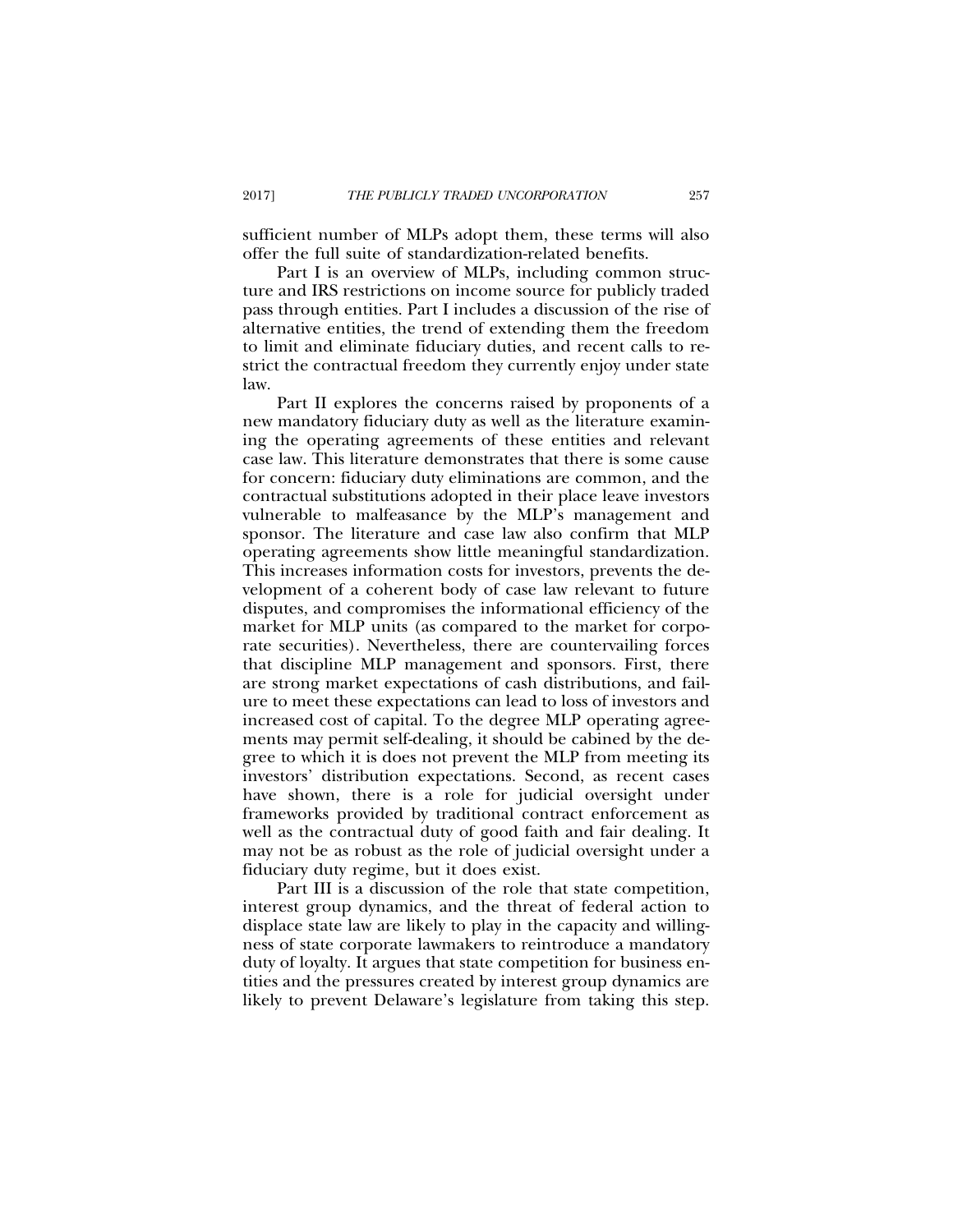To the degree the federal government has paid any attention to MLPs recently, it has been in the course of efforts to expand their use—currently, there does not seem to be any threat of federal preemption strong enough to affect state lawmakers on this issue.

Part IV explores a terms–based approach to addressing the problems resulting from allowing publicly traded alternative entities to eliminate fiduciary duties. With information about the terms MLPs commonly utilize, the reason these terms are utilized regularly (i.e., *why* they are useful to MLPs), and the ways in which investors are routinely left vulnerable by the bespoke versions currently adopted, it should be possible to create a set of standardized terms that are designed to give MLPs the governance arrangements they need, but in a way that does not systematically disadvantage investors. Part IV uses the commonly adopted "conflict–of–interest" provision as an example of a term that can be standardized in a way that facilitates the legitimate business practices that have led almost all MLPs to adopt a version of it, but with increased protection against self-dealing. Recent empirical and theoretical research on the impact that statutory menus have on the content of corporate "contracts" indicate that these terms do not have to be mandatory to be effective. In other words, they can be implemented in way that is consistent with state lawmakers' commitments to contractual freedom. Additionally, as analysis of the "conflict-of-interest" provision demonstrates, a set of standardized terms can combine the benefits of contractability (*i.e.*, governance structures that have been tailored to the needs of particular types of firms) with increased investor protection and standardization.

### I.

### OVERVIEW OF MLPS

### A. *The Rise of Alternative Entities and the Move to Contractual Freedom*

American business law has entered the era of the uncorporation. Once a "backwater in the U.S. law of business associations," unincorporated business organizations are now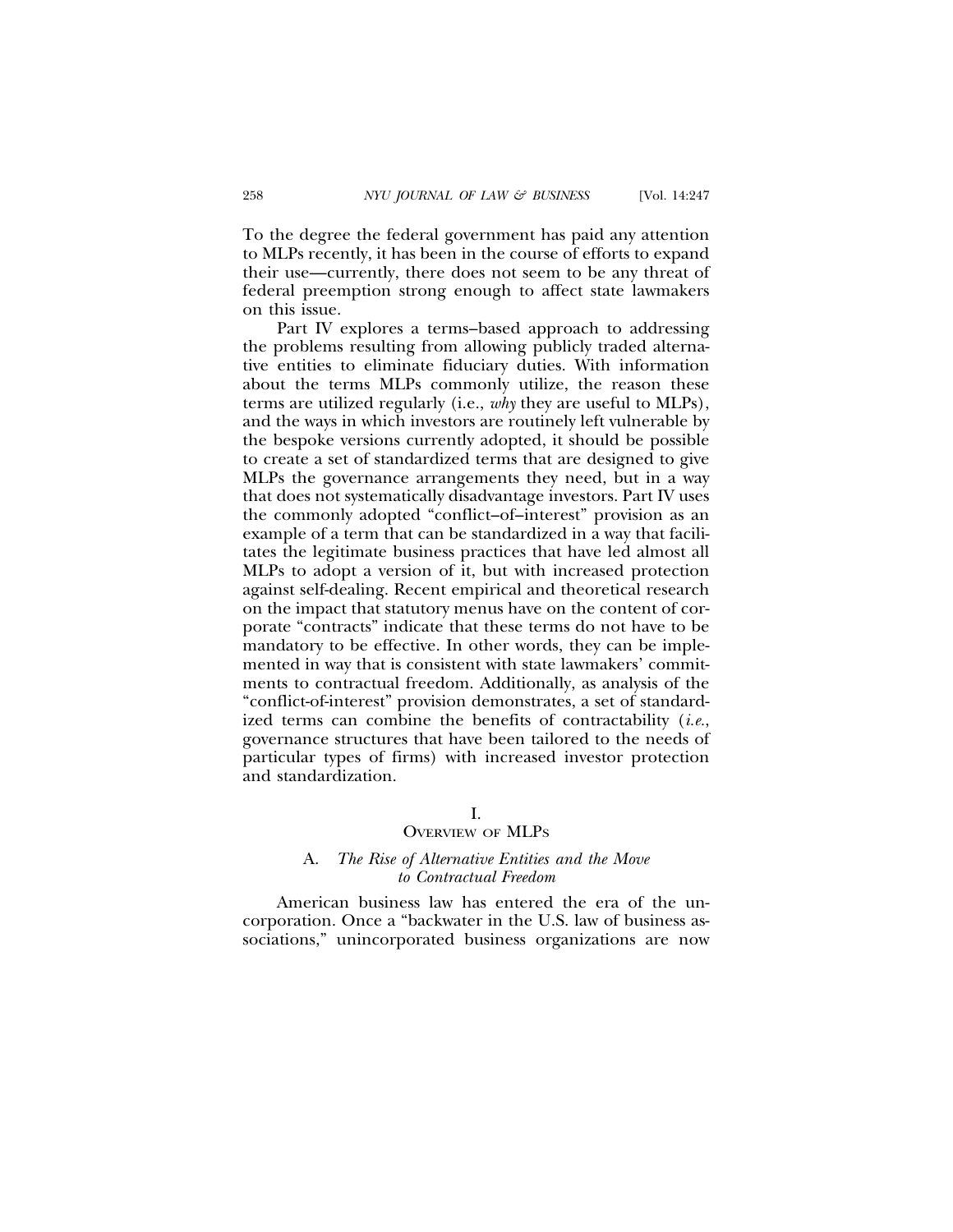"the cutting edge of U.S. entity law."36 Recent years have seen more newly-formed alternative entities than corporations, and the trend seems likely to continue. LLCs have become especially popular. Internal Revenue Service data from 2013, for example, shows that 2,285,420 LLCs filed federal income tax returns that year, while corporations filed 5,887,804. Between 2000 (in which 718,704 LLCs filed federal income tax returns) and 2012, the number grew over 300%.37 The success Delaware enjoys in attracting corporations holds true here as well, particularly with large uncorporations that organize outside of their "home" state.38

Alternative entities are attractive because they combine the pass-through tax treatment of partnerships with corporatestyle limited liability.39 Notably, they allow parties significant freedom to adopt individually tailored governance arrangements, including the modification and elimination of fiduciary duties. The duties of care and loyalty are treated as default rules subject to modification or even total elimination under the law of many states.40 In the corporate context, parties have considerable flexibility with regard to the duty of care (an exculpatory charter provision can eliminate much of its bite), $41$ but the duty of loyalty is mandatory.42

<sup>36.</sup> Daniel S. Kleinberger, *Two Decades of "Alternative Entities": From Tax Rationalization Through Alphabet Soup to Contract as Deity*, 14 FORDHAM J. CORP. & FIN. L. 445, 445–46 (2009).

<sup>37.</sup> INTERNAL REVENUE SERVICE, Number of Returns, Total Receipts, Business Receipts, Net Income (less deficit), Net Income, and Deficit by Form of Business Tax Years 1980–2012, https://www.irs.gov/pub/irs-soi/12otidb1 .xls.

<sup>38.</sup> *See, e.g.*, Franklin A. Gevurtz, *Why Delaware LLCs?*, 91 OR. L. REV. 57 (2012); Manesh, *Contractual Freedom, supra* note 27, at 562–63.

<sup>39.</sup> Limited partners enjoy limited liability, but limited partnerships must have a general partner, who can be held liable for the limited partnership's debts. This is easily addressed by having a corporation or LLC with minimal assets act as general partner. The LLC form includes corporate style limited liability – there is no LLC analogue to the general partner.

<sup>40.</sup> *See, e.g.*, DEL. CODE ANN. tit. 6, § 18-1101(c) (2013); DEL. CODE ANN., tit. 6 § 17-1101(d) (2013).

<sup>41.</sup> DEL. CODE ANN., tit 8, § 102(b)(7).

<sup>42.</sup> Delaware does allow its corporations to adopt limited carve-outs from the corporate opportunity doctrine (a component of the duty of loyalty) with a charter provision "renounc[ing]. . .any interest or expectancy of the corporation in, or in being offered an opportunity to participate in specified business opportunities or specified classes or categories of business opportu-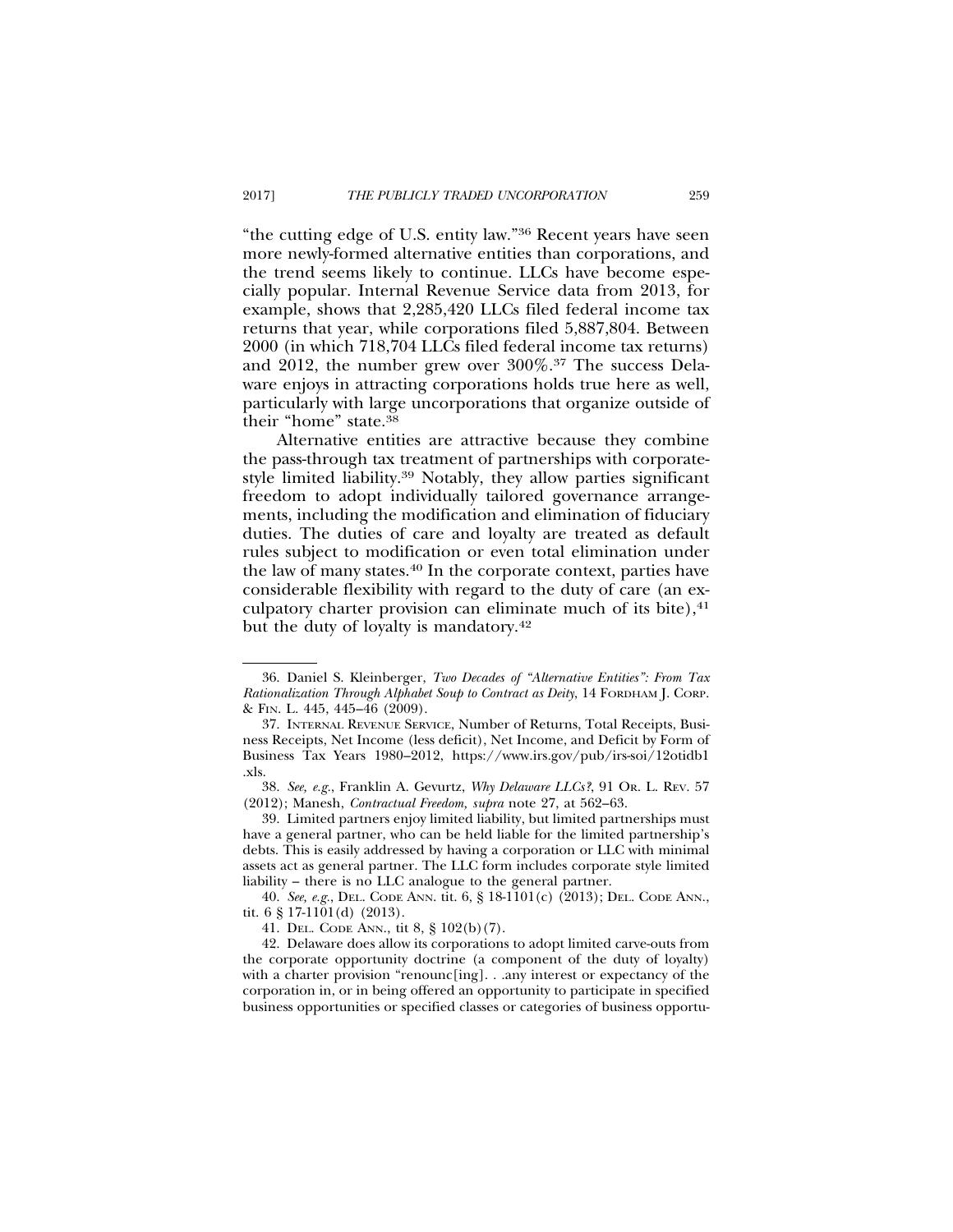The move toward contractual freedom reflects an acceptance, to some degree, of the arguments that contractarians have been making for decades.<sup>43</sup> They argue that fiduciary relationships are best understood as fundamentally contractual in nature. Fiduciary duties arise in contractual relationships that are "characterized by unusually high costs of specification and monitoring"44 and they allow parties to forego the impossible task of negotiating a complete contractual relationship. When a party owed a fiduciary duty seeks to enforce it, the court both supplies and applies the applicable term *ex post*, according to the generalized fiduciary standard.45 The contractarians' claim is not only descriptive, however. They also argue that mandatory fiduciary duties are often inefficient:<sup>46</sup> they increase uncertainty and risk, introduce considerable litigation costs, and do not appear to be all that effective at deterring bad behavior. Because the parties to these relationships are in the best position to determine the terms and arrangements that should govern their relationship, they should be able to rely on other mechanisms for ordering their relationship.47

Importantly, the contractarian outlook has made a difference. Various uniform alternative entity statutes and their state enactments reflect a contractual approach to these entities

nities that are presented to the corporation or 1 or more of its officers, directors or stockholders."). DEL. CODE. ANN., tit 8, § 122(17).

<sup>43.</sup> *See, e.g.*, Larry Ribstein, *Fiduciary Duty Contracts in Unincorporated Entities*, 54 WASH. & LEE L. REV. 537, 559 (1997) [hereinafter Ribstein, *Fiduciary Duty Contracts*]; Henry N. Butler & Larry E. Ribstein, *Opting Out of Fiduciary Duties: A Response to the Anti-Contractarians*, 65 WASH. L. REV. 1 (1990).

<sup>44.</sup> Frank H. Easterbrook & Daniel R. Fischel, *Contract and Fiduciary Duty*, 36 J. L. & ECON. 425, 427 (1993).

<sup>45.</sup> *Id.* ("The duty of loyalty replaces detailed contractual terms, and courts flesh out the duty of loyalty by prescribing the actions the parties themselves would have preferred if bargaining were cheap and all promises fully enforced.").

<sup>46.</sup> *See, e.g.*, Butler & Ribstein, *supra* note 43, at 53–56 (arguing that mandatory terms are inefficient); Myron T. Steele, *Freedom of Contract and Default Contractual Duties in Delaware Limited Partnerships and Limited Liability Companies*, 46 AM. BUS. L.J. 221 (2009) (arguing that "default fiduciary duties add significant contracting and litigation costs and that therefore "[c]ourts should favor the contracting parties ex ante calculation of the costs and benefits of fiduciary duties").

<sup>47.</sup> *See, e.g.*, Ribstein, *Fiduciary Duty Contracts*, *supra* note 43, at 551; Butler & Ribstein, *supra* note 43.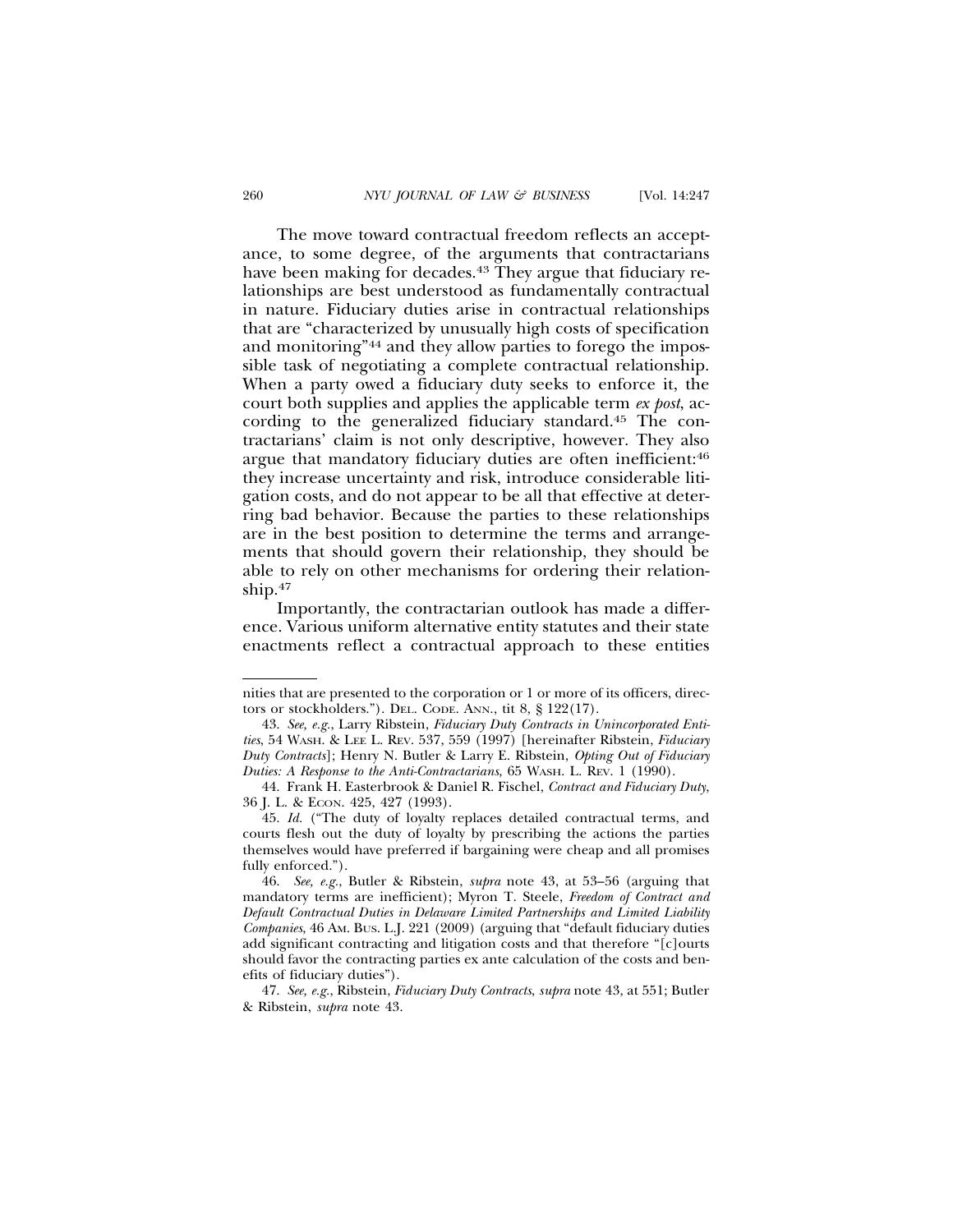and the fiduciary duties that they have traditionally incorporated.48 For example, the Revised Uniform Partnership Act ("RUPA"), Uniform Limited Partnership Act (RULPA), and the Revised Uniform Limited Liability Company Act (RULLCA) all allow modification of the duty of loyalty (including the elimination of certain "aspects" of the duty) and require only that these changes to the traditional duty not be "manifestly unreasonable."49

Delaware's legislature has embraced a strong version of contractarianism and, in 2004, amended its alternative entity statutes to make this clear.<sup>50</sup> After disagreement in the Delaware courts over whether Delaware's limited partnership and limited liability company statutes authorized the elimination of fiduciary duties (rather than just limitations and modifications of those duties),<sup>51</sup> the Delaware Revised Uniform Partnership Act ("DRUPA"), Delaware Revised Uniform Limited Partnership Act ("DRULPA"), and the Delaware Limited Liability Company Act ("DLLCA") all expressly allow for total fiduciary duty elimination, with no limitation, aside from a nonwaivable *contractual* duty of good faith and fair dealing.52 Many other states have followed Delaware's lead, particularly with their LLC statutes.53

Notably, Delaware's alternative entities enjoy this degree of contractual freedom even when they are publicly traded.54

<sup>48.</sup> *See, e.g.*, Reza Dibadj, *The Misguided Transformation of Loyalty into Contract*, 41 TULSA L. REV. 451, 453–56 (2006) (discussing contractarian view of fiduciary duties and its adoption in uniform statutes).

<sup>49.</sup> Revised Uniform Partnership Act § 105(d)(2);Revised Limited Partnership Act § 105(d)(2); Revised Uniform Limited Liability Company Act  $§ 105(d)(3).$ 

<sup>50.</sup> Branson, *supra* note 14 ("In Delaware alternative entities, then, contract, indeed, seems in all instances supreme, as the contractarians wished it to be.").

<sup>51.</sup> Gotham Partners LP v. Hallwood Realty Partners LP, 817 A.2d 160, 167–68 (Del. 2002).

<sup>52.</sup> DEL. CODE ANN. tit. 6, § 18-1101(c) (2013); DEL. CODE ANN. tit. 6 § 17-1101(d) (2010). *See also* DEL. CODE ANN. tit. 6, § 18-1101(b) (2013); DEL. CODE ANN., tit. 6 § 17-1101(c) (2010).

<sup>53.</sup> Manesh, *Market for LLC Law, supra* note 20, at 225 n.190 (listing states that have adopted Delaware approach to contractual freedom in LLC statutes).

<sup>54.</sup> *See, e.g.*, Hite Hedge LP v. El Paso Corp., 2012 WL 4788658 (Del. Ch. Oct. 9, 2012); *In re* Atlas Energy Res., LLC, 2010 WL 4273122 (Del. Ch. Oct. 28, 2010).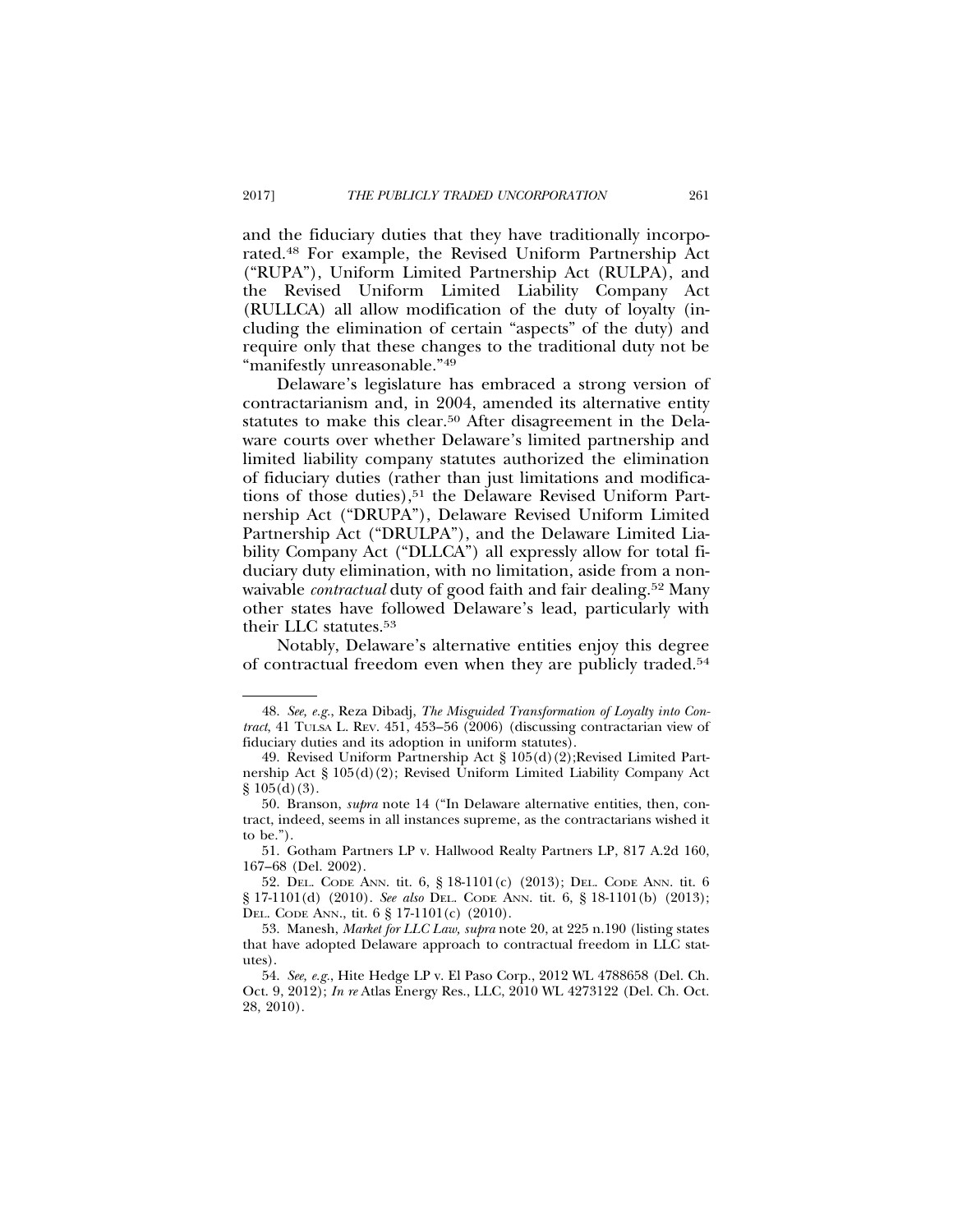Despite their diverse investor base and the absence of actual bargaining over the terms of their operating agreements, publicly traded uncorporations are just as capable of modifying and eliminating fiduciary duties as their closely-held siblings, and they typically do.55

### B. *MLP Structure and Governance*

Publicly traded alternative entities typically operate in the energy sector. They are collectively referred to as "master limited partnerships" (MLPs),<sup>56</sup> but this name can be misleading because they can take (and have taken) the form of LLCs.<sup>57</sup> To further confuse things, although the term is typically used to refer to *all* publicly traded alternative entities taxed as partnerships, others use it only in reference to companies that operate in the energy sector. This article uses MLP in the broader sense.

MLP equity investors hold units instead of shares, and these units are sold on various public securities exchanges.<sup>58</sup> MLPs are governed according to the terms included in their organizational documents. Different state statutes assign these documents a variety of names; here they will be referred to collectively as operating agreements.59 Operating agreements are bespoke documents, meaning they are individually drafted for each MLP.60

MLPs are structured in a variety of ways, but the sponsored model dominates.<sup>61</sup> Under this model, a corporation

58. Goodgame, *New Developments, supra* note 6, at 82.

<sup>55.</sup> Manesh, *Contractual Freedom, supra* note 27, at 562–63.

<sup>56.</sup> *In re* El Paso Pipeline Partners, LP, 2014 WL 2768782 (Del. Ch. June 12, 2014).

<sup>57.</sup> Tim Fenn, *Master Limited Partnerships (MLPs): A General Primer*, Latham & Watkins, LLP 2 (Apr. 2014), https://www.lw.com/admin/ Upload/Documents/MLP/Resources/Latham-Master-Limited-Partnership-Primer-2014.pdf ("[M]ost commonly the MLP is formed as a Delaware limited partnership. Increasingly, the MLP may instead be a state law limited liability company—preferably a Delaware limited liability company (an  $LLC$ ).  $\ldots$ ")

<sup>59.</sup> *See, e.g.*, Joan MacLeod Heminway, *The Ties that Bind: LLC Operating Agreements as Binding Commitments*, 68 S.M.U. L. REV. 812 (2015).

<sup>60.</sup> Strine & Laster, *supra* note 21, at 1.

<sup>61.</sup> *See, e.g.*, Miller & Davis-Nozemack, *supra* note 21; Deborah Fields et al., *Triangles in a World of Squares: A Primer on Significant U.S. Federal Income Tax Issues for Natural Resources Publicly Traded Partnerships (Part I)*, TAXES - THE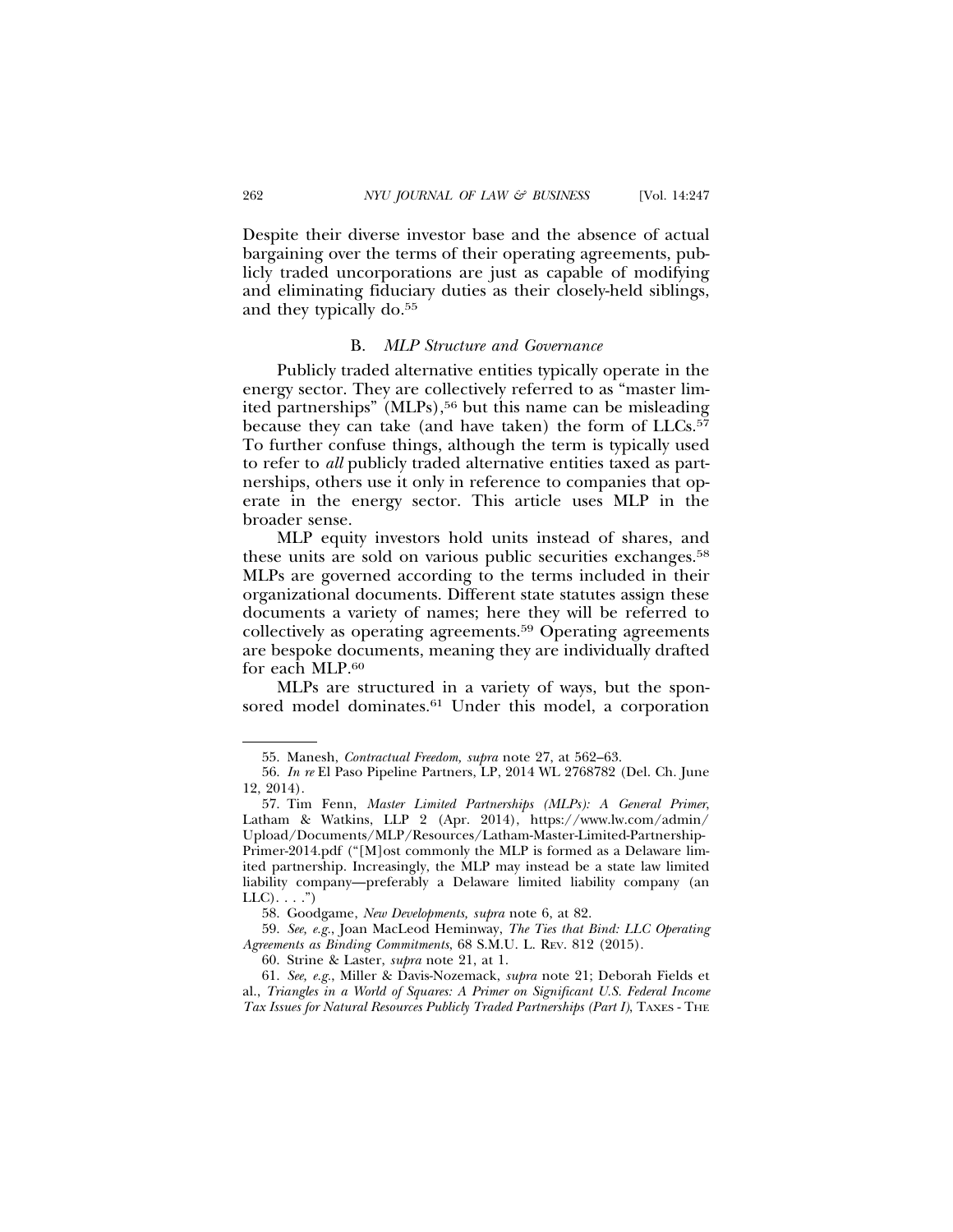(usually publicly traded) acts as a "sponsor" that organizes the MLP, typically under Delaware law.62 The sponsor forms an affiliated entity, usually an LLC or a corporation, to serve as the general partner of the LP (or managing member if the LLC form is chosen).<sup>63</sup> The sponsor retains complete ownership over the general partner<sup>64</sup> and acts as the "ruler behind the throne."65 The sponsor contributes qualifying assets to the MLP or otherwise arranges for the MLP to acquire them. Even after the MLP goes public, transactions in which the MLP acquires assets from its sponsor or an affiliate of the sponsor are common.66 Individuals with actual management power over the MLP (*i.e.*, directors, managers, or employees of the general partner) are often affiliated with the sponsor in some capacity.

Other structures exist, but are less common. Some MLPs organized as LLCs have a board of directors and allow unitholders to participate in elections. These entities look very much like corporations,<sup>67</sup> and some opt for corporate-style fiduciary duties. Other arrangements known as "tuck-ins" still take the limited partnership form. However, in a tuck-in, the MLP (rather than the sponsor) owns the general partner, and the sponsor owns MLP units alongside public unitholders.68 This tuck-in arrangement allows the public unitholders to participate in choosing the board of the general partner.69

69. *Id.*

TAX MAGAZINE, Dec. 2009, at 21, 28 [hereinafter Fields, *Triangles in a World of Squares (Part I)*] ("The 'sponsor' typically is the person or entity behind the formation and operation of the PTP. The sponsor typically structures the PTP with a goal of raising capital through the public markets to fund the acquisition, development and/or operation of property.").

<sup>62.</sup> Goodgame, *New Developments, supra* note 6, at 83.

<sup>63.</sup> Fields, *Triangles in a World of Squares (Part I)*, *supra* note 61, at 21, 31.

<sup>64.</sup> Goodgame, *New Developments, supra* note 6, at 83.

<sup>65.</sup> Miller & Davis-Nozemack*, supra* note 21, at 269.

<sup>66.</sup> *See, e.g.*, Deborah Fields et al., *Triangles in a World of Squares: A Primer on Significant U.S. Federal Income Tax Issues for Natural Resources Publicly Traded Partnerships (Part II – Property Acquisitions)*, TAXES: THE TAX MAGAZINE, Feb. 2010, at 73 ("Typically, the sponsor of a PTP transfers property to the PTP or otherwise arranges for the PTP to acquire property, while the PTP raises capital to acquire, develop or operate the property through an initial public offering (IPO).").

<sup>67.</sup> Goodgame, *New Developments, supra* note 6, at 88.

<sup>68.</sup> *Id.* at 91–93.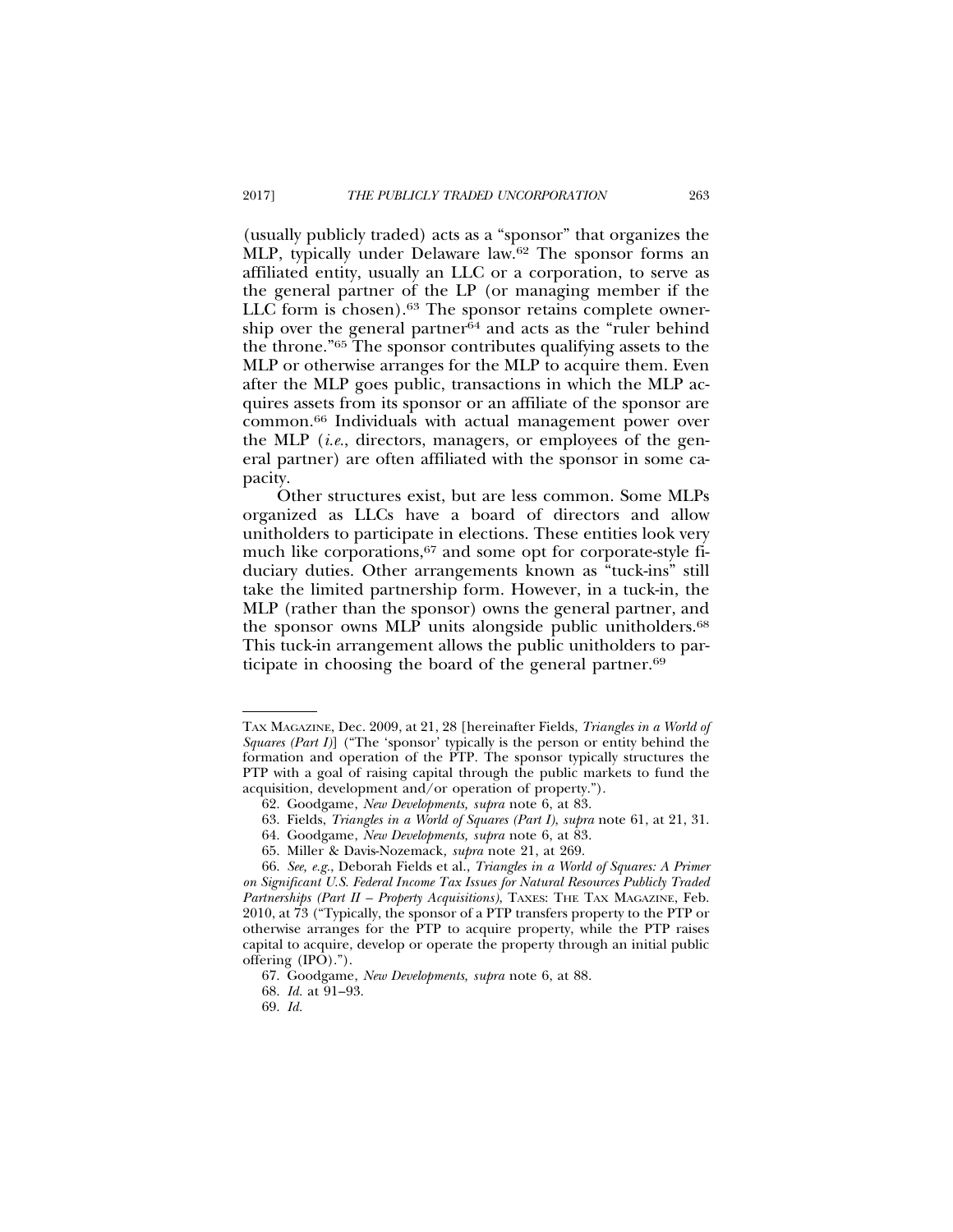To qualify for pass-through tax treatment (which is the primary reason to form an MLP), at least 90% of an MLP's income must be qualifying passive income. Section 7704 of the Internal Revenue Code provides a list of assets that will generate qualifying income. Most Section 7704 assets are related to energy and the exploration, extraction and transportation of natural resources, but certain real estate and investment assets also qualify.70 As a result, most MLPs operate in the energy and natural resources sector.71

The qualifying income requirement is intended to ensure that publicly traded entities that engage in "active business activities" which are usually conducted by corporations will be treated as such for tax purposes.72Pass–through treatment is reserved for those entities that "are engaged in activities commonly considered as essentially no more than investments" or which were historically organized in the partnership form.73 As discussed above, any income earned by the MLP will be taxed only at the level of the unitholder<sup>74</sup> and not twice, as is the case with corporate dividends.

The tax benefits of MLP investing do not end with avoidance of an entity-level tax. Because MLPs typically recognize significant non-cash expenses (depreciation, amortization, and depletion), the cash distribution received by a unitholder

74. 26 U.S.C. § 701 ("A partnership as such shall not be subject to the income tax imposed by this chapter. Persons carrying on business as partners shall be liable for income tax only in their separate or individual capacities."); John Goodgame, *Master Limited Partnership Governance*, 60 BUS. LAW. 471, 472 (2005) [hereinafter Goodgame, *Governance*] ("A dollar of income generated by such a partnership would only be taxed once ('passedthrough'), at the marginal tax rate of the limited partner to whom that dollar of income was allocated. Accordingly, assuming that the relevant entity distributes all of its income to its equity holders and that the equity holder's marginal tax rate is thirty-five percent, an MLP must generate \$1.54 of income for an equity holder to have one dollar of after-tax income, although a corporation must generate \$2.20 of income for its equity holder to have one dollar of after-tax income." "This assumes a corporate tax rate of thirty percent." *Id.* at 472 n.9).

<sup>70. 26</sup> U.S.C. § 7704.

<sup>71.</sup> Goodgame, *New Developments, supra* note 6, at 82.

<sup>72.</sup> HR REP. NO. 100-391(II), at 71, 282 (1987).

<sup>73.</sup> *Id.* Many energy MLPs do engage in "active business activities," such as the ongoing management of assets utilized in the development and transportation of natural resources. Presumably, their inclusion in Section 7704 resulted from the traditional use of the partnership form for these activities.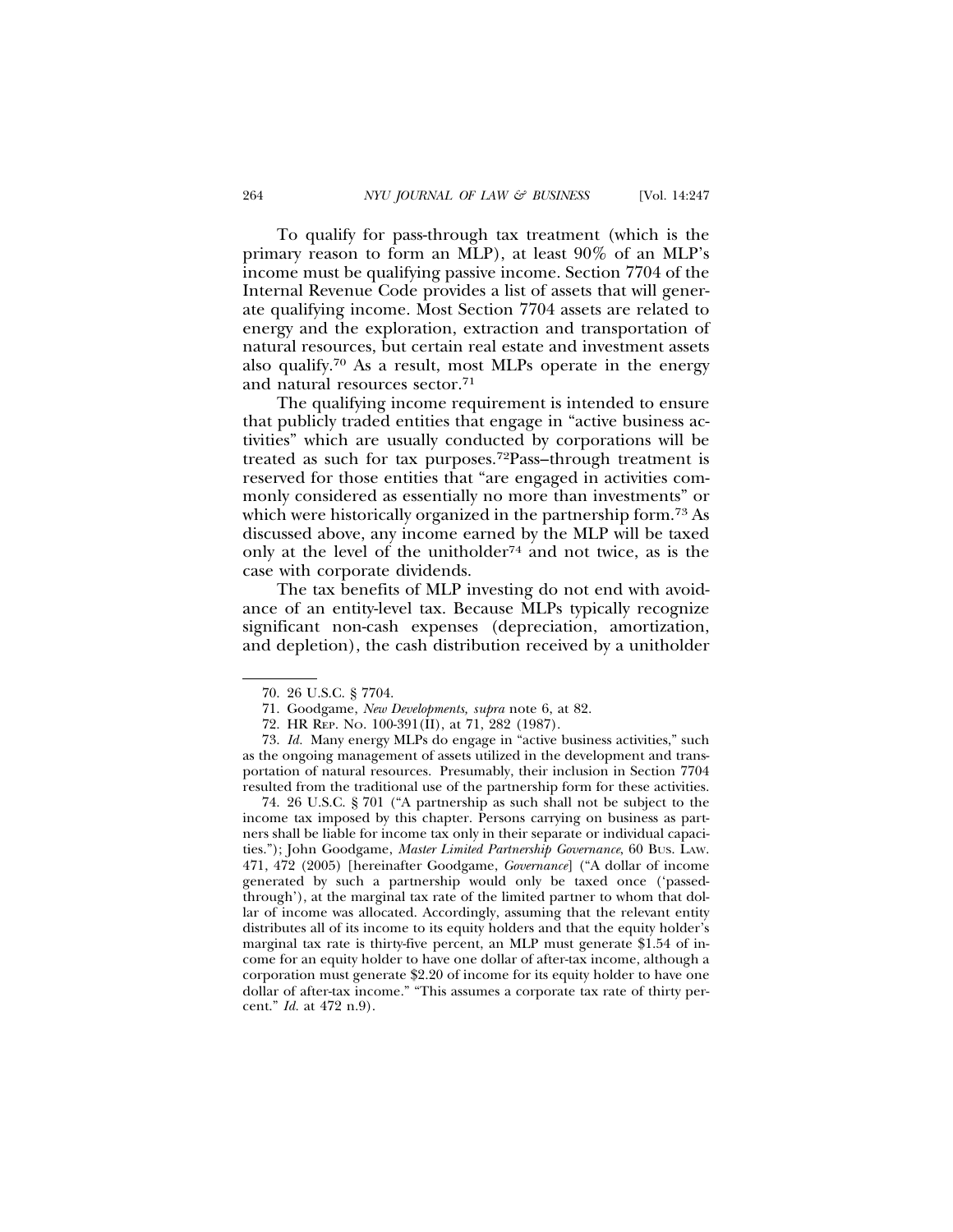often exceeds the net income allocable to that unitholder.75 Distributions in excess of the income allocable to that unitholder will qualify as return of capital and serve to reduce the unitholder's basis to the extent that the distribution exceeds net income allocable to that unitholder.76 The effect is to delay any taxes owed on distributions until the units are sold. The prospect of regular distributions (the value of which are affected by the "tax shield" created by distributions that exceed net income) are the reason investors put their money into MLPs,77 and for the most part, MLPs have delivered. As a class, they typically pay out more in cash distributions than stock holdings pay in dividends, and they regularly outperform the S&P 500.78

There is real money in MLPs. Since 2004, the market capitalization of MLPs has increased from \$14 billion to almost \$400 billion.<sup>79</sup> There is no reason to think the trend will re-

<sup>75.</sup> *See, e.g.*, Fields, *Triangles in a World of Squares (Part I)*, *supra* note 61, at 30 ("Deductions for depreciation, depletion, and amortization (DD&A) can reduce the share of taxable income allocable to each unit.").

<sup>76.</sup> Goodgame, *Governance*, *supra* note 73, at 472.

<sup>77.</sup> *See, e.g.*, Fields, *Triangles in a World of Squares (Part I)*, *supra* note 61, at 30 ("From a market perspective, investors typically view a PTP unit as a yieldbased security. To this end, the amount of 'tax shield' associated with a PTP can be relevant to potential buyers of a PTP's units. . . If an investor does not view the tax shield of the units of a particular PTP as adequate, he or she may choose to sell such units and to buy another investment, such as units in a different PTP that delivers a higher tax shield.").

<sup>78.</sup> Charles F. Beauchamp, *The Future of Master Limited Partnerships*, 30 J. APPLIED BUS. RES. 1493 (2014) (finding that "MLPs produce strong performance with lower risk and lower correlations" as compared to other asset classes); Fleischer, *supra* note 2 at 109 (reporting that "MLPs total return profile has historically averaged in the low to mid teens"). YORKVILLE PUBLICLY TRADED PARTNERSHIPS UNIVERSE INDICES: A COMPLETE STUDY OF RISK AND RE-TURN (1986–2011) (finding that "100% of MLP sectors have outperformed the S&P 500 on a total return basis over the past five years"); Chris Dieterich, *IPO Wave Kicks Off with Trio of MLPs*, WALL ST. J. (Jan. 13, 2013), http://www .wsj.com/articles/SB100001424127887324581504578236113296906792 (reporting that the average MLP had a "dividend yield of more than 6%, topping most dividend-paying stocks and rivaling high-yield bonds."); Maria Halmo, *Greatest Hits: The Periodic Table of Performance*, ALERIAN (Aug. 13, 2014), https://www.alerian.com/greatest-hits-the-chemistry-of-mlps-periodic-table-of-performance/. This does not mean that MLPs are all guaranteed winners. They are subject to market and firm-specific risk like any other company and have had periods of slower growth or losses.

<sup>79.</sup> YORKVILLE CAPITAL MGMT., *supra* note 4.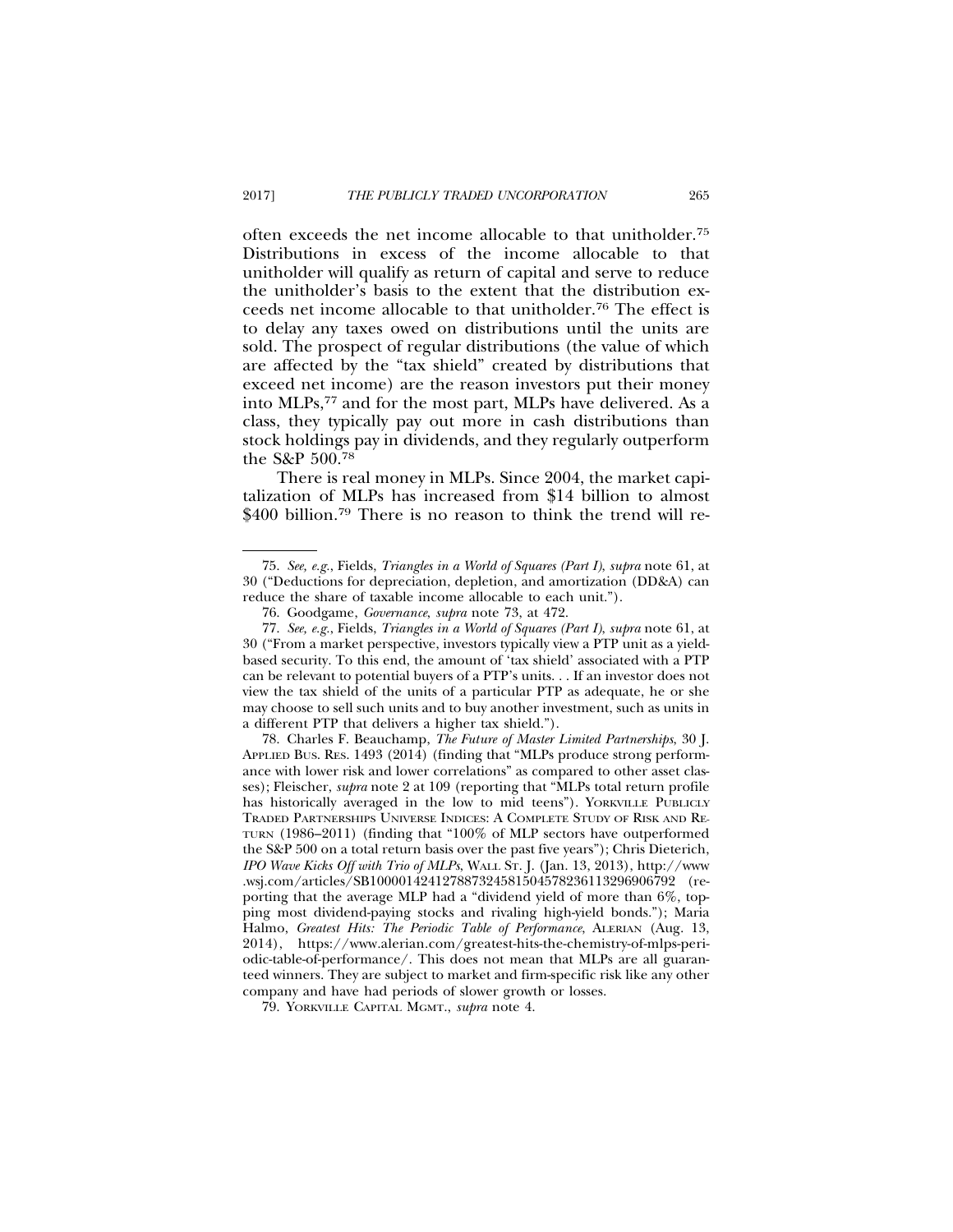verse. In recent years, the IRS has experienced an increase in requests for private letter rulings related to Section 7704's qualifying income requirement, prompting it to instate a moratorium on issuing such rulings in early 2014.80 It lifted the moratorium in  $2015$ ,<sup>81</sup> and has since promulgated regulations related to the assets that generate qualifying income.82 Additionally, in recent years, members of Congress affiliated with both major parties have introduced various versions of the "Master Limited Partnerships Parity Act" to expand the definition of qualifying income (and with it, the availability of passthrough treatment), to new assets.83

MLPs are peculiar in another way. In an age dominated by institutional investors, MLP investors are primarily *individuals* looking for high yields.84 Industry professionals estimate the MLP market to be around  $70-75\%$  retail,<sup>85</sup> raising ques-

<sup>80.</sup> Amy S. Elliott, *IRS Has Stopped Ruling on Publicly Traded Partnership Qualifying Income*, TAX NOTES TODAY (March 31, 2014), 2014 TNT 61-4; Alison Sider, *Energy Spinoffs Are Moving Into Tax Limbo*, WALL ST. J. (Apr. 9, 2014), https://www.wsj.com/articles/energy-spinoffs-are-moving-into-taxlimbo-1397089584?tesla=y (reporting IRS moratorium given increased interest in MLP formation and requests for rulings as to the qualifying nature of various new asset classes).

<sup>81.</sup> Reuters Staff, *IRS Lifts 'Pause' on Rulings for Energy Partnerships*, REUTERS (Mar. 9, 2015, 1:10 PM), http://www.reuters.com/article/usa-irsmlps-idUSL1N0WB19220150309 ("The Internal Revenue Service has lifted its temporary 'pause' on rulings about what businesses qualify for tax-free inclusion in energy master limited partnerships (MLPs), after about a year of study that held up some transactions.").

<sup>82.</sup> Treas. Reg. 1.7704-4, 82 Fed. Reg. 8338 (Jan. 19, 2017); 80 Fed. Reg. 25970 (May 6, 2015).

<sup>83.</sup> Versions of this bill were introduced in both 2013 and 2015. *See* S. 795, 113th Cong. (Apr. 24, 2013); H.R. 2883, 114th Cong. (June 24, 2015); S. 1656, 114th Cong. (June 24, 2015).

<sup>84.</sup> WRITTEN STATEMENT OF THE NATIONAL ASSOCIATION OF PUBLICLY TRADED PARTNERSHIPS, Senate Committee on Finance Tax Reform Working Group (Apr. 15, 2015) ("According to surveys done by some of our members, the vast majority of the investors providing this capital are individual investors. Many of the investors are seniors—roughly 75 percent are over the age of 50. For the most part, they are individuals seeking a relatively secure income-oriented investment providing a reasonable return, something that is hard to come by in today's market."); Fleischer, *supra* note 2, at 94 (noting that MLP investors are "primarily motivated by the cash distributions").

<sup>85.</sup> James Comtois, *Investors not Swayed by MLP Flameout*, PENSIONS & IN-VESTMENTS (Jan. 11, 2016) (estimating that 75% of the MLP market has been comprised of retail investors); Eric Rosenbaum, *Energy MLPs: Now There's Only Pain for Investors*, CNBC (Dec. 10, 2015) (estimating that 70% of MLP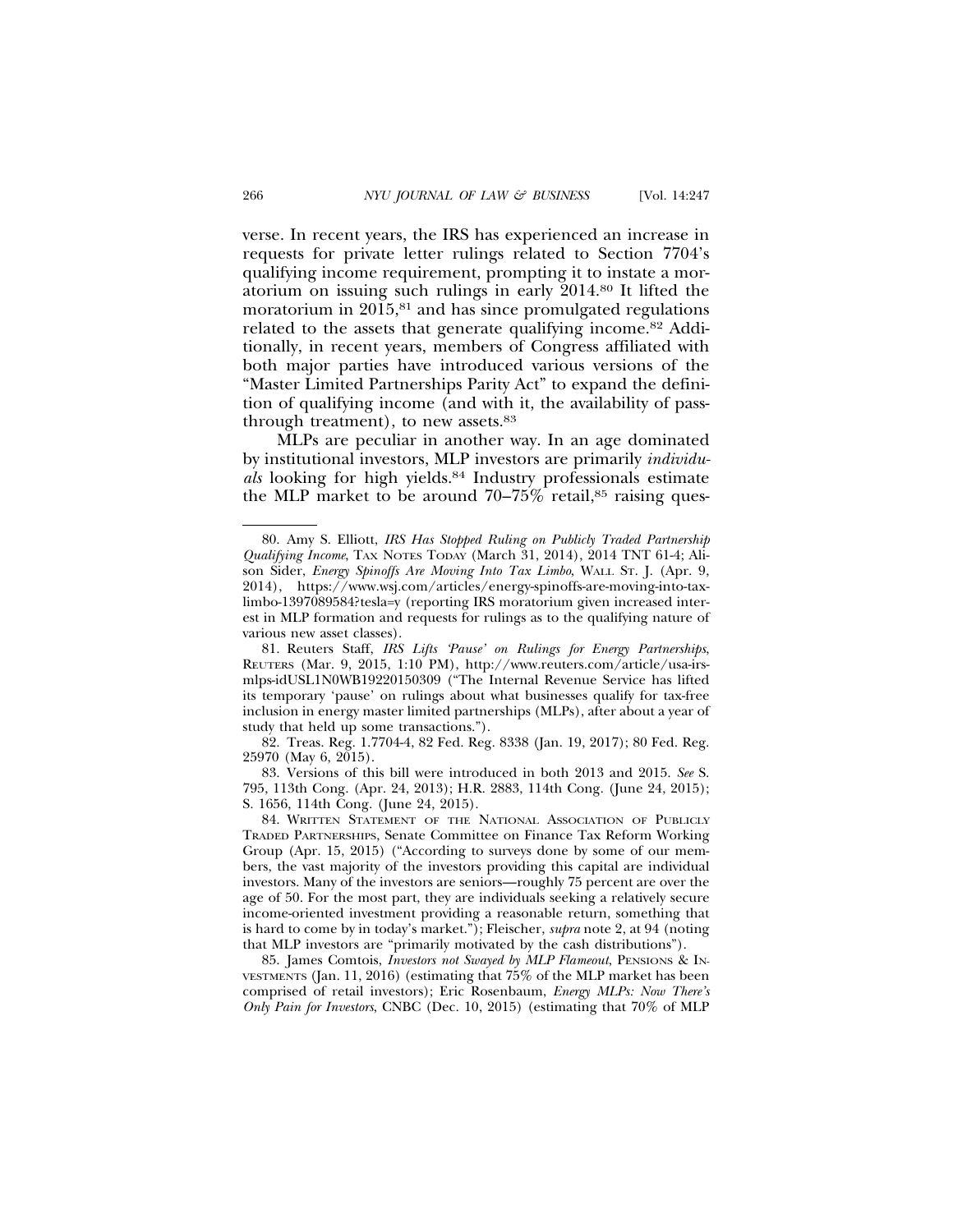tions regarding the ability of most MLP investors to understand the way their rights differ from those of shareholders in a public corporation.86

### C. *Contractual Freedom at Risk: Calls for A Mandatory Duty of Loyalty*

Just over a decade after Delaware's legislature adopted the strong version of contractarianism, two of its most prominent jurists, Chief Justice Strine and Vice Chancellor Laster, called for the reintroduction of a mandatory duty of loyalty for publicly traded alternative entities (and potentially for other entities with a diverse investor base).87 In their provocatively titled book chapter, *The Siren Song of Unlimited Contractual Freedom*, Strine and Laster argue that the contractarian paradigm of "rational parties contracting efficiently to allocate risks is. . .an ideal.<sup>788</sup> Their criticisms of the current regime of contractual freedom focuses on inadequate investor protection and the negative consequences of decreased standardization.89 According to Strine and Laster, investors have "no dependable protection against self-dealing and other conflicts of interest."90 The lack of standardization contributes to investors' disadvantage (requiring them to either "become diligent and expert readers of alternative entity agreements, which may involve the expenditure of material costs for legal advice, or to blindly accept the risk"), but also subjects MLP management and sponsors to drafting-related uncertainty.<sup>91</sup> Strine and Laster also point out that decreased levels of standardization create systemic issues—it dilutes the value of case law, as deci-

accounts belong to retail investors); Fleischer, *supra* note 2, at 94 ("[I]ndividual investors own approximately 75 percent of all MLP units  $\ldots$ .").

<sup>86.</sup> Jim Cahn, *Don't be Seduced by Tax Benefits and High Yield: Beware the MLPs*, FORBES (Jul. 21, 2014), http://www.forbes.com/sites/ jamescahn/ 2014/07/21/dont-be-seduced-by-tax-benefits-and-high-yield-beware-themlps/#77d7ba092924.

<sup>87.</sup> Chief Justice Strine and Vice Chancellor Laster acknowledge that Delaware law extends to publicly traded corporations some latitude to limit aspects of the duty of loyalty, and they would extend similar leeway to publicly traded alternative entities.

<sup>88.</sup> Strine & Laster, *supra* note 21, at 11, 17.

<sup>89.</sup> *Id.*

<sup>90.</sup> *Id.* at 12.

<sup>91.</sup> *Id.*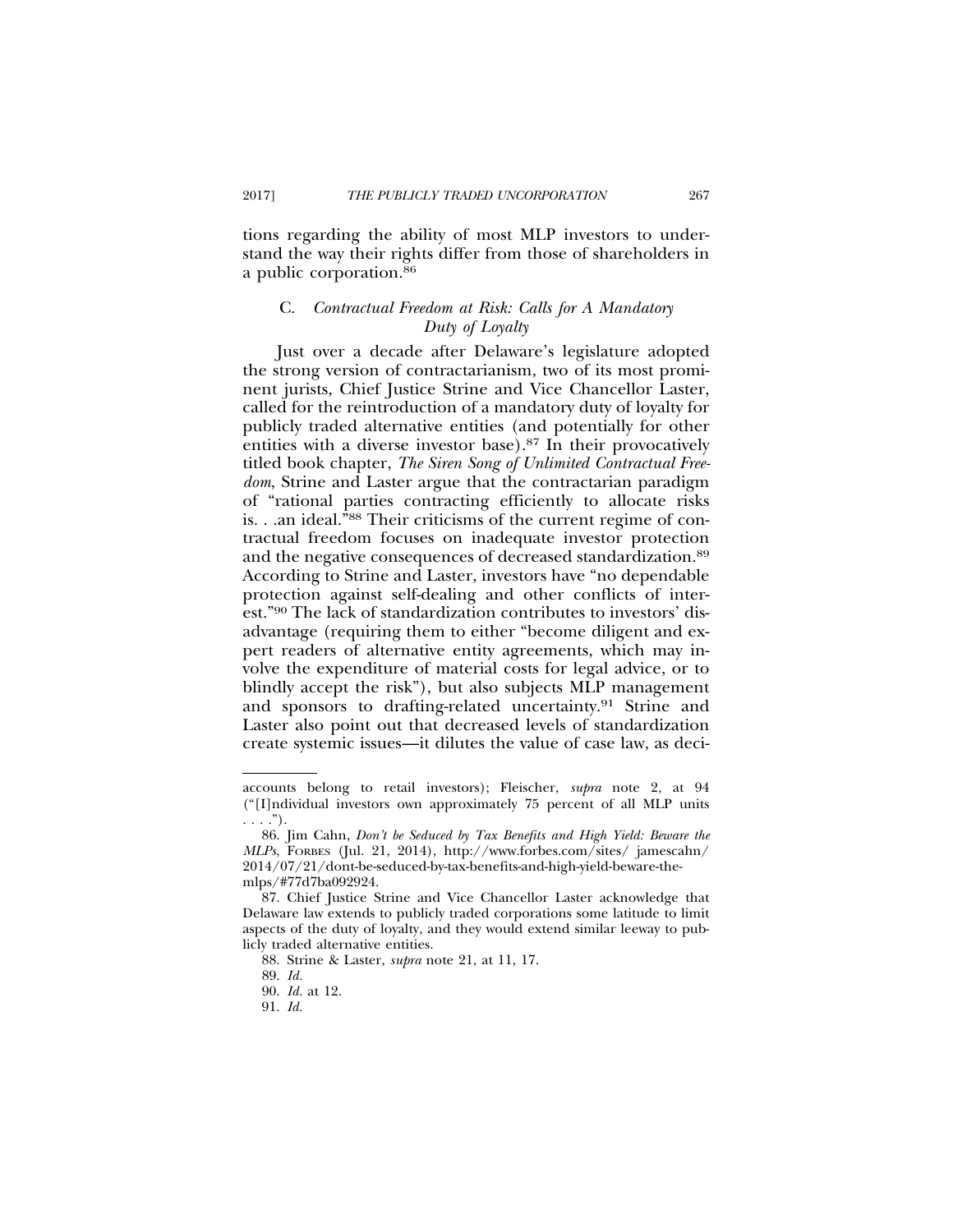sions interpreting one particular version of a contractual provision have little relevance to disputes over differing implementations of that type of term. Notably, Strine and Laster do not propose simply restoring Delaware law to its pre–2004 state, when fiduciary duties could be modified but not eliminated. Nor do they advocate for the approach taken by various uniform statutes which allow the duty of loyalty to be limited but not in a way that is "manifestly unreasonable."92 Rather, they advocate for a mandatory duty of loyalty analogous to that applicable to publicly traded corporations.

This position appears to represent an evolution in Chief Justice Strine's views on fiduciary duty eliminations. When he was Vice Chancellor, his opinion in *Gotham Partners, L.P. v. Hallwood Realty Partners, L.P.*93 stated that Delaware law allowed limited partnerships to eliminate fiduciary duties. On appeal, the Delaware Supreme Court repudiated this "dictum" as beyond the language of the statute.<sup>94</sup> This, in turn, prompted the Delaware legislature to amend its LP and LLC statutes to provide expressly for the elimination of fiduciary duties. Professors Sandra Miller and Karie Davis–Nozemack also argue for disallowing fiduciary duty eliminations and also advocate for application of certain stock exchange listing requirements from which MLPs are currently exempt.95

### $II$ .

### CONTRACTUAL FREEDOM'S DOWNSIDES

This Part analyzes recent efforts to identify the effects of permitting fiduciary duty opt-outs in the context of publicly traded companies in light of the arguments made by Strine, Laster and others in favor of a mandatory fiduciary duty of loyalty. These commentators demonstrate that there is some cause for concern: fiduciary duties are regularly eliminated (or

<sup>92.</sup> UNIFORM LIMITED PARTNERSHIP ACT § 110(b)(5) (2001) (UNIFORM LAW COMMUNICATION, amended 2013); UNIFORM PARTNERSHIP ACT § 103(b)3) (1997) (UNIFORM LAW COMMUNICATION, amended 2013); UNI-FORM LIMITED LIABILITY COMPANY ACT § 110 (2006) (UNIFORM LAW COMMUNI-CATION, amended 2013).

<sup>93.</sup> Gotham Partners v. Hallwood Realty Partners, No. CIV.A.15754., 2000 WL 1476663, at \*10 (Del. Ch. Sept. 27, 2000).

<sup>94.</sup> Gotham Partners v. Hallwood Realty Partners, 817 A.2d 160, 167 (Del. 2002).

<sup>95.</sup> *See* Miller & Davis-Nozemack, *supra* note 21, at 58.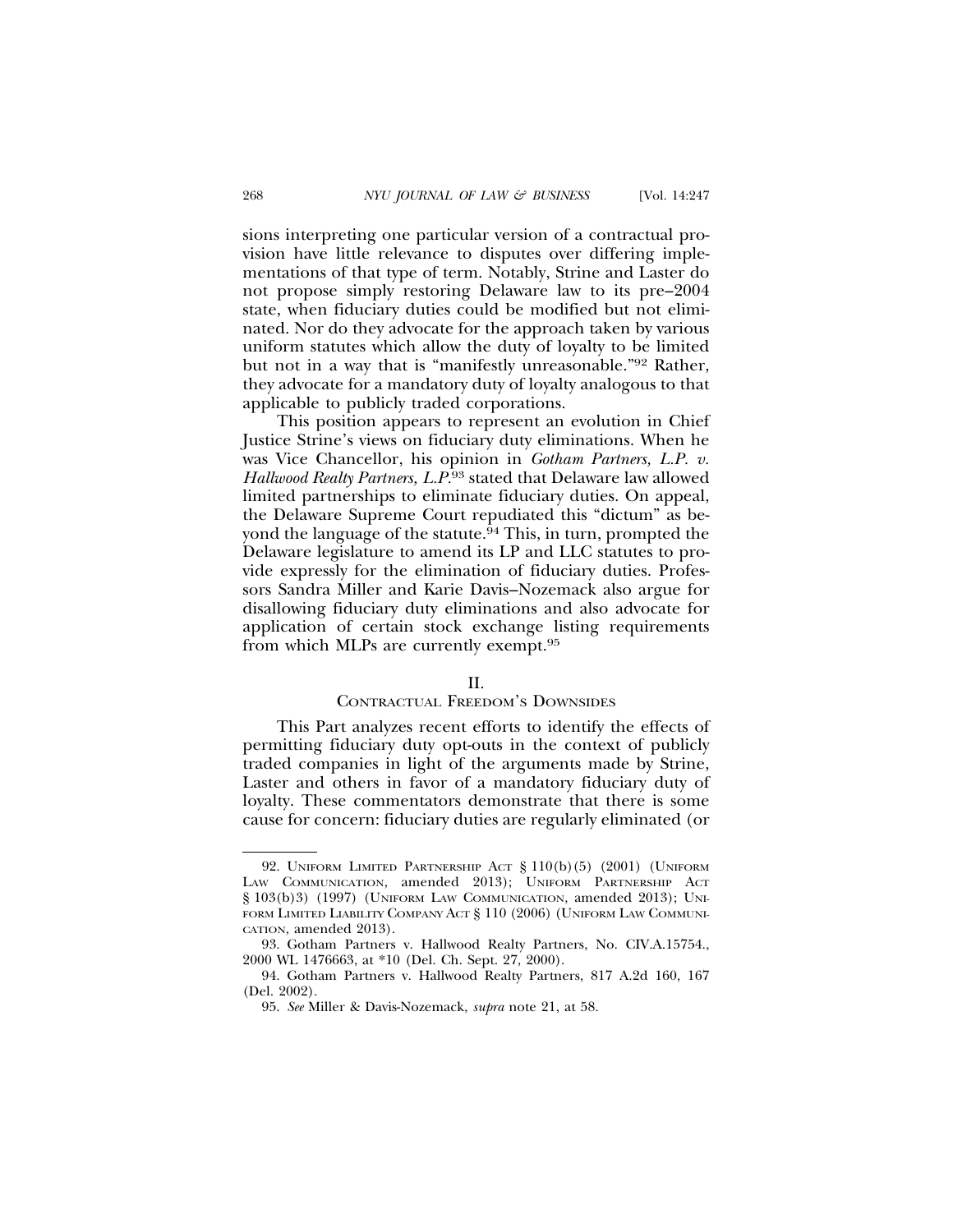weakened through exculpation provisions), and contractual substitutions appear to leave investors with no real means of holding MLP managers and controlling equity holders accountable for misconduct. This is not to say, however, that there is nothing that constrains the management and controllers of MLPs. Rather, other disciplinary forces, and in particular investor expectations related to cash distributions, act as one constraint on the degree to which management and sponsors can exploit the apparent vulnerability of unitholders. Additionally, in recent cases, the Delaware judiciary has indicated its willingness to utilize both the duty of good faith and fair dealing and the more traditional tools of contract enforcement and interpretation to police the behavior of MLP management with. Undoubtedly, these are not perfect replacements for fiduciary duties (and they do nothing to increase standardization), but they do place some constraint on the degree to which MLP management can exploit the gap when limited contractual substitutions are adopted for eliminated fiduciary duties.

### A. *Contractual Freedom and Investor Protection*

The case for contractual freedom in business associations rests, in large part, on predictions about contracting behavior. According to contractarians, contractual freedom is good policy because parties who are permitted to eliminate fiduciary duties can "substitute other, possibly more cost-effective mechanisms for ensuring that fiduciaries act in the owners' interests."96 Specifically, contractarians predict that mandatory cash distribution and liquidation provisions will be adopted when fiduciary duties are eliminated.97 Mandating cash distributions limits management's discretion by both restricting their ability to control the entity's earnings and by forcing more frequent returns to capital markets for financing:98 they "have a perpetual reliance on external equity and debt financing . . . ."99 Provisions mandating liquidation on a specified future date disci-

<sup>96.</sup> Ribstein, UNCORPORATION, *supra* note 1, at 221; Ribstein, *Fiduciary Duty Contracts*, *supra* note 43, at 559.

<sup>97.</sup> *See, e.g.*, Ribstein, UNCORPORATION, *supra* note 1, at 193–222.

<sup>98.</sup> Larry E. Ribstein, *Partnership Governance of Large Firms*, 76 U. Chi. L. Rev. 289, 290–91 (2009)

<sup>99.</sup> Fleischer, *supra* note 2, at 86.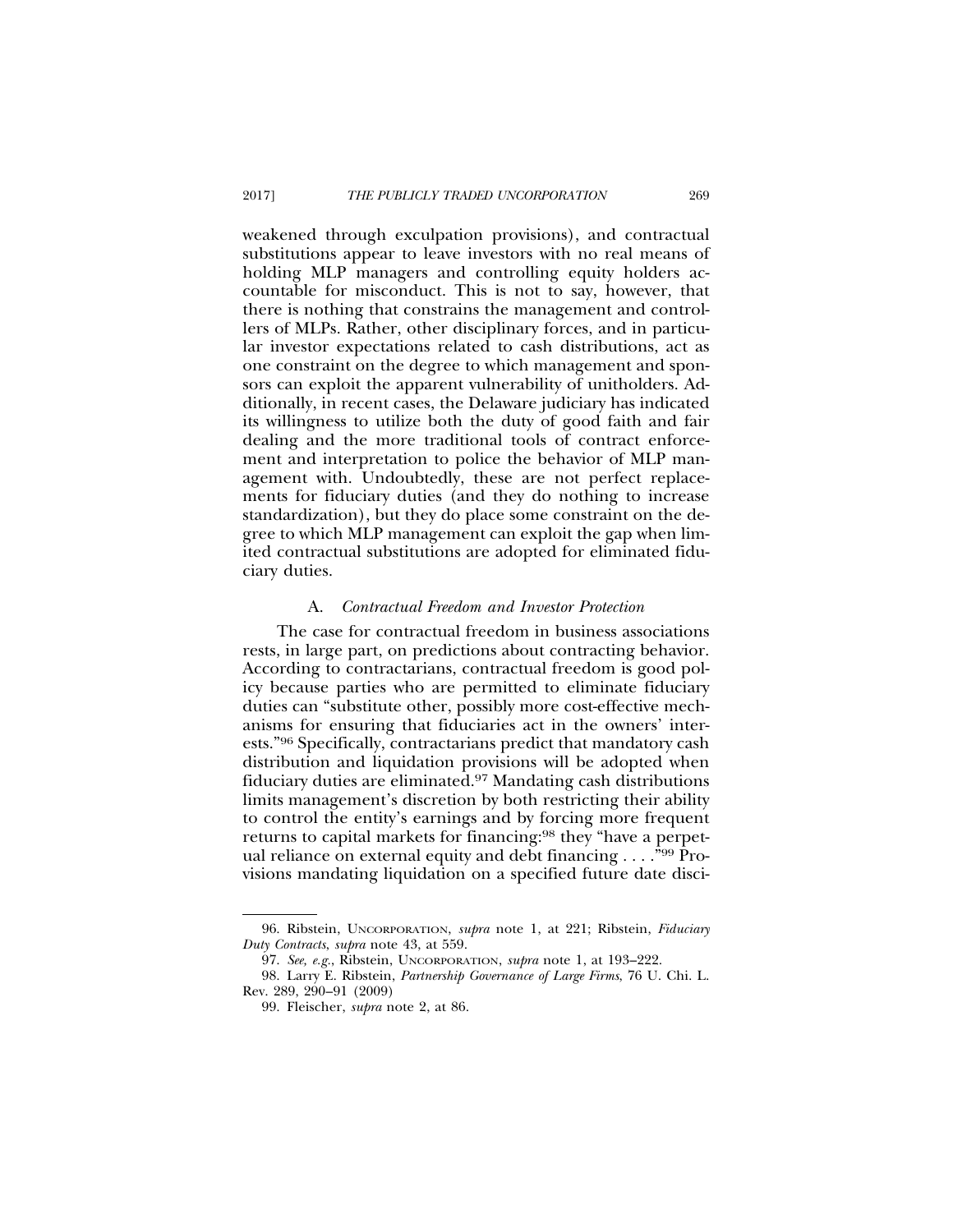pline management by requiring them to take into account their return to the capital markets on a date certain in order to continue.

Efforts to determine the extent to which publicly traded alternative entities adopt contractual substitutes for eliminated fiduciary duties have employed a variety of methodologies and have reached differing conclusions. Nevertheless, when taken as a whole, this body of research shows that while MLP operating agreements often adopt contractual substitutions for eliminated fiduciary duties, investors are still vulnerable to management or the sponsor misconduct, particularly self–dealing. In a study of 85 publicly traded alternative entities, Professor Mohsen Manesh examined the extent to which publicly traded LPs and LLCs adopted cash distribution and liquidation provisions when fiduciary duties and other corporate governance features were eliminated. Of the 85 entities studied, 75 "fully waive[d] or exculpate[d] liability arising from the breach of fiduciary duties."100 Out of these 75, 51 firms employed only mandatory cash distributions; 1 employed only mandatory liquidation; 14 employed both; and 9 employed neither.<sup>101</sup> Clearly, some level of substitution is taking place, and, mandatory cash distribution appears to be the more popular of the two mechanisms. However, these substitutions offer less protection than they appear to provide. Although cash distribution provisions often require distribution of all "available cash," they leave managers with wide latitude to determine how much cash is "available."102 Similarly, the effect of mandatory liquidation provisions can be illusory when the liquidation will not occur until far into the future.103

Another common substitution is a provision designed to govern the treatment of conflicts-of-interest by specifying methods for the approval of conflicted transactions. These provisions typically provide a variety of procedures or conditions pursuant to which an action implicating a conflict of in-

<sup>100.</sup> Manesh, *Contractual Freedom, supra* note 27, at 574.

<sup>101.</sup> *Id.* at 578.

<sup>102.</sup> *Id.* at 579.

<sup>103.</sup> *Id.* at 580. Of the 20 firms in Professor Manesh's study that included a mandatory liquidation provision, 16 had liquidation dates in the year 2080 or beyond. Provisions with a liquidation date that occurs far past the point at which current management will have left the workforce can have no meaningful effect on their behavior.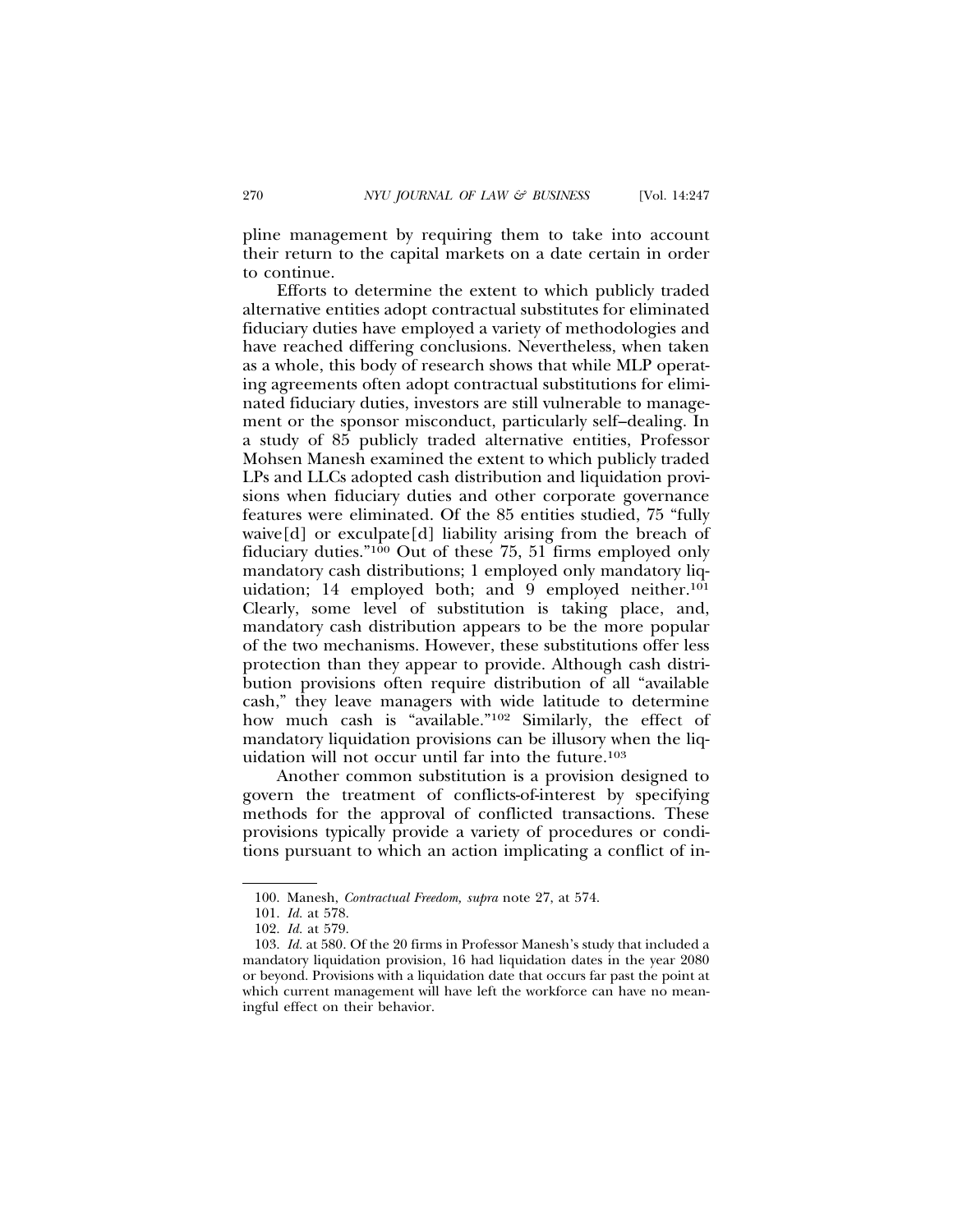terest will be deemed approved by all partners and, in doing so, substitute for the rubric supplied by the duty of loyalty. These conditions typically include: (1) approval by a committee appointed to evaluate conflicts (Special Approval); (2) approval by a majority of unitholders that are not affiliated with the general partner or its affiliates (which would include the sponsor); (3) transactions containing terms that are no less favorable than those available in an arm's length transaction; or  $(4)$  transactions that are fair on their terms.<sup>104</sup> In a study of 86 publicly traded alternative entities, Professor Brent Horton found that 84.88% included a conflict-of-interest provision in place of a fiduciary duty of loyalty.105 As Professor Horton observes (and a variety of Chancery Court litigations show), Special Approval provisions may be utilized to insulate self-dealing transactions from any meaningful challenge by (1) allowing individuals of questionable independence to serve on the conflicts committee, and (2) requiring unitholders seeking to challenge the transaction to prove that the decision-makers acted in subjective bad faith.106

(i) approved by Special Approval,

(ii) approved by the vote of a majority of the Units excluding Units owned by the General Partner and its Affiliates,

(iii) on terms no less favorable to the Partnership than those generally being provided to or available from unrelated third parties or

<sup>104.</sup> Take, as an example, the provision at issue in *Gerber v. Enter. Prods. Holdings, LLC*, 67 A.3d 400 (2013):

Unless otherwise expressly provided in this Agreement, whenever a potential *conflict of interest* exists or arises between the General Partner or any of its Affiliates, on the one hand, and the Partnership or any Partner, on the other hand, *any resolution or course of action by the General Partner or its Affiliates* in respect of such conflict of interest shall be permitted and deemed approved by all Partners, and *shall not constitute a breach of this Agreement . . ., or of any duty stated or implied by law or equity, if* the resolution or course of action in respect of such conflict of interest is[:]

<sup>(</sup>iv) fair and reasonable to the Partnership, taking into account the totality of the relationships between the parties involved (including other transactions that may be particularly favorable or advantageous to the Partnership).

*Id.* at 410 (emphasis added by the court).

<sup>105.</sup> Horton, *Going-Private Freeze-Out*, *supra* note 27, at 94.

<sup>106.</sup> Unitholder approval is also problematic. Because of the regular elimination of any duty to disclose (a component of fiduciary duties owed by managers in the corporate setting), voting unitholders are not entitled to receive all information material to the issue being decided. In other words,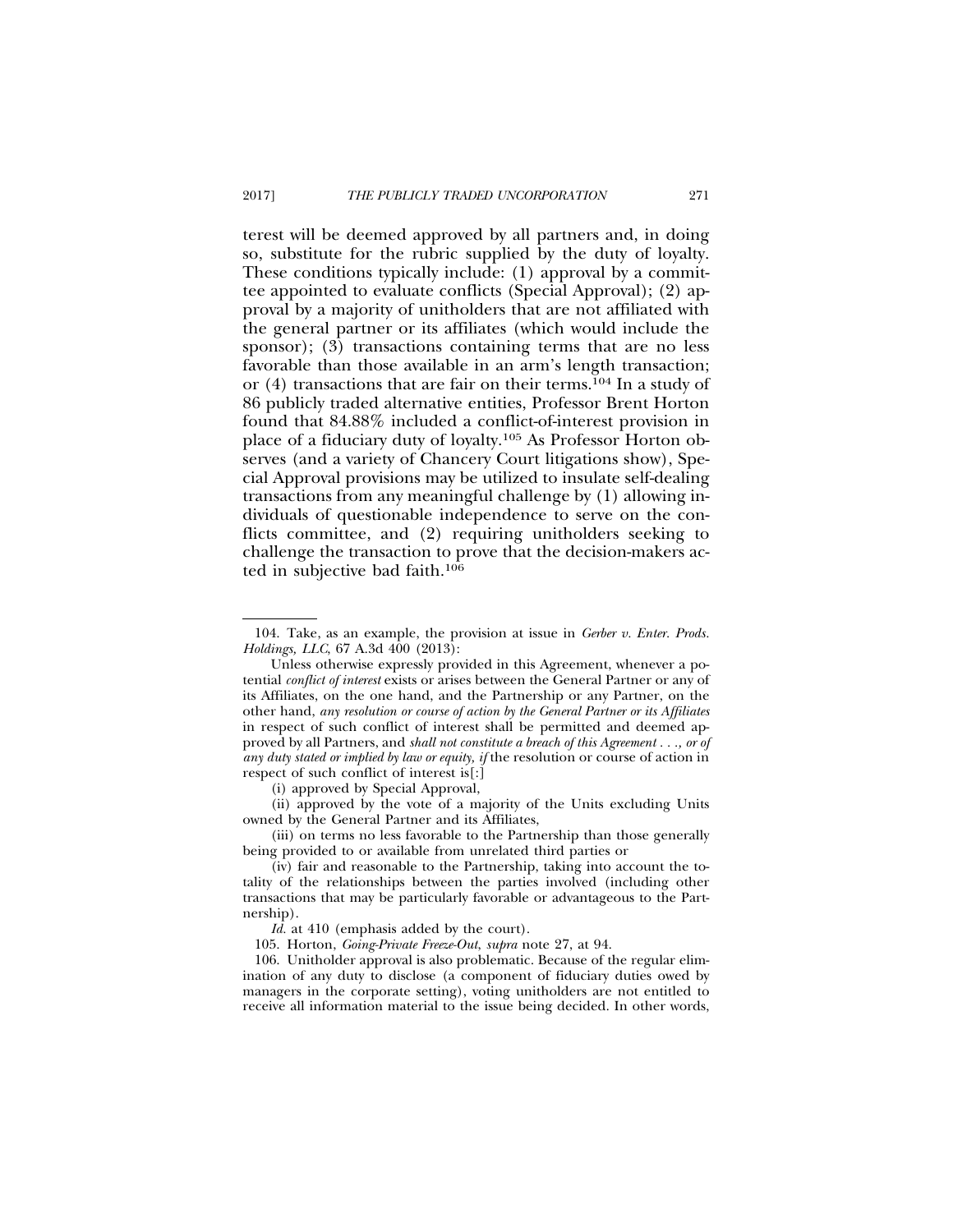*In re: El Paso Pipeline Partners, L.P. Derivative Litigation* provides an apt example of a Special Approval prong at work*.*<sup>107</sup> There, common unitholders in an MLP, El Paso, challenged a drop-down transaction between El Paso and its sponsor in which El Paso purchased various liquid-natural-gas-related assets from the sponsor. This transaction was approved by a conflicts committee comprised of three individuals, two of whom had past ties to the sponsor (both had been high-level executives of the sponsor in the past). Ultimately, El Paso paid approximately 22% above the price that the sponsor concluded was too expensive to pay for similar assets offered to the sponsor by a third party. Despite the obvious appearance of selfdealing (which would have almost certainly led to entire fairness review under Delaware corporate law), the Chancery Court granted summary judgment to the defendants because the plaintiffs could not show "subjective bad faith" on the part of the members of the conflicts committee.

However, in challenges to later drop-down transactions between El Paso and its sponsor, the investors *were* able to meet this subjective bad faith standard, in large part on account of (1) the committee member's knowledge as to just how poor the prior transactions (on which the company won summary judgment) turned out to be, and (2) an email record in which the committee members actually expressed their subjective belief that the transactions were not favorable to El Paso.<sup>108</sup> As this case demonstrates, conflict-of-interest transactions can be utilized to insulate self-dealing that is not accompanied by a record establishing a state of mind that most individuals serving in the relevant capacities will know not to memorialize in writing. Had it not been for the prior round of unfair transactions and the committee's sloppy email practices, the claims challenging the second round of drop-downs would likely have been resolved in favor of defendants on a summary judgment motion as well.

their approval can be effective even if it was given without knowledge of material facts.

<sup>107.</sup> *In re* El Paso Pipeline Partners, 2014 WL 2768782.

<sup>108.</sup> *In re* El Paso Pipeline Partners Deriv. Litig., 132 A.3d 67 (2015). This judgment was subsequently reversed by the Delaware Supreme Court on standing grounds. *In re* El Paso Pipeline Partners Deriv. Litig., 152 A.3d 1248 (2016).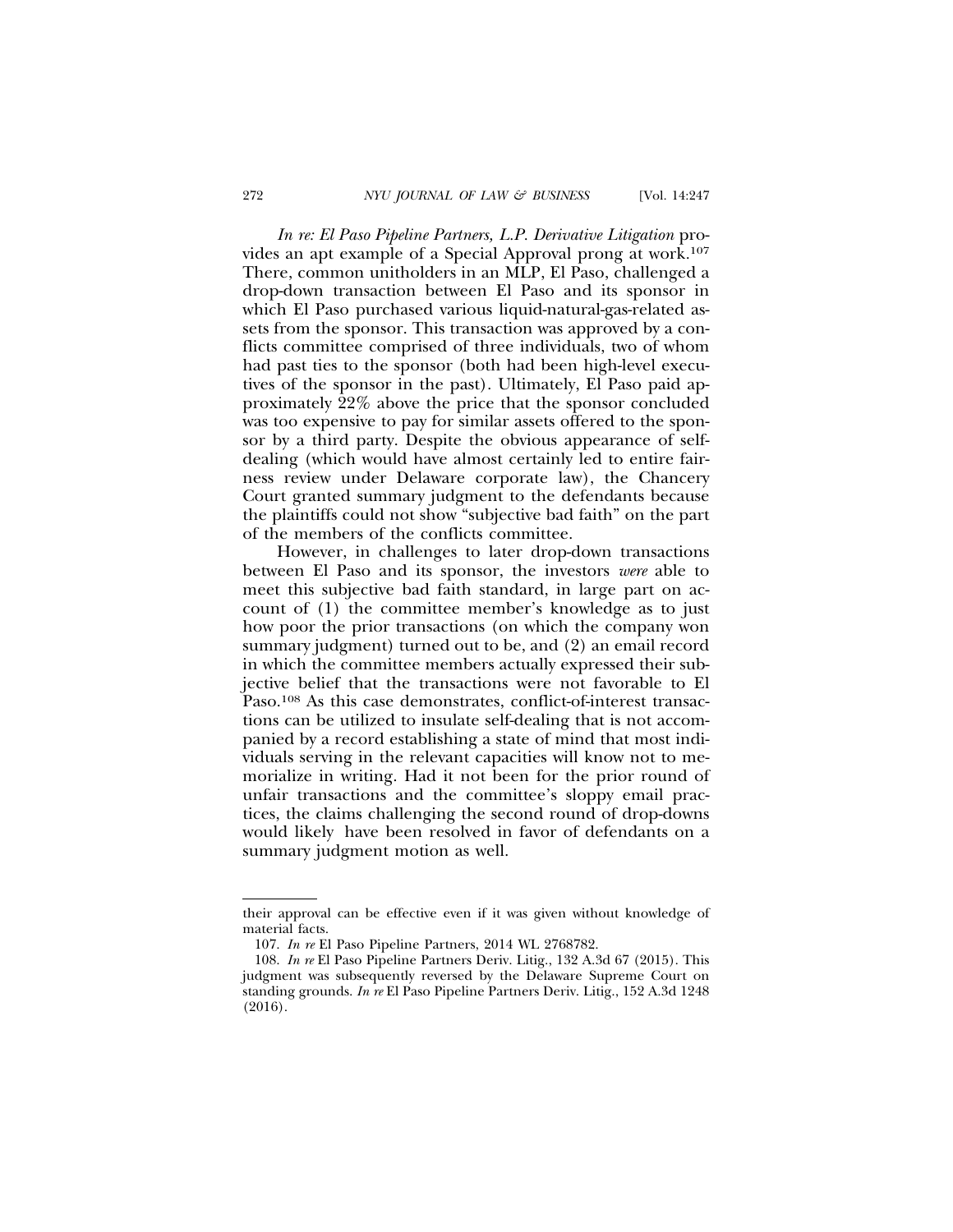Conflict-of-interest provisions can also leave investors vulnerable to going-private freeze-outs.109 The appraisal remedy (which, when triggered, allows a shareholder in a corporation to secure a judicial determination of the fair value of its shares) is not mandatory for alternative entities, $110$  which makes it possible to leave minority investors without any real ability to challenge a merger between the MLP and another entity affiliated with its sponsor.

Concerns over investor protection have extra salience in the context of MLPs because of the market's primarily retail base.111 Institutional investors have historically avoided these investments for tax reasons.112 The federal unrelated business income tax that tax-exempt institutional investors must pay on income generated by MLP units $113$  discourages their invest-

111. James Comtois, *Investors not swayed by MLP Flameout*, PENSIONS & IN-VESTMENTS (Jan. 11, 2016); Eric Rosenbaum, *Energy MLPs: Now There's Only Pain for Investors*, CNBC (December 10, 2015).

112. Goodgame, *New Developments*, *supra* note 6; Conrad S. Ciccotello & Chris J. Muscarella, *The Energy MLP Goes Institutional: Implications for Strategy and Governance*, 15 J. APPLIED CORP. FIN. 112 (2003).

<sup>109.</sup> Horton, *Going Private Freeze-Out, supra* note 27, at 71 ("In short, because Delaware follows a contractarian approach to regulation of non-corporate business associations, investors in publicly traded LLCs and LPs are now uniquely susceptible to going-private freeze-outs.").

<sup>110.</sup> DEL. CODE ANN., tit. 6 § 17-212 ("A partnership agreement or an agreement of merger or consolidation or a plan of merger may provide that contractual appraisal rights with respect to a partnership interest or another interest in a limited partnership shall be available for any class or group or series of partners or partnerships interests. . ."); DEL. CODE ANN., tit. 6 § 18-210 ("A limited liability company agreement or an agreement of merger or consolidation or a plan of merger may provide that contractual appraisal rights with respect to a limited liability company interest or another interest in a limited liability company shall be available for any class or group or series of members or limited liability company interests. . .").

<sup>113. 26</sup> U.S.C. §§ 511–12. *See also* Christine Hurt, *The Private Ordering of Publicly Traded Partnerships*, https://papers.ssrn.com/sol3/papers.cfm?abstract\_id=2969175 ("This relatively low percentage of institutional ownership may be a product of the lack of dividends-received deduction in limited partnership investments, creating a preference for corporations to invest in other corporations; the added administrative burden of filing K-1 forms for distributions versus corporate dividends, or the imposition of Unrelated Business Interest [ $sic$ ] Tax for  $501(c)(3)$  investors who hold limited partnership interests."). Unaware individual investors have found themselves facing significant, unanticipated tax liabilities when they unknowingly hold MLP shares in their IRAs. *See* Laura Saunders, *Thousands Hit With Surprise Tax Bill on Income IRAs*, WALL ST. J. (Nov. 13, 2015).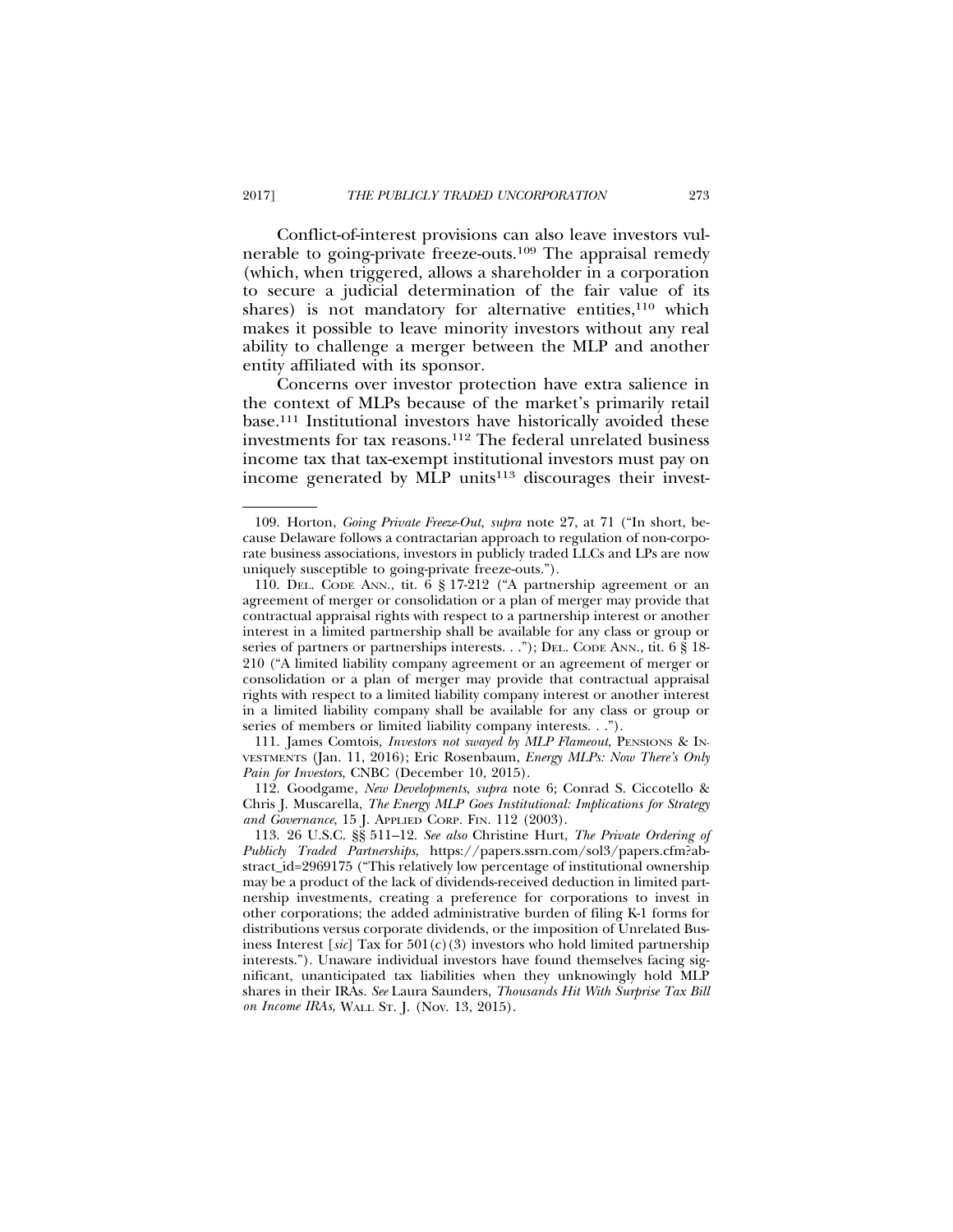ment in the MLP sector. Similarly, mutual funds must limit the number of MLP units they hold in order to maintain their status as regulated investment companies, and typically avoid them as a result.114 Although more evidence is necessary to determine the profile of the typical MLP investor and the disclosures they receive,115 anecdotal evidence indicates that unsophisticated investors purchase MLP units through brokers without understanding the risks involved.<sup>116</sup> The largely absent institutional investors are more likely than retail investors (even sophisticated ones) to have the resources required to assess the risks presented by a particular MLP investment, which raises questions about the informational efficiency of the market for MLP units<sup>117</sup> and the degree to which their prices reflect governance terms. In short, it appears that MLP units are often held by investors that do not have the resources or ability to assess the risks that MLP investments present,

<sup>114. 26</sup> U.S.C. § 851(b)(3)(B).

<sup>115.</sup> Miller & Davis-Nozemack, *supra* note 21, at 317–18.

<sup>116.</sup> *See, e.g.*, Isaac Arnsdorf & Alex Nussbaum, *Master Limited Partnerships: Investors May Not See the Risks*, BLOOMBERG (Mar. 20, 2014), http://www .bloomberg.com/news/articles/2014-03-20/master-limited-partnerships-investors-may-not-see-the-risks. *See also* Miller & Davis-Nozemack, *supra* note 21, at 317–18. Professors Miller and Davis-Nozemack report that according to their "discussions with industry experts and unpublished data gathered from industry sources, individuals, estates, IRA/SEP/Keoghs, or Roth/Education IRAs comprise over 75% of investor accounts. The inclusion of tax-advantaged accounts on this list raises questions about the degree to which investors holding MLPs in such accounts actually understand them—the consequences of holding MLPs in a tax-advantaged investment account can destroy much of the investment's yield if the investment yields taxable net income. *See* Saunders, *supra* note 111.

<sup>117.</sup> *See, e.g.*, Ekkehart Boehmer & Eric K. Kelley, *Institutional Investors and the Informational Efficiency of Prices*, 22 REV. FIN. STUD. 3563 (2009). Unlike most retail investors, institutional investors can afford extensive research and analysis and benefit from advice given by governance advisors who analyze issues in order to make recommendations to their clients. Paul Rose, *The Corporate Governance Industry*, 32 J. CORP. LAW 887 (2007). When traded upon, that information is incorporated into the market's valuation of the relevant shares, which ultimately benefits retail investors who never would have been able to generate such information on their own. *See, e.g.*, Frank H. Easterbrook & Daniel R. Fischel, *Mandatory Disclosure and the Protection of Investors*, 70 VA. L. REV. 669, 694 (1984); Ronald J. Gilson & Reinier H. Kraakman, *The Mechanisms of Market Efficiency*, 70 VA. L. REV. 549, (1984). *See generally* Mary Siegel, *Publicly-Traded LLCs: The New Kid on the Exchange*, 68 S.M.U. L. REV. 885, 895 (2015).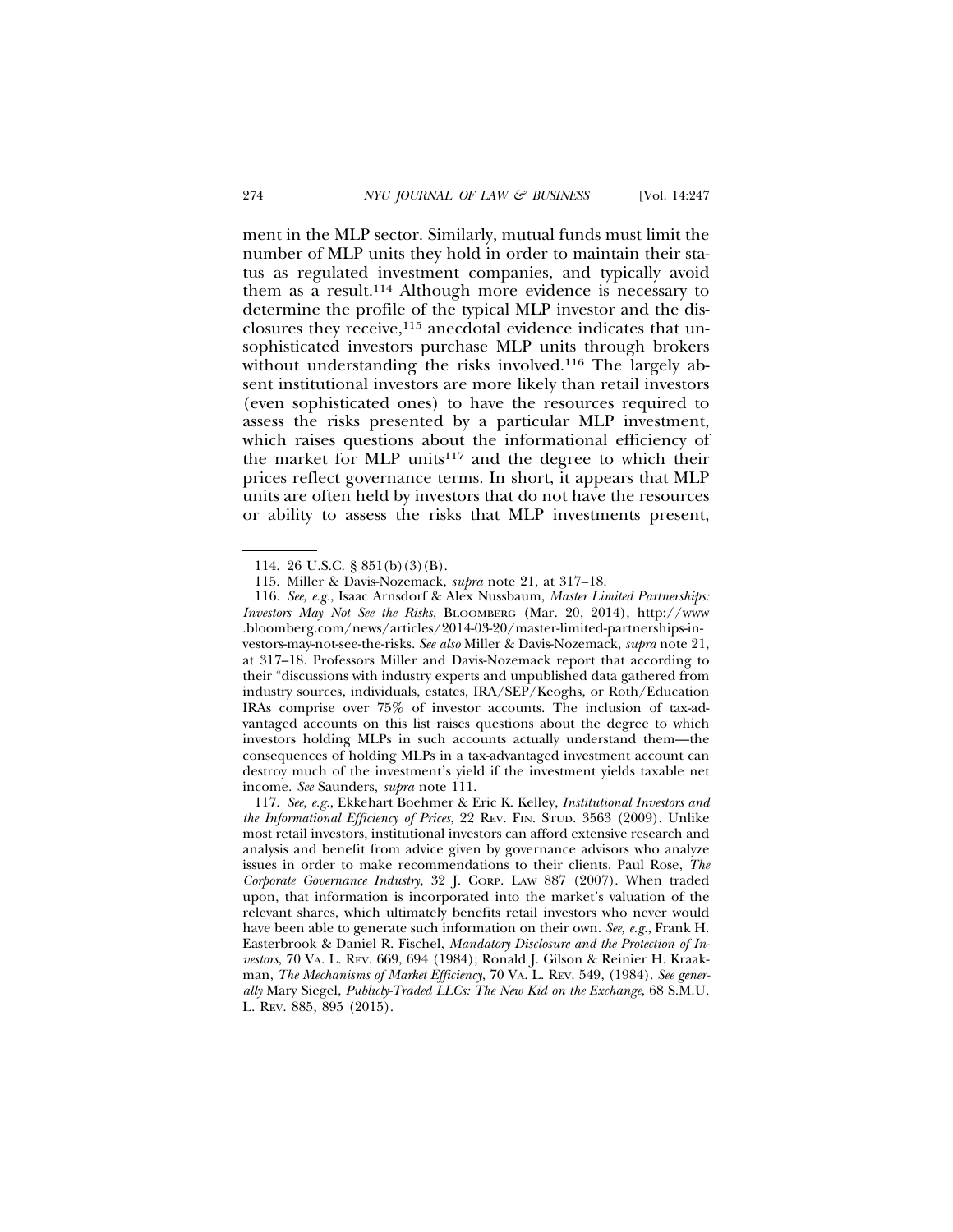which can have negative effects on the informational efficiency of the market.

These studies of MLP governance alongside the information that has emerged about MLP investors raise questions about the current system of unrestrained contractual freedom. Nevertheless, this account—which focuses primarily on contractual and other legal accountability mechanisms—risks underemphasizing the role of other disciplinary forces, such as investor expectations related to cash distributions. Although contractual provisions requiring cash distributions may leave management with considerable discretion over distributions, regular distributions are the norm.118 There are strong market expectations that distributions will occur, and in many instances other contractual mechanisms, such as Incentive Distribution Rights (which allocate additional distributions to the general partner after certain distribution benchmarks to public investors are reached) provide additional reasons for management to distribute cash regularly.119 Common valuation metrics for MLPs focus on "yield, distributable cash flow, and EBITDA" rather than net income.120 MLP units are yield investments, and whether or not a MLP makes cash distributions is something that even the most unsophisticated investor can assess. When MLPs stop distributing cash without a good reason for doing so, investors can flee quickly.121

Additionally, the need to maintain and regularly increase cash distributions likely acts as a constraint on the degree to which MLP sponsors can indulge in the misconduct that seems to be authorized by commonly adopted conflict-of-interest provisions. If the market expects increased cash distributions after drop downs and other similar going-concern transactions, self-dealing will be limited to that which will not have a

<sup>118.</sup> *See* Beauchamp, *supra* note 77.

<sup>119.</sup> *See, e.g.*, Goodgame, *New Developments, supra* note 5 at 83–84. Gomtsian's study of LLC operating agreements confirms the role that market expectations of cash distributions can play. This study found that, despite the discretion retained by management over distributions, LLCs with a cash distribution provision distributed 76% of their cash. Suren Gomtsian, *The Governance of Publicly Traded Limited Liability Companies,* 40 DEL. J. CORP. L. 207, 257 (2015).

<sup>120.</sup> Fleischer, *supra* note 2, at 98.

<sup>121.</sup> Alison Sider, *Linn Energy to Stop Making Dividend-Like Payments*, WALL ST. J. (July 30, 2015), http://www.wsj.com/articles/linn-energy-to-stop-making-dividend-like-payments-1438294871.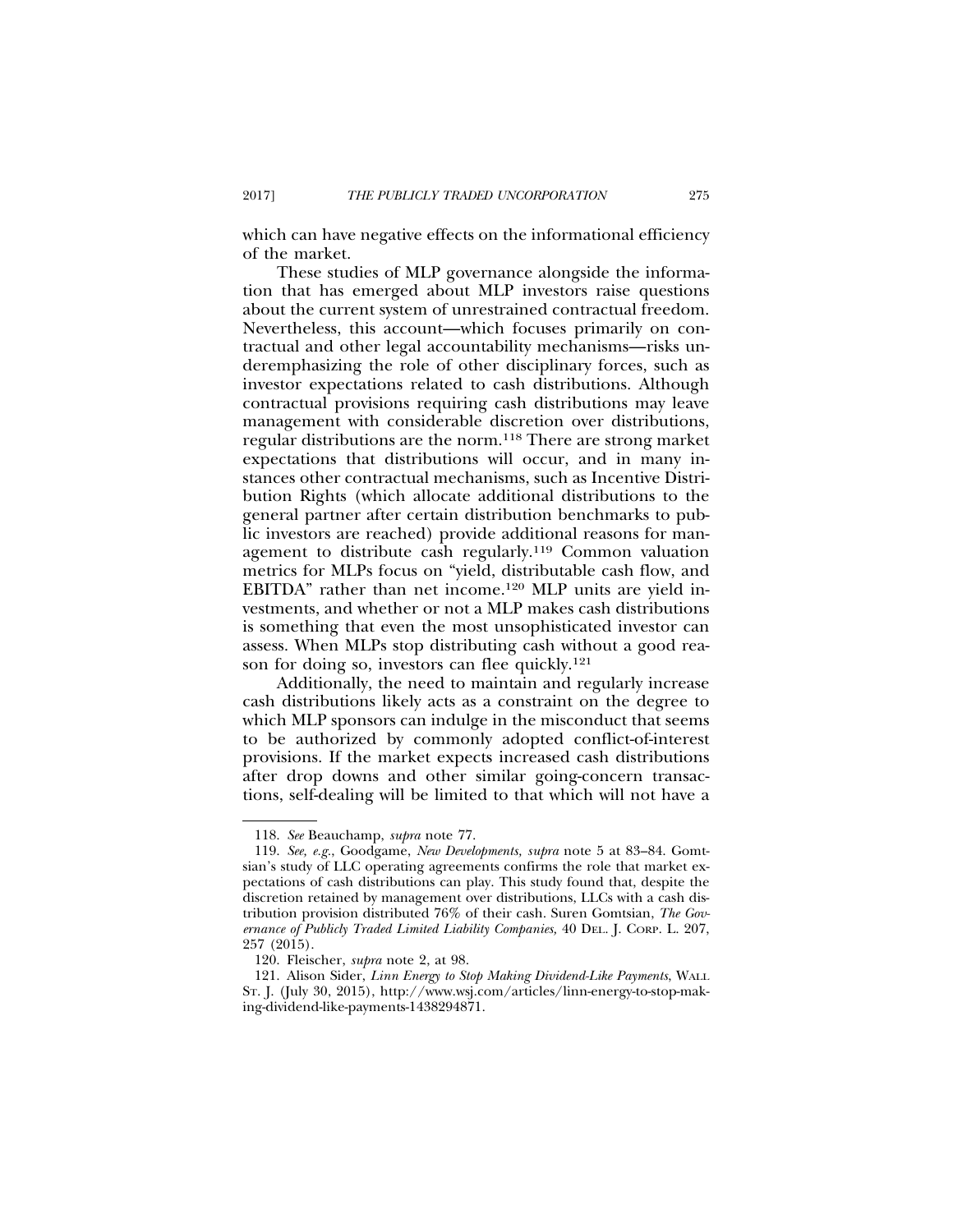negative effect on the ability of the MLP to meet market expectations as to cash distributions. Thus, the importance of meeting investor expectations with regard to cash distributions also suggests that investors' likely inability to assess the details of governance arrangements is less important that it might appear to be. If those arrangements affect (either positively or negatively) the ability of the MLP to make ongoing cash distributions, then those arrangements will be at least partially reflected in price at which MLP units are valued. The recent appearance of variable distribution MLPs appears to confirm the relationship between cash distribution and fiduciary duties. These entities engage in activities that do not generate the regular cash flows that make predictable distributions possible, and they typically do not opt out of traditional fiduciary duties.122

An additional countervailing force is the role that the judiciary plays in policing the behavior of MLP management and sponsors under the frameworks provided by traditional contract enforcement<sup>123</sup> or the contractual duty of good faith and fair dealing.124 Of course, good faith and fair dealing does not stand in the place of the duty of loyalty, but as recent cases demonstrate, it does provide a means of invalidating problematic actions that are incompatible with fundamental notions of fairness.125

### B. *Lack of Standardization*

Another negative side effect resulting from state law commitments to contractual freedom is the decreased level of standardization across MLP operating agreements (as compared to other publicly traded companies organized as corporations). In the corporate law context, the largely positive effects of standardization are well documented.126 When firms are subject to the same terms (e.g., mandatory fiduciary duties and widely-adopted default terms), they enjoy increased cer-

<sup>122.</sup> Gomtsian, *supra* note 117.

<sup>123.</sup> *See, e.g.*, *In re* Energy Transfer Equity LP Unitholder Litig., No. 12197- VCG, 2017 WL 782495 (Del. Ch. Feb. 28, 2017).

<sup>124.</sup> *See, e.g.*, Dieckman v. Regency GP LP, 155 A.3d 358 (Del. 2017); Gerber v. Enter. Prods. Holdings, LLC, 67 A.3d 400 (Del. 2013).

<sup>125.</sup> *See generally* Branson, *supra* note 14, at 61.

<sup>126.</sup> Michael Klausner, *Corporations, Corporate Law, and Networks of Contracts*, 81 VA. L. REV. 757 (1995).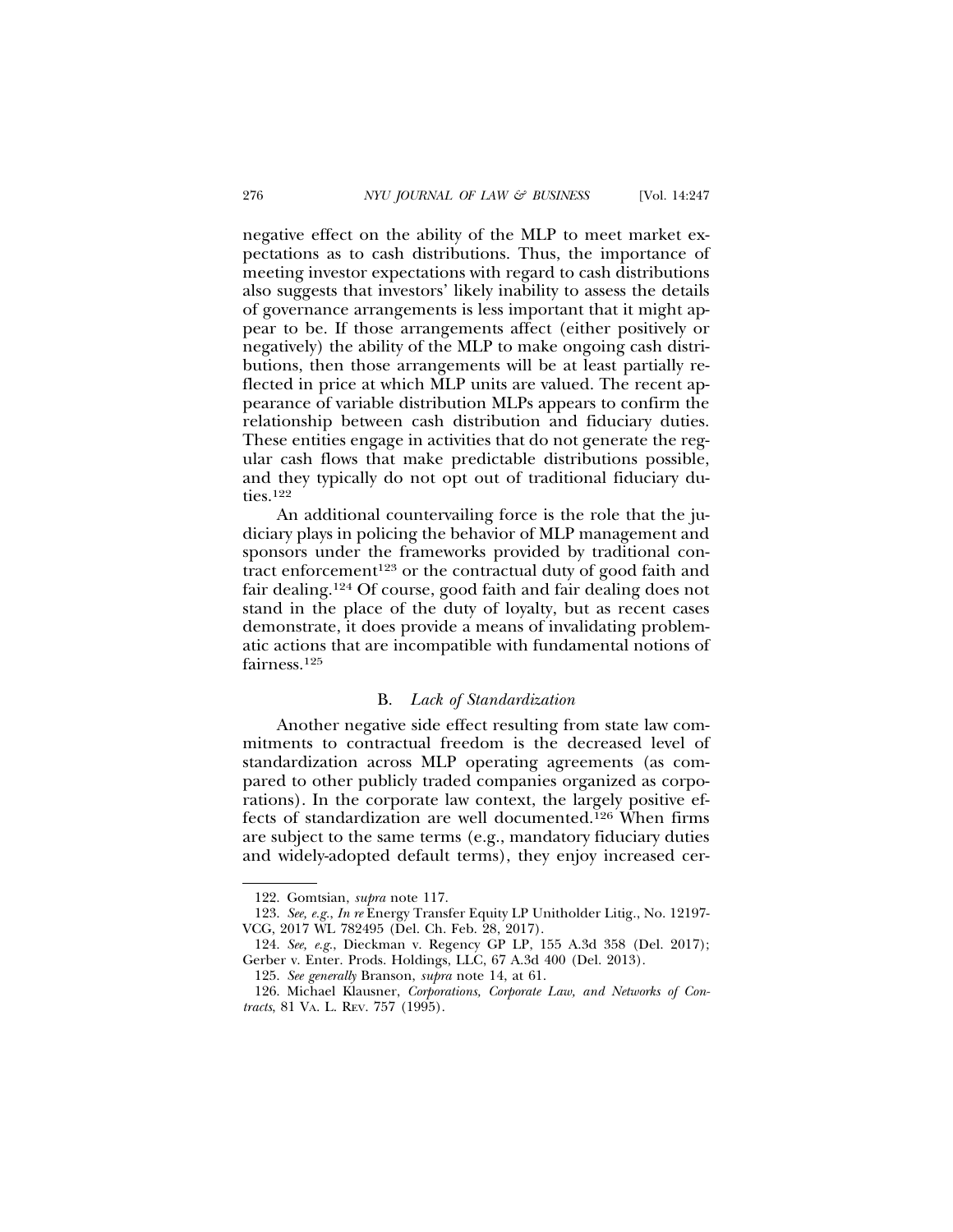tainty resulting from development of case law relevant to those terms and business techniques that have been tested against that case law.127 Lawyers and other advisors are able to offer their services more cheaply to more clients because they are able to transfer knowledge about standardized terms from one deal or case to another.128 They also save firms negotiating and drafting costs by allowing them to adopt standardized terms "off–the–rack."129 Even when state corporate statutes allow corporations to contract out of particular terms, they often opt for default terms, at least partially on account of these advantages.130

Advocates of a mandatory fiduciary duty of loyalty point out that uncorporate governance has coalesced around certain common features and types of terms,<sup>131</sup> but the use of individually drafted operating agreements allows each version to take a different form. Even in those areas where "a degree of surface-level standardization has begun to occur"<sup>132</sup> (e.g., the presence of a conflict–of–interest provision governing interested transactions<sup>133</sup>), variation in the wording used to implement them exists.134 Poorly drafted and conflicting provisions confound courts tasked with interpreting operating agreements,<sup>135</sup> leading to results that the drafters were almost cer-

130. Henry Hansmann, *Corporation and Contract*, 8 Am. L. & ECON. REV. 1, 4 (2006) ("While closely held business firms commonly have detailed, specifically tailored charters, the charters of publicly traded corporations are remarkably empty. . .They effectively defer to the default terms of the state corporation law in virtually all matters of significance.").

131. Goodgame, *New Developments, supra* note 6, at 81.

<sup>127.</sup> *Id.*

<sup>128.</sup> *Id.*

<sup>129.</sup> FRANK H. EASTERBROOK & DANIEL R. FISCHEL, THE ECONOMIC STRUC-TURE OF CORPORATE LAW 34 (1996) [hereinafter EASTERBROOK & FISCHEL, ECONOMIC STRUCTURE].

<sup>132.</sup> Strine & Laster, *supra* note 21, at 18.

<sup>133.</sup> Horton, *Modifying Fiduciary Duties in Delaware*, *supra* note 23.

<sup>134.</sup> *See, e.g.*, Allen v. Encore Energy Partners, LP, 72 A.3d 93, 100 (Del. 2013) ("Although the limited partnership agreements in these cases contain similar provisions, those facial similarities can conceal significant differences between the limited partnership agreements.").

<sup>135.</sup> *See, e.g.*, Kahn v. Portnoy, No. 3515-CC, 2008 WL 5197164, at \*6 (Del. Ch. Dec. 11, 2008) ("I have been unable to explain these provisions as anything other than poor drafting or a strategy of 'if one exculpatory provision is good, then two must be better.'").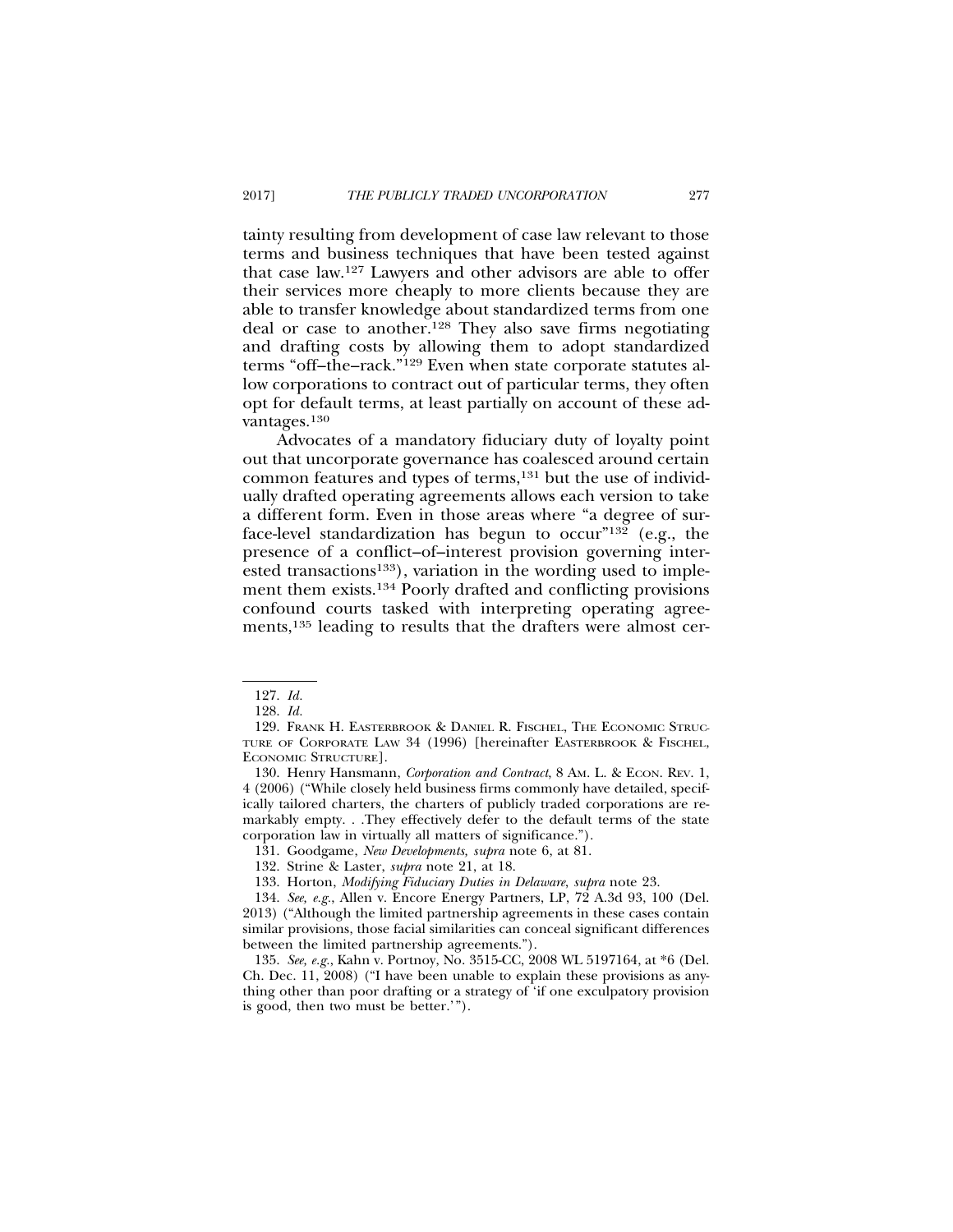tainly intending to avoid.136 Cases "turn on the unique and often seemingly contradictory terms of specific governing instruments,"<sup>137</sup> which "limits the efficacy of precedent and creates fertile opportunities for future litigation."138 This state of affairs has led, in the words of the Delaware Supreme Court, to a body of "confusing precedent."139 Empirical studies support these accounts of both inconsistent contractual provisions and variations in the way common contractual substitutions are implemented.140 Alongside the largely retail investor base, the lack of standardization raises questions about the degree to which the market for MLP units accurately prices governance arrangements. Market efficiency is a function of information costs,141 and standardization lowers those costs.142 Without standardization, investors are faced with either investing blindly or spending considerable resources evaluating and understanding MLP operating agreements: they cannot rely on pre-existing experience of their own or of others. It is therefore not unreasonable to question the degree to which the market is able to incorporate information about MLP governance into the prices. However, the point should not be overstated: MLP units are yield investments and, as such, are subject to market expectations of regular distributions at particular levels. To the degree MLP governance features impact cash distributions, those features should have some effect on the market price of an MLP's publicly traded units.

<sup>136.</sup> *Id.*

<sup>137.</sup> Strine & Laster, *supra* note 21, at 24.

<sup>138.</sup> *Id.* at 18.

<sup>139.</sup> Brinckerhoff v. Enbridge Energy Co., 159 A.3d 242, 252 (Del. 2017).

<sup>140.</sup> Horton, *Going-Private Freeze-Out, supra* note 27; Horton, *Modifying Fiduciary Duties in Delaware*, *supra* note 23.

<sup>141.</sup> Gilson & Kraakman, *supra* note 115, at 593 ("Since efficiency in the capital market depends on the distribution of information, it is ultimately a function of the cost of information to traders. The lower the cost of particular information, the wider will be its distribution, the more effective will be the capital market mechanism operating to reflect it in prices, and the more efficient will be the market with respect to it.").

<sup>142.</sup> *See id.* at 615 (noting that "repeated use of the same form document will eliminate the costs of determining, for each issue, what alternative formulations mean and how effective they are."). *See also* Marcel Kahan & Michael Klausner, *Standardization and Innovation in Corporate Contracting (or the Economics of Boilerplate)*, 83 VA. L. REV. 713, 720–22 (1997).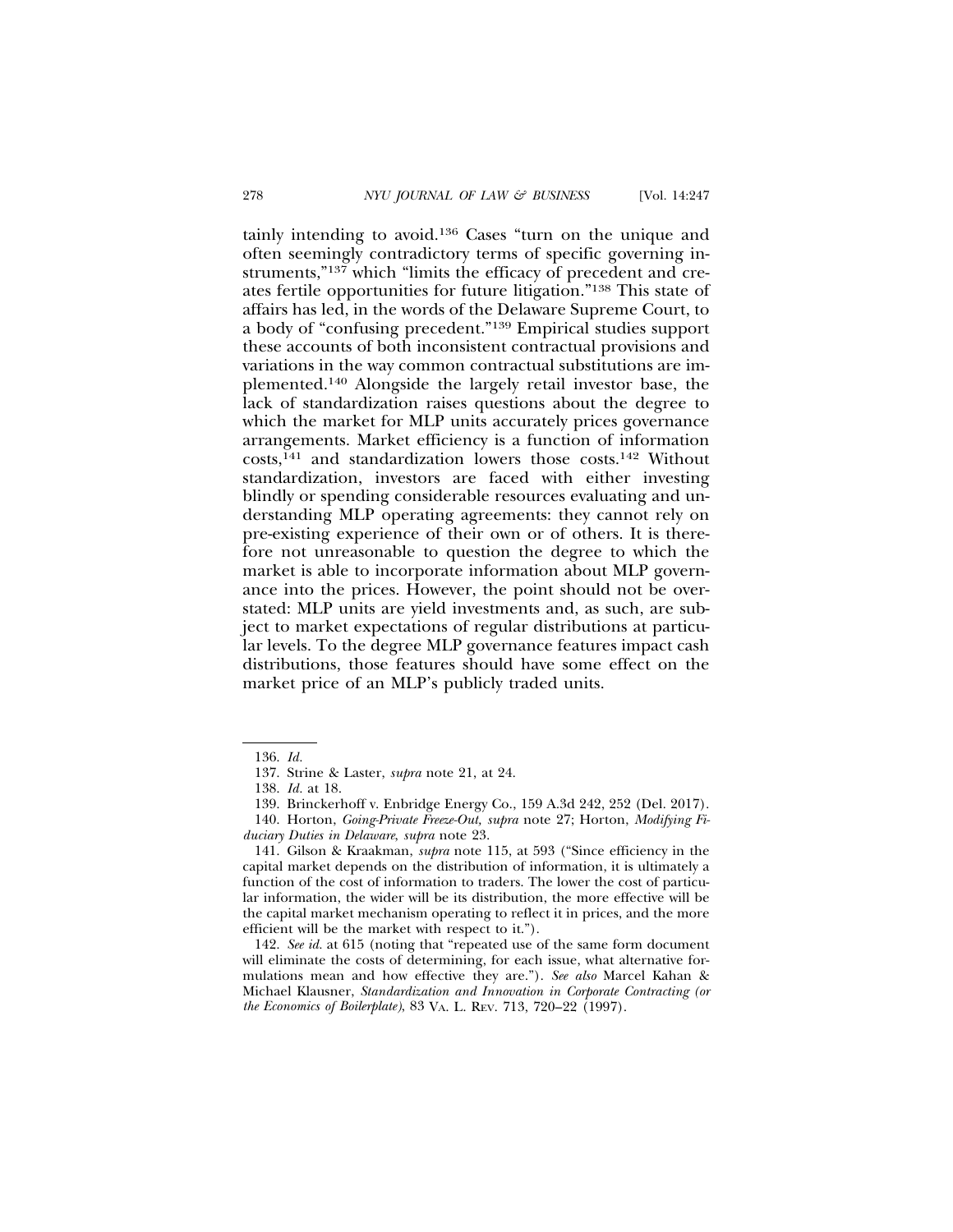### III.

### A MANDATORY DUTY OF LOYALTY AND THE FORCES THAT SHAPE STATE BUSINESS LAW

This Part addresses the likelihood that Delaware will readopt a mandatory duty of loyalty in this context in light of three forces that affect state business lawmaking: interstate (or horizontal) competition for entities, the influence of the Delaware bar, and the threat of federal preemption (or vertical competition). All three owe their influence to the forbearance of the federal government in the realm of business law: Congress has never enacted a comprehensive federal business association statute143 despite almost certainly having Commerce Clause144 power to do so. Instead, responsibility for American business lawmaking is split between the federal and state governments according to a blurry distinction between issues related to the internal affairs of business entities and those related to securities transactions and markets. Federal law generally focuses on the latter, primarily through disclosure requirements and anti-fraud rules.145 State law provides the statutes and cases that govern "the powers, rights, and duties of the corporation, its shareholders, officers, and direc-

<sup>143.</sup> *See, e.g*., STEPHEN M. BAINBRIDGE, CORPORATE GOVERNANCE AFTER THE FINANCIAL CRISIS 27 (2012) ("No one seriously doubts that Congress has the power under the Commerce Clause to preempt the field of corporate governance law."); Mark J. Roe, *Regulatory Competition in Making Corporate Law in the United States—and its Limits*, 21 OXFORD REV. ECON. POL'Y 232, 236 (2005) ("If Washington wanted to, it could take over all of corporate law from the states, obliterating Delaware as producer of state-made corporate law."). The federal government could also choose to relinquish control over certain corporate law areas, and Professor Romano has argued that the federal government should take this approach with regard to securities regulation. Roberta Romano, *Empowering Investors: A Market Approach to Securities Regulation*, 107 YALE L.J. 2359, 2361 (1998).

<sup>144.</sup> U.S. CONST. art. I, § 9, cl. 3.

<sup>145.</sup> *See, e.g*., BAINBRIDGE, *supra* note 141, at 34 (2012) ("As a general rule of thumb, federal law appropriately is concerned mainly with disclosure obligations, as well as procedural and antifraud rules designed to make disclosure more effective."); Leo E. Strine, Jr., Vice Chancellor, Del. Court of Chancery, Breaking the Corporate Governance Logjam in Washington: Some Constructive Thoughts on a Responsible Path Forward, Address at Various Forums in Spring 2008, *in* 63 BUS. LAW, Aug. 2008 at 1079–80 (2008); ROBERTA ROMANO, THE GENIUS OF AMERICAN CORPORATE LAW 3 (1993).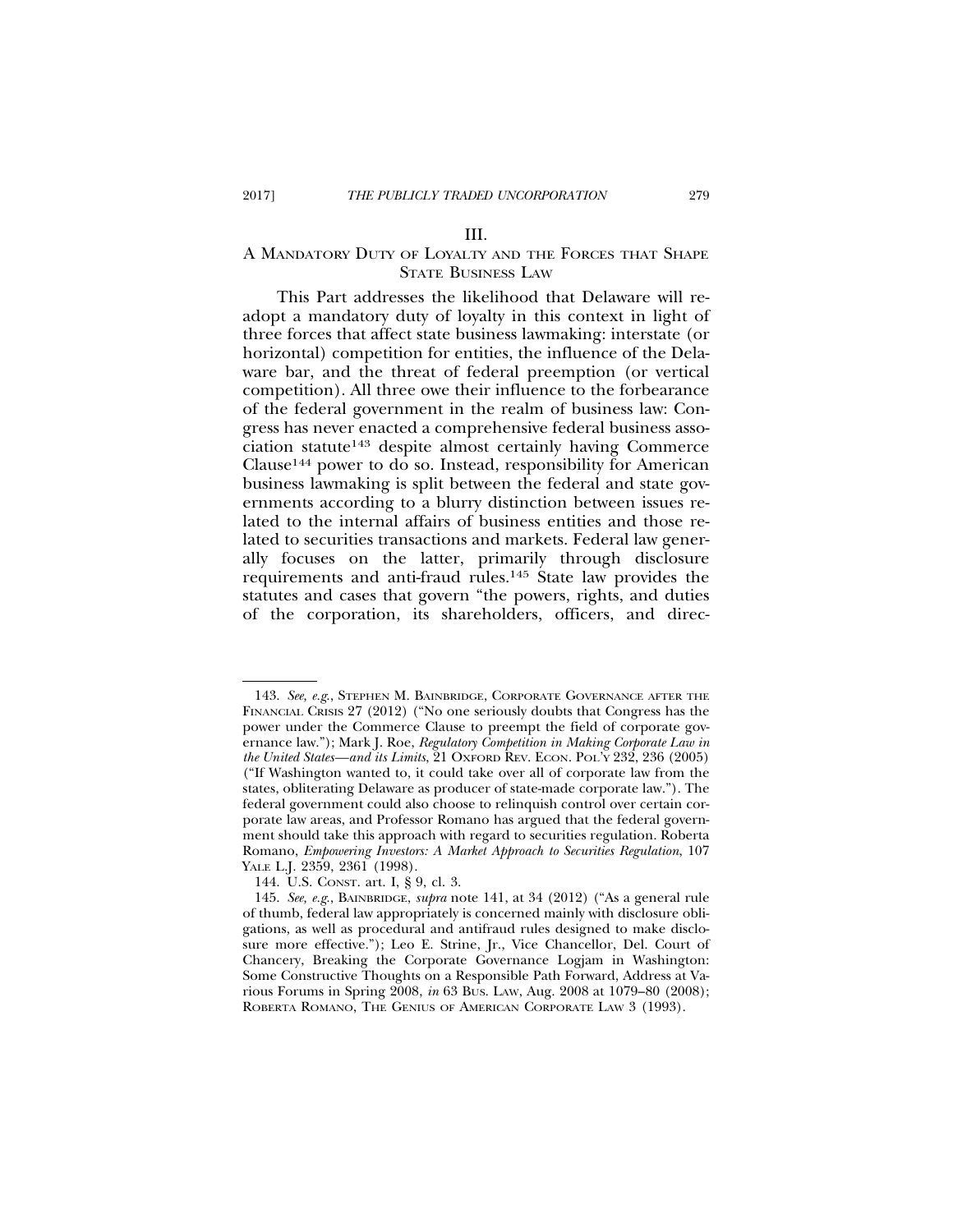tors"146—its internal affairs. This power–sharing arrangement between state and federal governments has had significant impact on the content of state business law and the factors that impact it.

Primarily, business law federalism has created a lawmaking environment that allows states to compete for corporations and other business organizations. Generally, it will be in a state's interest to enact rules that will maximize the number of entities that choose to organize in that state. Of course, Delaware has been the dominant player in this competition for decades with regard to corporations, and it has recently established a similarly dominant position with regard to large alternative entities.

This interstate, or horizontal, competition is not the only force that affects the content of state business law. Rather, because Congress has left internal affairs to state governments, intrastate interest groups, and in particular the Delaware bar, are able to influence the content of state business law. If their interests are aligned with the more generalized state interest in maximizing entity formations, intrastate interest groups will tend to encourage adoption of rules that will maintain or enhance a state's competitive position. When they diverge, however, these groups are in a position to push for rules that will benefit them, even if they will compromise the State's competitive advantage.

Another force that impacts state business lawmaking (and which results from corporate federalism) is the threat of federal preemption, or vertical competition. Again, federalism in the business law context is voluntary. The federal government *could* step in and preempt state business law at any time, and this forces state lawmakers to pay attention to federal preferences and policies for fear of losing jurisdiction over parts or all of business law.147

Together, these three forces—all of which result from the power-sharing arrangement between state and federal governments—interact to impact the content of state business law. Interstate competition pushes states to adopt rules that will

<sup>146.</sup> Marcel Kahan & Edward Rock, *Symbiotic Federalism and the Structure of Corporate Law*, 58 VAND. L. REV. 1573, 1607 (2005).

<sup>147.</sup> *See*, *e.g.*, Mark Roe, *Delaware's Competition*, 117 HARV. L. REV. 588, 600–01 (2003).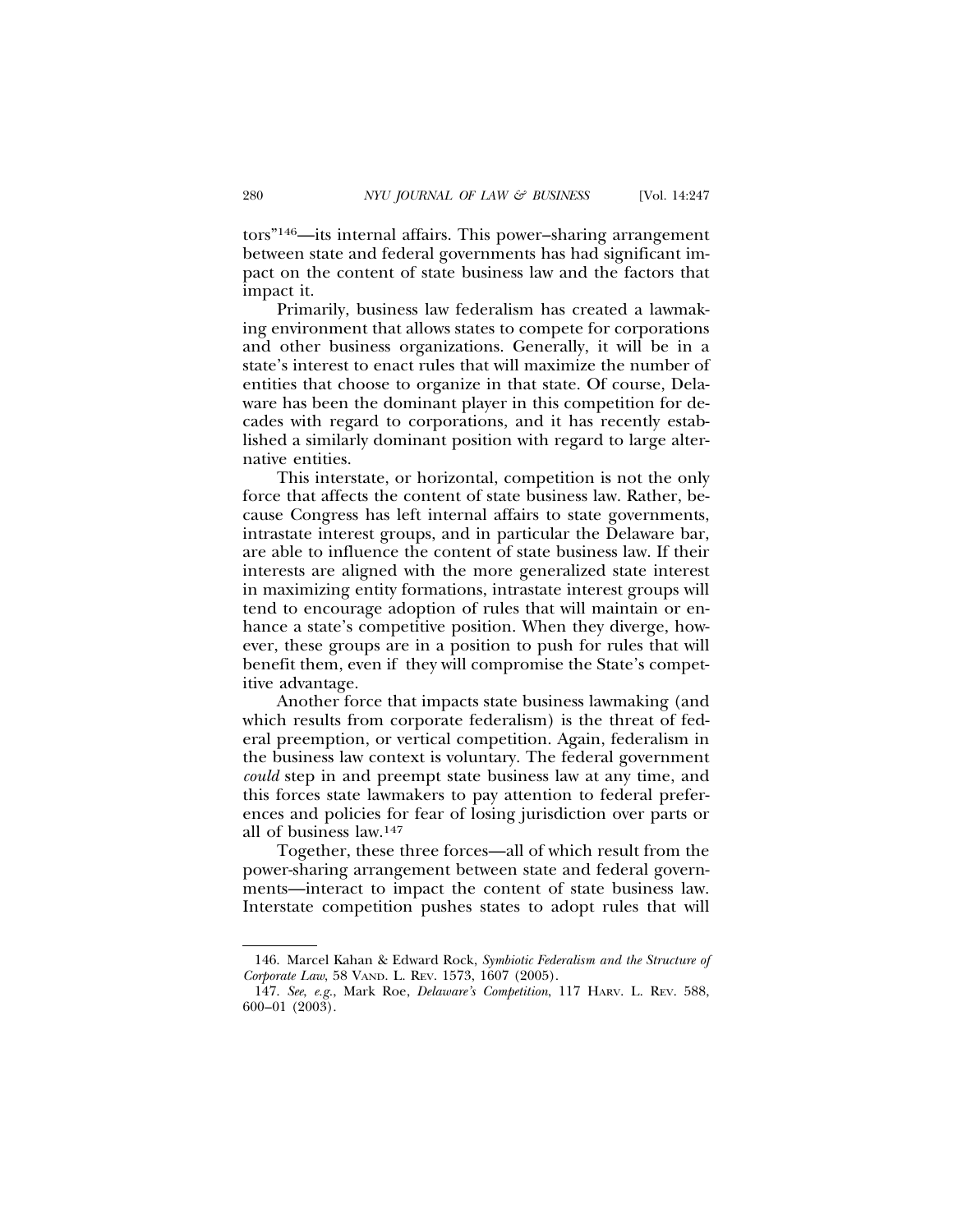maximize the number of entities that organize there. Pressures created by internal interest group dynamics will often be consistent with the competitive pressures that favor formationmaximizing rules, but this is not necessarily the case. At times, the interests of groups like the Delaware bar will not be advanced by adoption of formation-maximizing rules, and in these instances, the pressures created by internal interest groups will work in opposition to those created by interstate competition. Above the state-level fray sits the federal government, which can preempt aspects of state business law and has done so in the past. State lawmakers—whether acting in response to competitive pressures or those created by the Delaware bar—must also pay attention to this threat of federal preemption if they are to maintain their power over important aspects of business law. Delaware, of course, has the most to lose from federal preemption, and the state's responsiveness to the threat is well-documented.

In this Part, I evaluate the prospect of reinstating a mandatory duty of loyalty in light of the pressures created by state competition, the influence and likely preferences of the Delaware bar, as well as the threat of federal preemption. As I argue below, they are unlikely to lead to legislative reintroduction of a mandatory duty of loyalty in this context.

### A. *Interstate Competition*

### 1. *Overview of Interstate Competition*

Despite periodic calls for a federal incorporation statute, Congress has yet to adopt one.148 Its forbearance has allowed states to compete for corporate charters (and other business entities) and the tax revenue they generate. Delaware currently enjoys tremendous success in attracting these entities and has done so for several decades.149 It is the state of incor-

<sup>148.</sup> *See, e.g.*, William L. Cary, *Federalism and Corporate Law: Reflections Upon Delaware*, 83 YALE L.J. 663 (1974); Daniel Schwartz, *Towards New Corporate Goals: Co-existence with Society*, 60 GEO. L.J. 57 (1971); Harold G. Reuschlein, *Federalization—Design for Corporate Reform in a National Economy*, 91 U. PA. L. REV. 91, 106–07 (1942).

<sup>149.</sup> Delaware first started to compete for corporate charters in the late nineteenth and early twentieth centuries, when New Jersey dominated. Charles M. Yablon, *The Historical Race Competition for Corporate Charters and the Rise and Decline of New Jersey: 1880–1910*, 32 J. CORP. L. 323, 358–59 (2007). It has since enjoyed considerable success.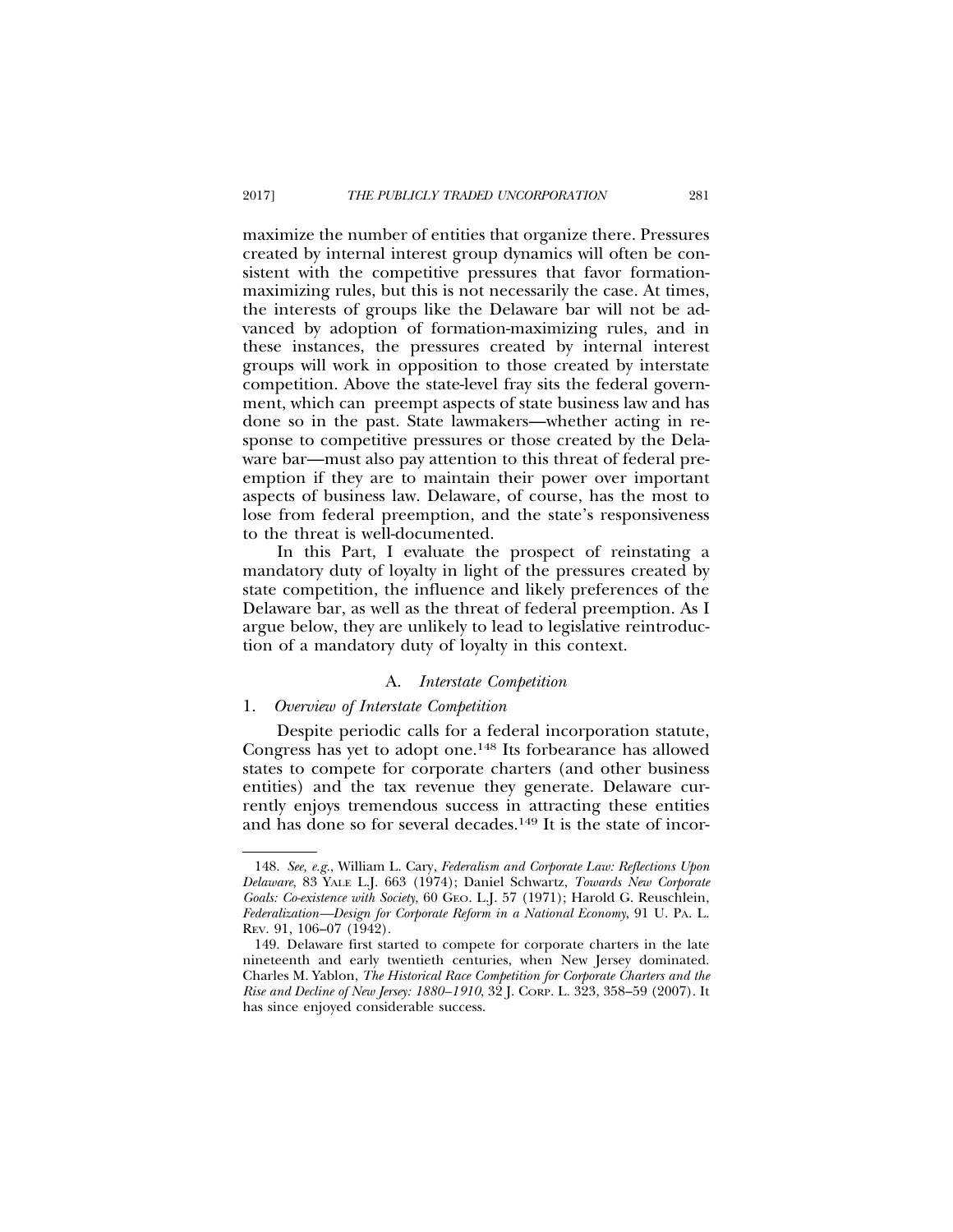poration of over 50% of publicly traded corporations and approximately 65% of the Fortune 500.150 This is a lucrative business for Delaware. It collected approximately \$677 million in corporate franchise taxes during its 2014–2015 fiscal year and approximately \$700 million during its 2015-2016 fiscal year.151

The reason for Delaware's success has been a primary focus of corporate law scholarship for decades. Some argue that the competition for corporate charters is a race to the bottom. Because managers are responsible for making decisions about where to incorporate or reincorporate, state lawmakers have an incentive to offer corporate law that elevates interests of management over those of shareholders.152 According to raceto-the-bottom theorists, this is exactly what Delaware has done. Its success represents an orientation that privileges management at the expense of investors.

Other scholars, however, argue that the race is to the top. Proponents of this position argue that the costs of a jurisdiction's corporate law regime will be reflected in the price of securities issued by corporations organized there.<sup>153</sup> If a state's corporate law is overly friendly to management (or otherwise negatively impacts shareholder value), it will be reflected in price of securities issued by corporations that are organized there.154 The state will eventually lose incorporations to states with "better" legal regimes.<sup>155</sup> According to this take on the charter competition, Delaware has won because it provides efficient corporate law that effectively balances the interests of management and shareholders.156 For both race-to-the-top and race–to–the–bottom theorists, state competition exerts pressures on states vis-a-vis the content of their corporate law. `

<sup>150.</sup> Jeffrey W. Bullock, Delaware Division of Corporations 2016 Annual Report, https://corp.delaware.gov/2016AnnualReport.pdf.

<sup>151.</sup> Delaware Dep't of Fin., Div. of Acct., 2016 Delaware Comprehensive Annual Financial Report (Dec. 30, 2015), https://auditor.delaware.gov/wpcontent/uploads/sites/40/2017/01/State-of-Delaware-Fiscal-Year-2016- Comprehensive-Annual-Financial-Report-CAFR.pdf

<sup>152.</sup> *See, e.g*., Cary, *supra* note 146.

<sup>153.</sup> EASTERBROOK & FISCHEL, ECONOMIC STRUCTURE, *supra* note 127, at 17.

<sup>154.</sup> This, of course, assumes that the securities are traded in a market of sufficient efficiency for prices to reflect jurisdictional variations in corporate law.

<sup>155.</sup> ROMANO, *supra* note 143 at 14–15.

<sup>156.</sup> *See, e.g*., Ralph K. Winter Jr., *State Law, Shareholder Protection, and the Theory of the Corporation*, 6 J. LEGAL STUDIES 251 (1977).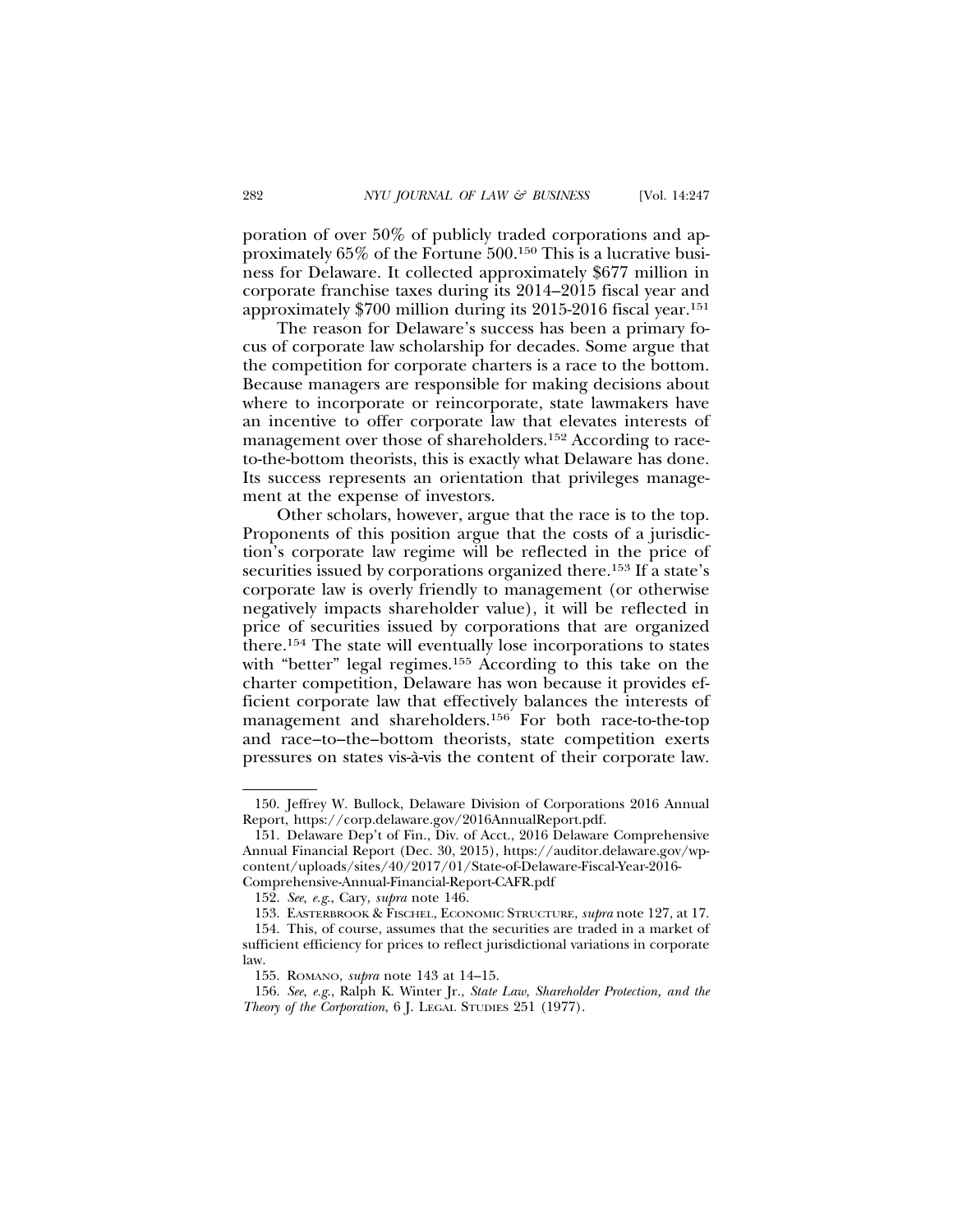They differ, however, as to "whose demand schedule for corporate charters is driving the system."157

Explorations of Delaware's success in this jurisdictional competition have focused on a variety of explanations for Delaware's competitive advantage and have identified its prestigious and specialized courts,158 its first-mover advantage,159 the network effects that result from the widespread adoption of the standardized terms that appear in the state's corporate statute,<sup>160</sup> the state's credible commitment to updating its statute, path dependence,<sup>161</sup> and its generally favorable legal environment and infrastructure<sup>162</sup> as possibilities. Given the convergence of relevant factors, it is impossible to identify conclusively the reasons for Delaware's success at attracting corporations. As is often the case with reality, the situation is too complicated for a single explanation.163

The following Part analyzes jurisdictional competition in the context of publicly traded alternative entities and argues that state competitive pressures will discourage Delaware's lawmakers from readoption of a mandatory duty of loyalty.

<sup>157.</sup> ROMANO, *supra* note 143, at 15.

<sup>158.</sup> *See, e.g.*, Jill E. Fisch, *The Peculiar Role of the Delaware Courts in the Competition for Corporate Charters*, 68 U. CIN. L. REV. 1061, 1068 (2000).

<sup>159.</sup> ROMANO, *supra* note 143 at 44.

<sup>160.</sup> Klausner, *supra* note 34.

<sup>161.</sup> *See* Brian J. Broughman & Darian M. Ibrahim, *Delaware's Familiarity*, 52 SAN DIEGO L. REV. 273, 304–05 (2015).

<sup>162.</sup> Jonathan R. Macey & Geoffrey P. Miller, *Toward an Interest-Group Theory of Delaware Corporate Law*, 65 TEX. L. REV. 469 (1987) ("[D]elaware, over time, has developed an important capital asset in the form of a legal environment that is highly desired by consumers of its corporate law both for the present structure of its rules, and—perhaps more importantly—for the reliable promise it makes that rules adopted in the future will also be highly desired.").

<sup>163.</sup> There is empirical evidence tending to show that horizontal competition has had a positive effect on the content of state law. *See, e.g.*, Sanjai Bhagat & Roberta Romano, *Event Studies and the Law: Part II – Empirical Studies and Corporate Law*, 4 Am. L. ECON. REV. 380, 384 (2002) ("[T]he event study literature suggests that Winter's core insight is accurate: competition for corporate charters benefits investors."). However, the presence of state corporate law features that clearly favor management, such as anti-takeover statutes, raise legitimate questions about both the direction of the race and whether the race even has an overall direction or if, instead, jurisdictional competition pushes states in different directions with regard to different issues.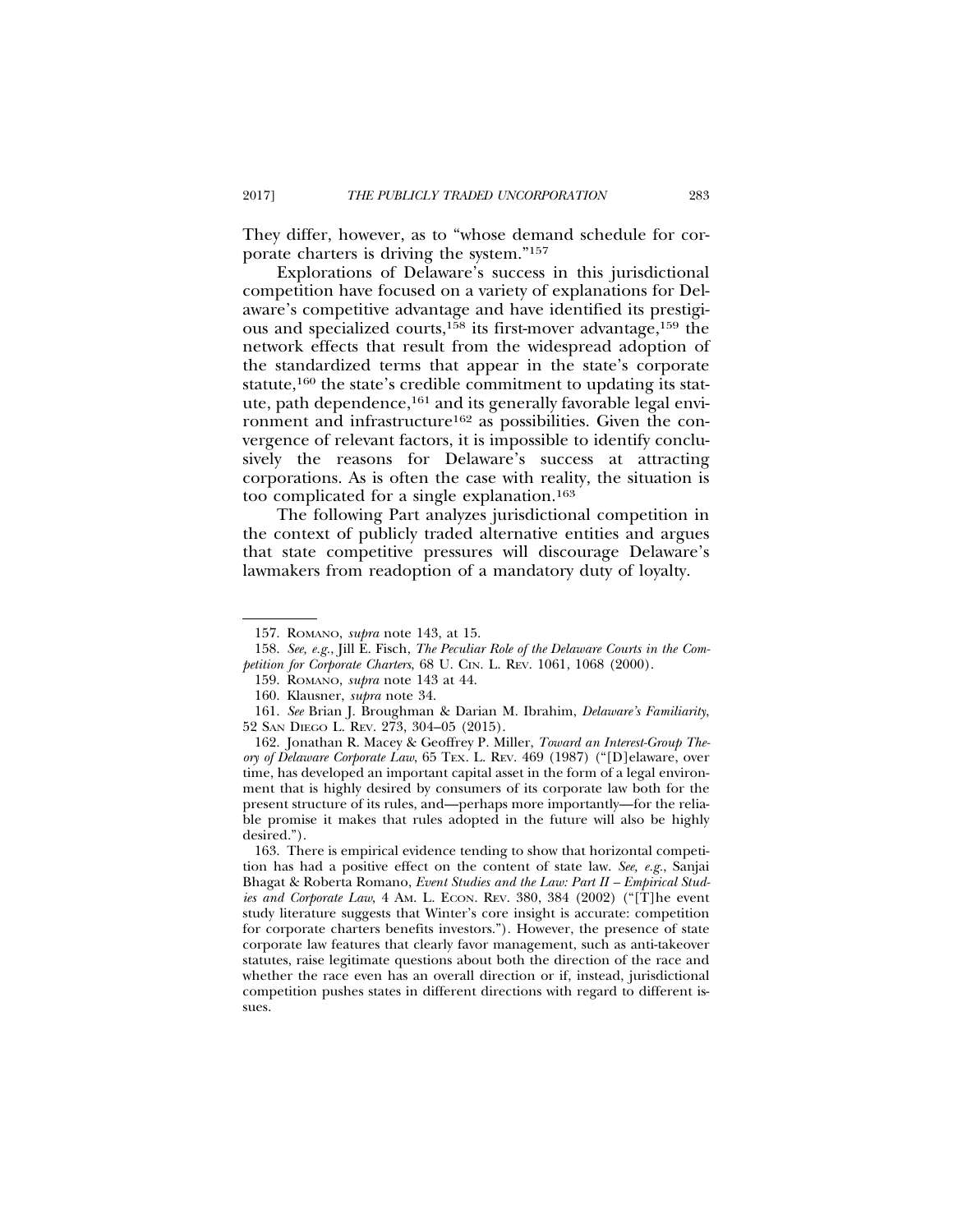### 2. *State Competition for Alternative Entities*

As is the case with publicly traded corporations, most publicly traded alternative entities are organized as Delaware<sup>164</sup> LPs or LLCs.165 Nevertheless, Delaware's success may imply that the state has more market power than it actually does.

Although Delaware's decision to grant alternative entities significant contractual freedom "likely enhance[s] the value" of its law, other states have made similar commitments, and this has the same effect of the value of the law products they offer.166 All of these states, including Delaware, are simply offering themselves as jurisdictions committed to enforcing contracts. For firms that value the contractual freedom to modify or waive fiduciary duties, ready substitutes for Delaware law are available. As against these other states that have adopted a con-

<sup>164.</sup> It is important to acknowledge up front that regulatory competition in the context of alternative entities has received too little scholarly attention. The work that has been done focuses primarily on LLCs and usually includes data relating to closely-held firms alongside that relating to publicly traded firms. Nevertheless, it is possible to draw some conclusions as to whether or not state competition is likely to prompt reintroduction of a mandatory duty of loyalty.

<sup>165.</sup> Mohsen Manesh, *Legal Asymmetry and the End of Corporate Law*, 34 DEL. J. CORP. L. 465, 476 (2009); Goodgame, *New Developments, supra* note 6, at 81–83; Tim Fenn, *Master Limited Partnerships (MLPs): A General Primer* 2 (2014) https://www.lw.com/admin/Upload/Documents /Latham-Master-Limited-Partnership-Primer-2014.pdf ("[M]ost commonly the MLP is formed as a Delaware limited partnership. Increasingly, the MLP may instead be a state law limited liability company—preferably a Delaware limited liability company (an LLC). . .").

<sup>166.</sup> Sandra K. Miller & Yvonne L. Antonucci, *Default Rules and Fiduciary Duty Waivers in Alternative Entities: Policy Issues and Empirical Insights*, 42 J. CORP. L. 147 (2016); Manesh, *Market for LLC Law, supra* note 20, at 225 n.190. Significantly fewer states have amended their LP statutes to allow for total elimination of fiduciary duties. *See, e.g.*, ALA. CODE § 10A-9- 1.10(a)(2)(LexisNexis 2017) (repealed 2017). On January 1, 2017, recent amendments to Alabama's limited partnership law will go into effect, and the provision allowing for elimination of fiduciary duties will be Section 10A-9A-1.08(b)(1). Even statutes that do not allow for total elimination of the duty of loyalty regularly allow for restrictions on it. *See, e.g.*, UNIFORM LIMITED PARTNERSHIP ACT § 110(b)(5) (NAT'L CONFERENCE OF COMM'RS ON UNIF. STATE LAWS 2001); UNIFORM PARTNERSHIP ACT § 103(b)(3) (NAT'L CONFER-ENCE OF COMM'RS ON UNIF. STATE LAWS 1997). In any event, the ability of MLPs to take the LLC form (and increasing regularity with which this is occurring) makes it possible for states to compete against Delaware with their LLC statutes, even if they do not amend their LP statutes to provide for the same level of contractual freedom to eliminate duties.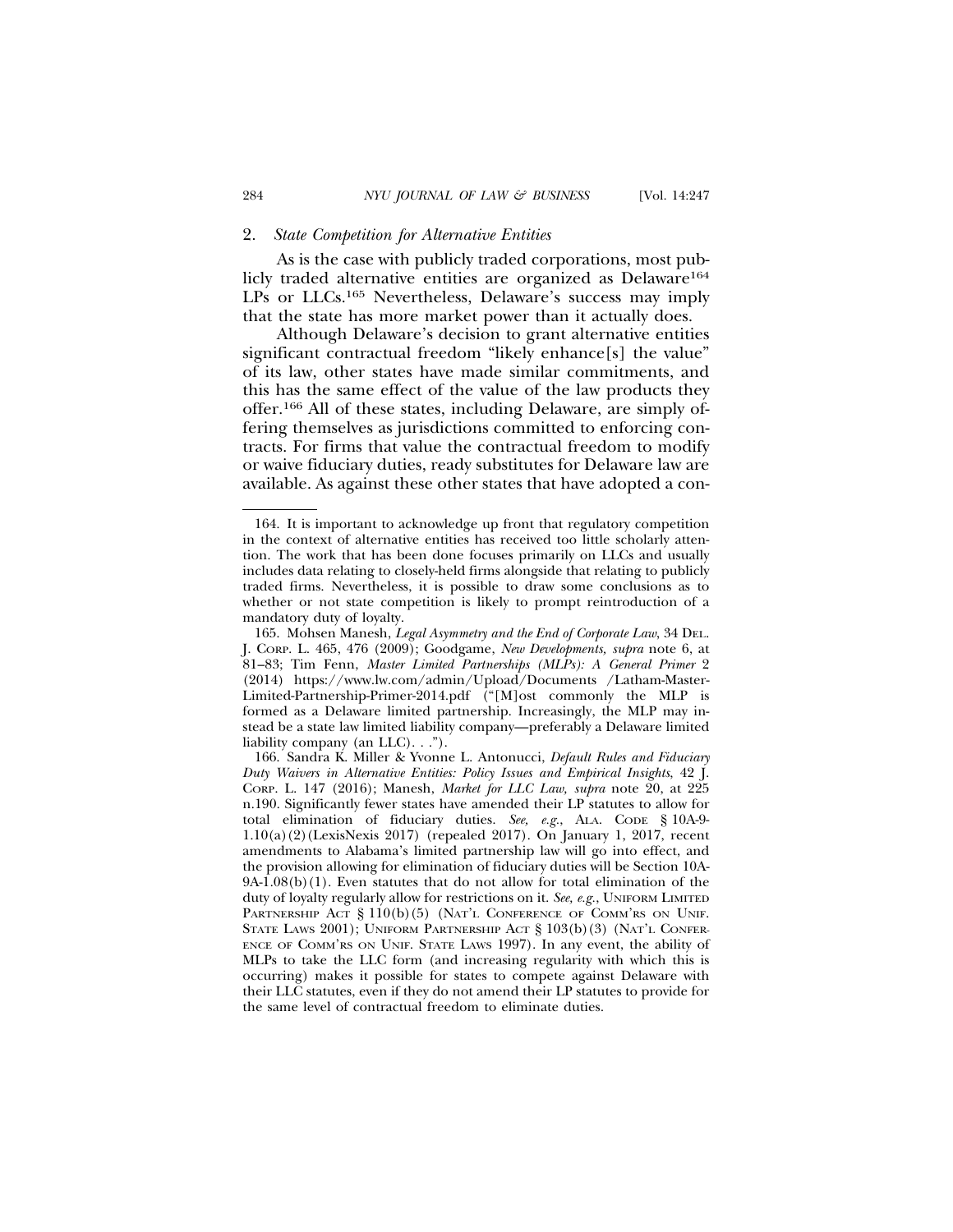tractual approach to alternative entities, Delaware's primary competitive advantages seem to be other, Delaware-specific benefits (such as its generally superior legal infrastructure)<sup>167</sup> rather than ways in which the content of its law differs from that of other states.

As Professor Manesh has argued, these Delaware-specific advantages may be less valuable in this context on account of commitments to contractual freedom. Reliance on operating agreement provisions rather than on fiduciary principles may render some of the expertise of Delaware judges and lawyers less relevant.168 This is not to say that these other advantages are rendered totally valueless: operating agreements are long and complex documents, and there is an obvious advantage to calling upon commercially-savvy, experienced legal professionals when issues arise.

Delaware's tax schedule is consistent with this account of its competitive position in the market for alternative entities. Delaware LPs and LLCs pay a flat annual tax of \$300,<sup>169</sup> which is comparable to the tax other states impose.170 In the corporate realm, however, corporations pay an initial filing fee as

<sup>167.</sup> Efforts to determine Delaware's success at attracting alternative entities have focused on LLCs and have utilized a variety of methodologies. Two correlation studies have reached differing effects. *Compare* Jens Damman & Matthias Schündeln, *Where are Limited Liability Companies Formed? An Empirical Analysis,* 55 J. LAW & ECON. 741 (2012) *with* Bruce H. Kobayashi & Larry Ribstein, *Delaware for Small Fry*: *Jurisdictional Competition for Limited Liability Companies*, 2011 U. ILL. L. REV. 91 (2011). Damman and Schündeln find that LLCs flee their home state (usually to Delaware) if it offers lax protection for minority investors or creditor-friendly veil piercing rules. Kobayashi and Ribstein interpret their data as indicating that Delaware's success is largely attributable to Delaware's legal system and general reputation. On the other hand, Professor Franklin Gevurtz has questioned exclusive reliance on correlation studies in this context and, instead, has conducted surveys of practitioners. Franklin A. Gevurtz, *Why Delaware LLCs?*, 91 OR. L. REV. 57 (2012). He concluded that "the top two reasons for forming LLCs in Delaware were the freedom of contract (including the ability to waive fiduciary duties) . . . and Delaware's judicial infrastructure." *Id.* at 105. These results are consistent with those reached by Ribsten and Kobayashi. *See,* Kobayashi & Ribstein at 135–36.

<sup>168.</sup> Manesh, *Market for LLC Law, supra* note 20, at 234–35 (2011).

<sup>169.</sup> DEL. CODE ANN. TIT. 6, § 17-1109 (2017) (for LPs); DEL. CODE ANN. TIT. 6, § 18-1107 (2017) (for LLCs).

<sup>170.</sup> *See* Manesh, *Market for LLC Law, supra* note 20, at 198–200 (2011).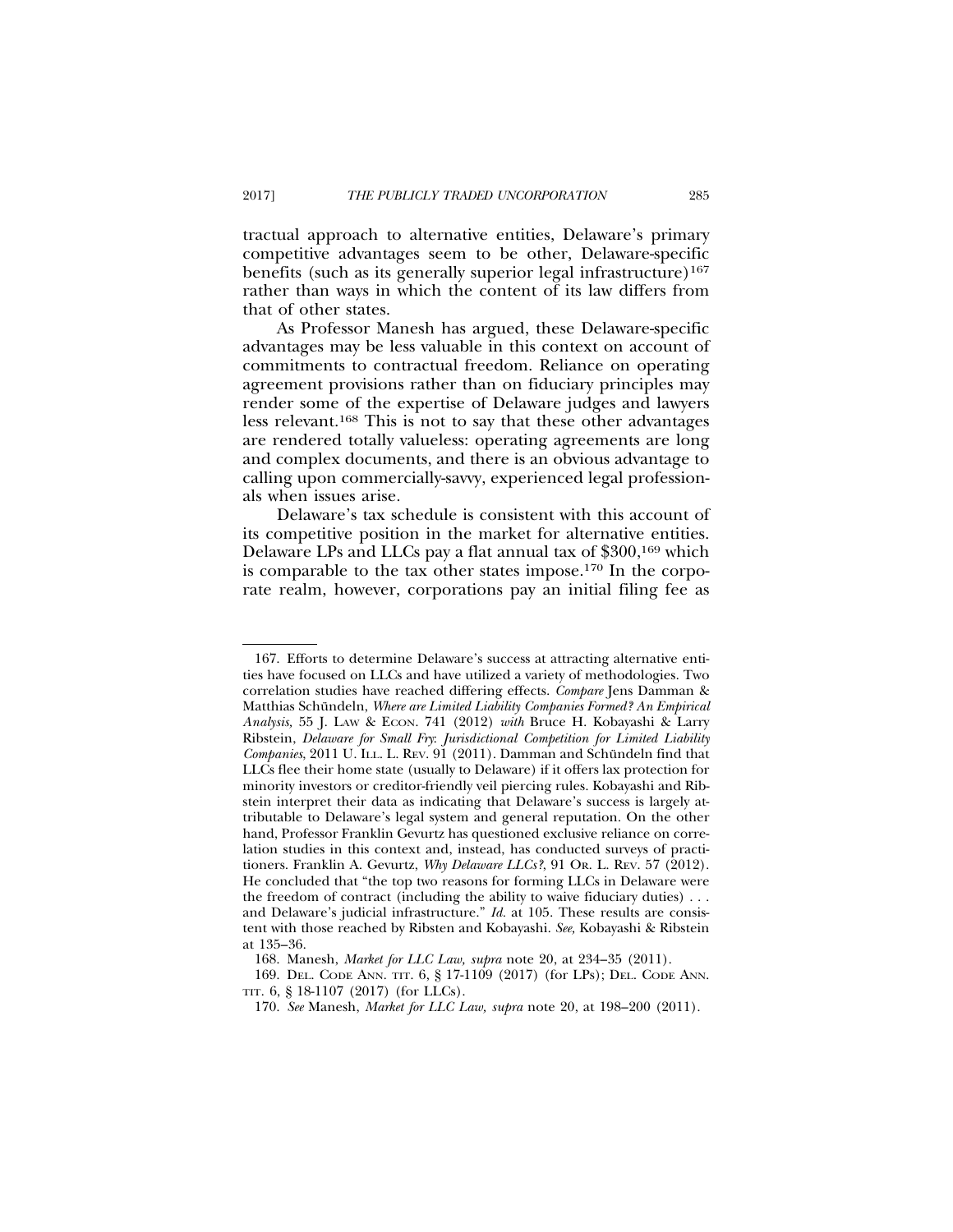well as an annual franchise tax calibrated according to size.<sup>171</sup> For publicly traded corporations (those that likely place the most value on organizing in Delaware), this amount can be quite high—the Delaware General Corporation Law sets a ceiling of \$180,000 on the annual franchise tax.172 Other states charge significantly less to incorporate and remain organized there.173 Assuming that Delaware would charge a similar premium for alternative entities if it were possible to do so, its pricing approach to alternative entities implies that it enjoys less power in the market for alternative entities than it does in the market for corporate charters.174

For Delaware lawmakers evaluating a departure from the state's commitment to contractual freedom, the relevant question appears to be whether other aspects of organizing in Delaware, like its judicial infrastructure, are enough on their own to attract the lion's share of large, out-of-state alternative entities. They might be, but not necessarily. After all, "[o]ther states have shown that they can take over submarkets for specific types of publicly held firms."175 Maryland, for example, has had overwhelming success in attracting real estate invest-

175. Larry E. Ribstein & Erin Ann O'Hara, *Corporations and the Market for Law*, 2008 U. ILL. L. REV. 661, 705 (2008)

<sup>171.</sup> *See* 1 Balotti & Finkelstein, DEL. L. OF CORP. AND BUS. ORG. § 18.7 (2017).

<sup>172.</sup> DEL. CODE ANN. TIT. 8, § 503(C) (2017).

<sup>173.</sup> *See, e.g.*, Marcel Kahan & Ehud Kamar, *Price Discrimination in the Market for Corporate Law*, 86 CORNELL L. REV. 1205, 1219–21 (2001).

<sup>174.</sup> Manesh, *Market for LLC Law*, *supra* note 20, at 198–200. Professor Manesh raises the possibility that, in light of the meager amounts at stake, states are simply not competing for LLCs. *Id.* at 256–57. This is an interesting possibility, and may very well be true with regard to small, closely-held entities. With regard to larger entities and certainly publicly traded ones, franchise tax revenue is only part of what is at stake. These firms are more likely to require extensive legal services at the formation stage, need legal advice on an ongoing basis, and face litigation brought by their investors. All of these provide valuable economic benefits to Delaware and its citizens and provide the state's lawmakers with a reason to compete for such entities. *See, e.g.*, Kahan & Kamar, *Price Discrimination*, *supra* note 171. The low, flat LLC and LP tax may also indicate that the organizers of these entities are more price sensitive than those of corporations. Again, this may be true with regard to small, closely held LPs and LLCs. With regard to publicly traded firms (which are organized by sponsors who are themselves publicly traded corporations), this seems less likely to be the case. Companies holding hundreds of millions worth of natural resource related assets can most likely afford significantly more than a \$300 annual tax.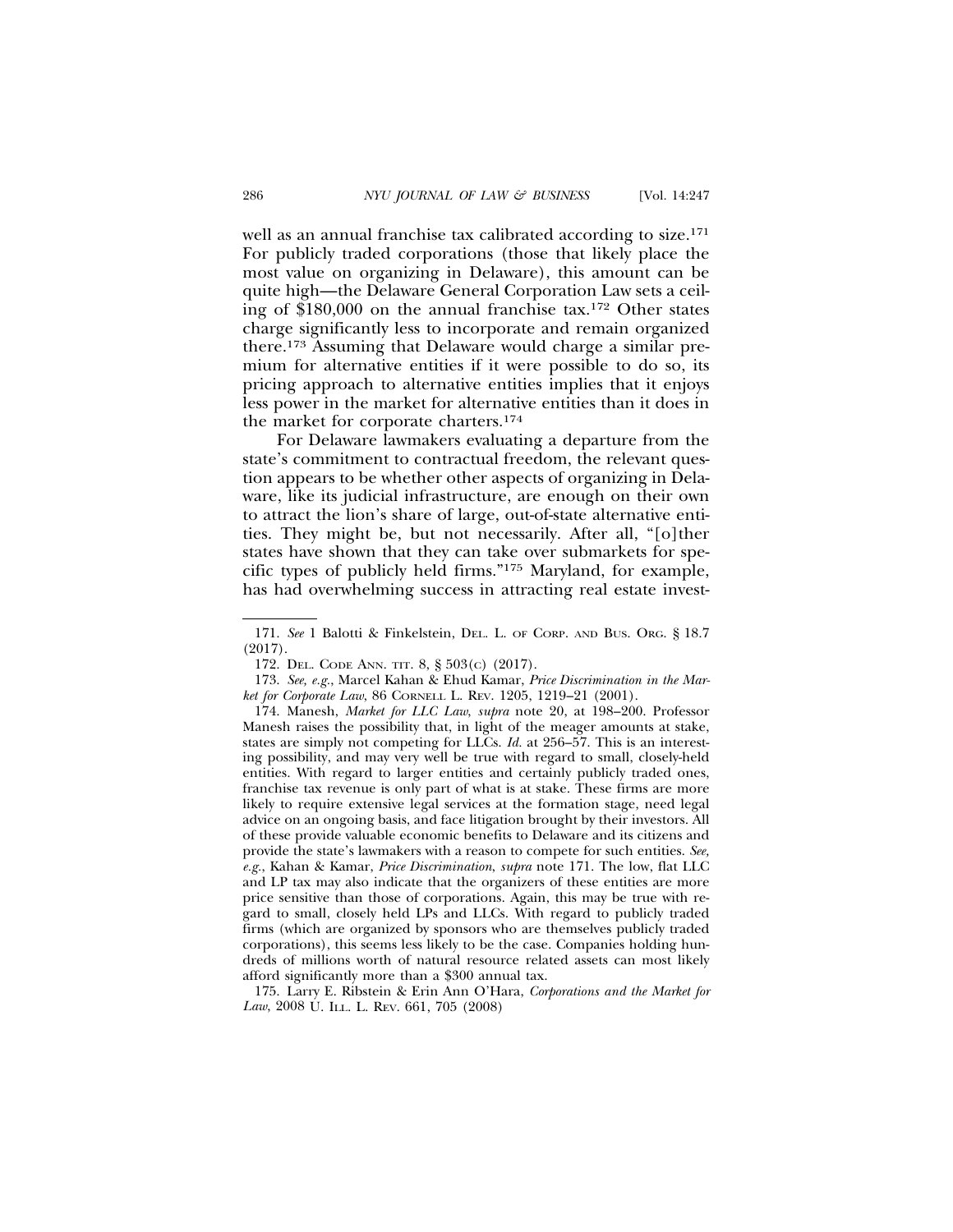ment trusts  $(REITs)$ ,<sup>176</sup> in large part by offering a statute designed specifically for them.<sup>177</sup> For Delaware lawmakers who want to maintain the state's success in attracting publicly traded LPs and LLCs, the prudent course of action, at least from a state competition perspective, appears to be continuing to offer contractual freedom.

### B. *The Delaware Bar's Influence*

Of course, jurisdictional competition is not the only force that shapes the content of state business law. Particularly in Delaware, interest group dynamics play a significant role in determining the content of the state's business law, and many features of the state's corporate law appear to protect and facilitate the politically powerful corporate bar's interest in maximizing the demand for their services.<sup>178</sup> Perhaps this is unsurprising given the bar's outsized influence over regular amendments to the statutes that govern business entities organized in the state. Committees comprised of members of the Delaware bar are responsible for drafting amendments,179 which are routinely adopted by the legislature, often unanimously. The bar's influence is not limited to legislation; even a cursory analysis of the interest dynamics at play in Delaware corporate lawmaking point out that many of the state's judicial decisions advance the interests of the state's bar.180

Typically, it will be in the interest of the Delaware bar to "go with the flow" created by jurisdictional competition: whether the race is to the top or bottom, attracting business entities is the best way for the Delaware bar to maintain demand for their services.181 In this regard, the incentives of the

<sup>176.</sup> *Id.*; *see also* David M. Einhorn et al., *REIT M&A Transactions—Peculiarities and Complications*, 55 BUS. LAW. 693 (2000).

<sup>177.</sup> MD. CODE, CORPS. & ASS'NS §§ 8-101-801 (2013). Maryland enacted its first statute to govern REITS in 1967.

<sup>178.</sup> Macey Miller, *supra* note 160 (offering interest group theory of Delaware law and arguing that the "bar is the most important interest group within this equilibrium").

<sup>179.</sup> Lawrence A. Hamermesh, *The Policy Foundations of Delaware Corporate* Law, 106 COLUM. L. REV. 1749 (2006).

<sup>180.</sup> Macey & Miller, *supra* note 160.

<sup>181.</sup> Macey & Miller, *supra* note 160, at 503 ("All groups prefer, other things being equal, that the state provide a legal regime that is highly desired by corporate managers. Accordingly, the groups will tend to support the kinds of provisions that appeal to corporate managers and those that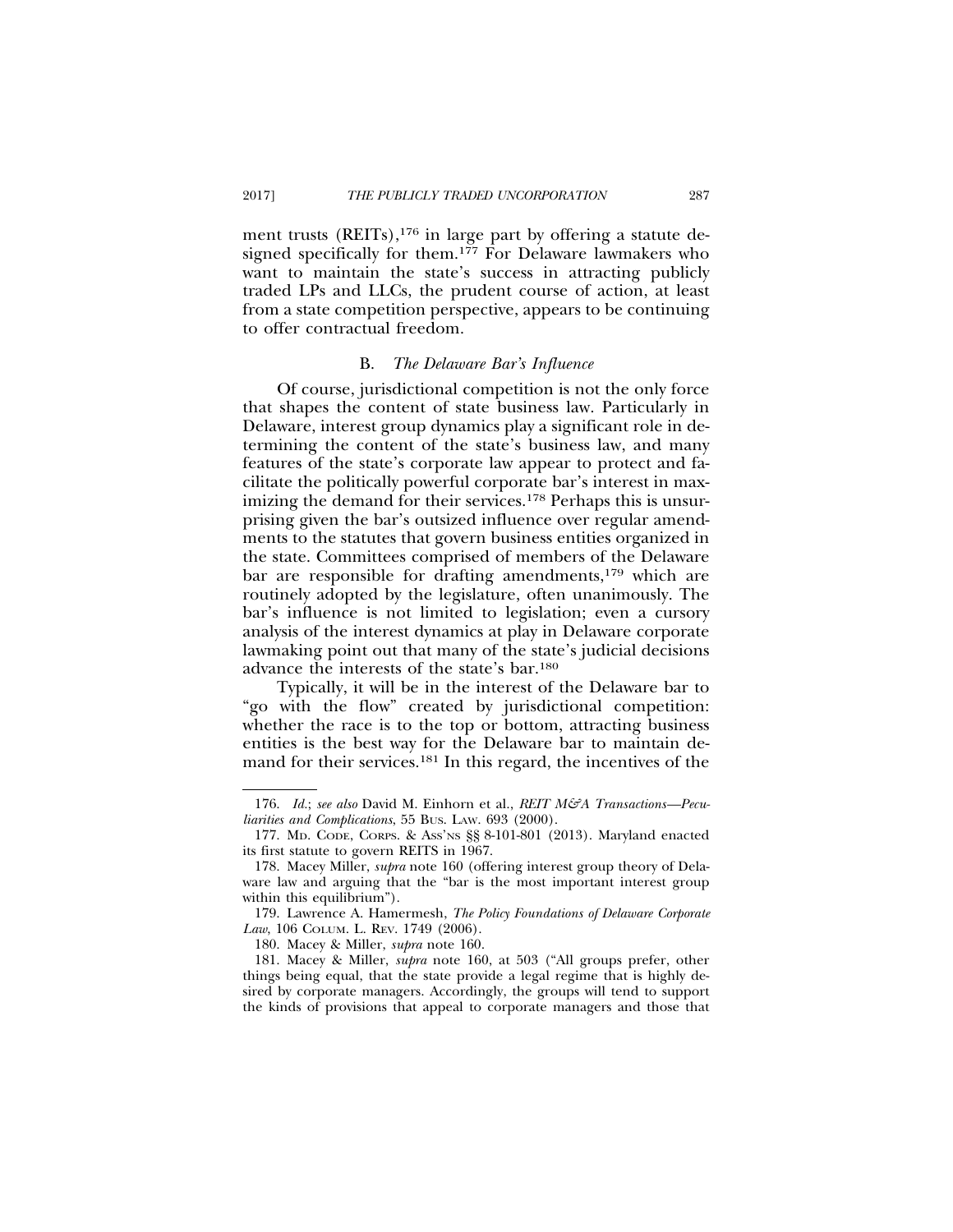bar and the state government are generally aligned.182 Both benefit from attracting additional entities and retaining the ones that have already opted for Delaware. There are, however, instances in which the interests of the bar and those of the state diverge.183 A legal rule or framework that will lead to fewer business entities may nevertheless be in the best interests of the bar if it would lead to an increase in legal fees sufficient to offset any loss resulting from fewer entity formations in the state.184 Indeterminacy, such as that created by reliance on judges' *ex post* application of fiduciary principles to generate many of the applicable legal rules,<sup>185</sup> benefits the Delaware bar by generating additional legal work even though indeterminate law may negatively impact the value of organizing in Delaware.186 While litigators have incentives to prefer

183. This divergence results from the bar's ability to capture a large proportion of the indirect costs that are paid by Delaware entities. Macey & Miller, *supra* note 160, at 492 ("the fees paid to lawyers, accountants investment bankers, and corporation services companies . . . .").

184. Macey & Miller, *supra* note 160, at 504 ("[T]he bar could also benefit from legal rules that increase the amount of expected legal fees per corporation, even if such rules, by imposing additional costs on Delaware corporations, reduced the absolute number of firms chartered in the state. If the legal fees gained exceed the fees lost by deterring Delaware incorporation, the bar would prefer to adopt rules that did not serve the interests of the other interest groups within the state. In this respect, the bar's interests are opposed to the interests of all other groups."). At least one prominent commentator has argued that Delaware's recent prohibition of fee-shifting bylaws is an example. Bainbridge, *Fee-Shifting*, *supra* note 180.

185. *See* Douglas M. Branson, *Indeterminacy: The Final Ingredient in an Interest Group Analysis of Corporate Law*, 43 VAND. L. REV. 85, 87 (1990) (arguing that "indeterminacy describes the state of corporate law generally").

186. Macey & Miller, *supra* note 167, at 504 (Advisory work and litigation "are also functions of the clarity of the applicable legal rules, because an unclear rule is likely to generate both a greater need for legal advice and a greater likelihood of litigation"); William W. Bratton, *Delaware Law As Applied Public Choice Theory: Bill Cary and the Basic Course After Twenty-Five Years*,

influence them: rules promoting economic efficiency; safeguards of incumbent managers; and provisions favored by lawyers, investment bankers, or others with influence on the incorporation decision.").

<sup>182.</sup> *See, e.g.*, Stephen M. Bainbridge, *Fee-Shifting: Delaware's Self-Inflicted Wound*, 40 DEL. J. CORP. L. 851, 874 (2016) ("In most cases, the interests of Delaware lawyers and those of the state government are aligned. Just as the State wants to maximize the number of firms incorporated in Delaware, so as to maximize franchise and other tax revenues, Delaware lawyers also want to maximize in-state incorporations, because all else being equal, an equal number of firms will generate an increasing volume of legal work.").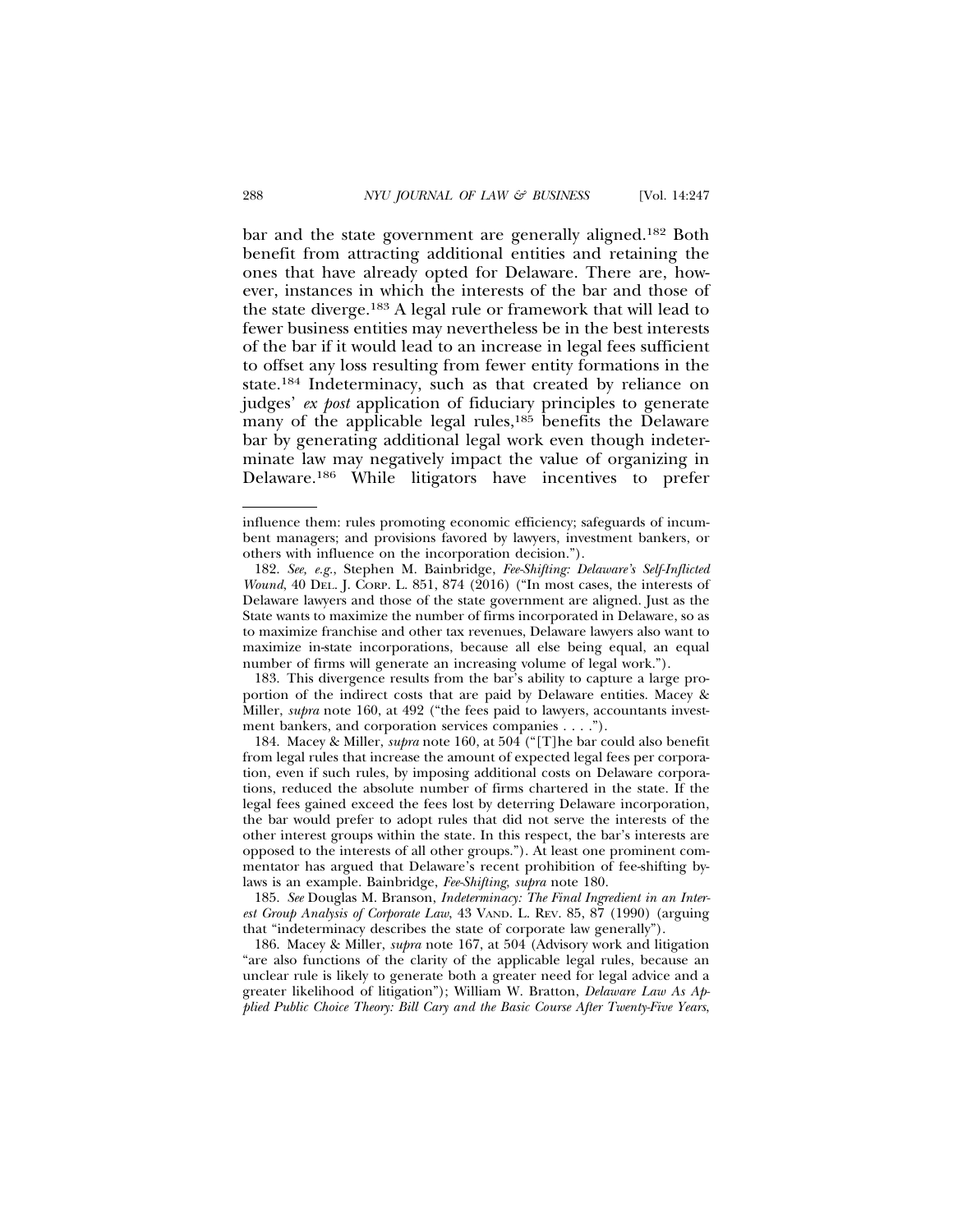mandatory indeterminacy (i.e., indeterminacy out of which parties cannot contract) because it increases demand for their services, transactional attorneys have strong reasons to favor indeterminacy that is contractible,187 (i.e., indeterminacy that can be reduced or eliminated through private ordering). The possibility of implementing private ordering to escape indeterminacy creates demand for legal services related to planning, drafting, and providing advice relating to obligations created by private ordering.<sup>188</sup> Delaware's current approach to uncorporate fiduciary duties is one of contractible indeterminacy: fiduciary duties apply as default rules, but parties are free to contract out of them. Thus, reintroduction of a mandatory duty of loyalty would represent a shift in the portion of the Delaware bar whose interests are served by the species of indeterminacy present in uncorporate entity law. This would, of course, require legislative action, and in the past, legislative changes have often reflected the interests of the transactional bar in this regard.189

Furthermore, it is not clear that Delaware litigators would even benefit from this shift. Although there may not be as much MLP-related litigation now as there would be under a mandatory fiduciary duty regime, Delaware's litigators *do* experience some demand for their services under the current regime of contractible indeterminacy.190 There is at least some demand for litigation over compliance with the contractual provisions (which courts can interpret to incorporate fiduciary

<sup>34</sup> GA. L. REV. 447, 469 (2000) ("[I]ndeterminate law triggers more litigation . . . ."). Other explanations of indeterminacy exist. *See, e.g.*, Ehud Kamar, *A Regulatory Competition Theory of Indeterminacy in Corporate Law*, 98 Colum. L. Rev. 1908 (1998).

<sup>187.</sup> Stephen Bainbridge, *Interest Group Analysis of Delaware Law: The Corpo*rate Opportunity Doctrine As Case Study, (UCLA School of Law, Law-Econ Research Paper No. 17-01, 2017).

<sup>188.</sup> *Id*.

<sup>189.</sup> *Id*. As Professor Bainbridge points out, the Delaware judiciary is often hostile toward private ordering and therefore appears to favor the litigation bar. *Id.* Strine & Laster's proposal to reintroduce a mandatory duty of loyalty is another example of what may be a judicial tendency to advance the interests of litigators. Nevertheless, as Professor Bainbridge points out, reputational considerations, rather than sympathy with a particular segment of the Delaware bar, may be the reason. *Id.*

<sup>190.</sup> Three major MLP opinions released in 2017 so far.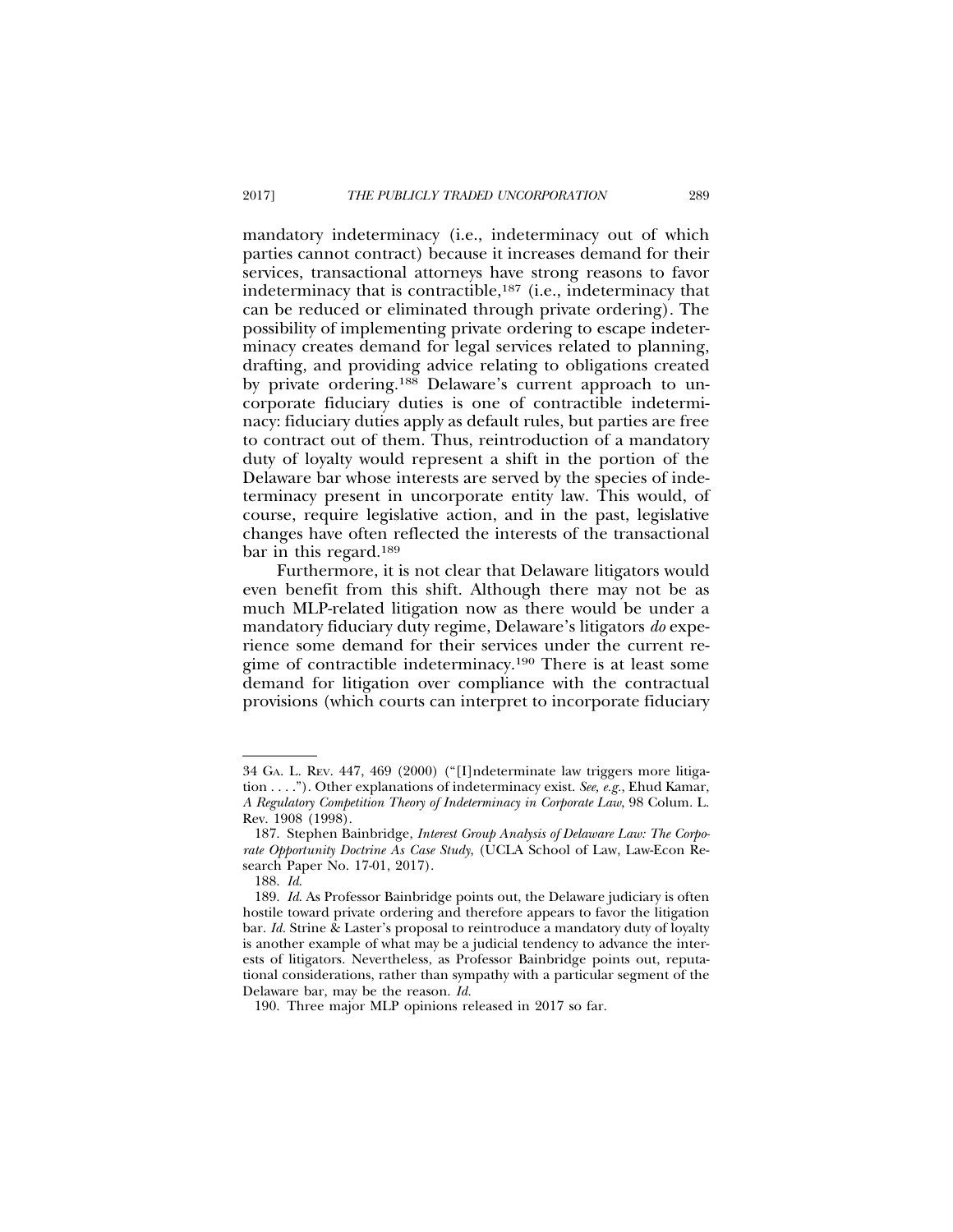standards),<sup>191</sup> and the Delaware courts have recently looked to the covenant of good faith and fair dealing to police the behavior of MLP management.<sup>192</sup> Reintroduction of a mandatory fiduciary duty of loyalty would benefit Delaware's litigators only if increased litigation is not offset by the consequences resulting from having fewer entities formed in the state. If reintroduction of a mandatory fiduciary duty were to prompt MLPs to leave or avoid Delaware (and there are strong reasons to think that this is a real risk), the litigators themselves would not ultimately benefit from reintroduction of mandatory indeterminacy. This does not appear to be a situation in which the losses caused by fewer entity formations will be offset by the increased demand for legal services.

### C. *The Federal Threat and Its Effect on Delaware Lawmaking*

In addition to facilitating interstate competition for corporate charters, the current balance of corporate federalism empowers the federal government to act as a constraint on the content of state law. The federal government has utilized legislative, regulatory, and more informal, but no less effective, methods to displace state corporate law, and state lawmakers have indicated both an awareness of this threat and a willingness to act in ways that are inconsistent with the pressures of state competition on account of it. As the state of incorporation for the majority of publicly traded companies, Delaware has the most to lose from federal displacement of state corporate law. The state's lawmakers are aware of the threat posed by the federal government and expressly acknowledge the need to be cognizant of federal preferences.193 In the words of Chief Justice Strine (then-Vice Chancellor), "the capacious constitutional authority of Congress over interstate commerce is something that Delaware and other state corporate lawmakers have constantly had to take into account ."194

<sup>191.</sup> *See, e.g.*, Brinckerhoff v. Enbridge Energy Co., Inc., 2017 WL 1046224 (Del. 2017).

<sup>192.</sup> Dieckman v. Regency GP LP, 2017 WL 243361 (Del. Sup. Jan. 20, 2017); Gerber v. Enterprise Holdings, LLC, 67 A.3d 400 (Del. 2013).

<sup>193.</sup> *See, e.g.*, William B. Chandler III & Leo E. Strine, Jr., *The New Federalism of the American Corporate Governance System: Preliminary Reflections of Two Residents of One Small State*, 152 U. PA. L. REV. 953, 958–59 (2003).

<sup>194.</sup> Leo E. Strine, Jr., *Breaking the Corporate Governance Logjam in Washington: Some Constructive Thoughts on a Responsible Path Forward*, 63 BUS. LAW.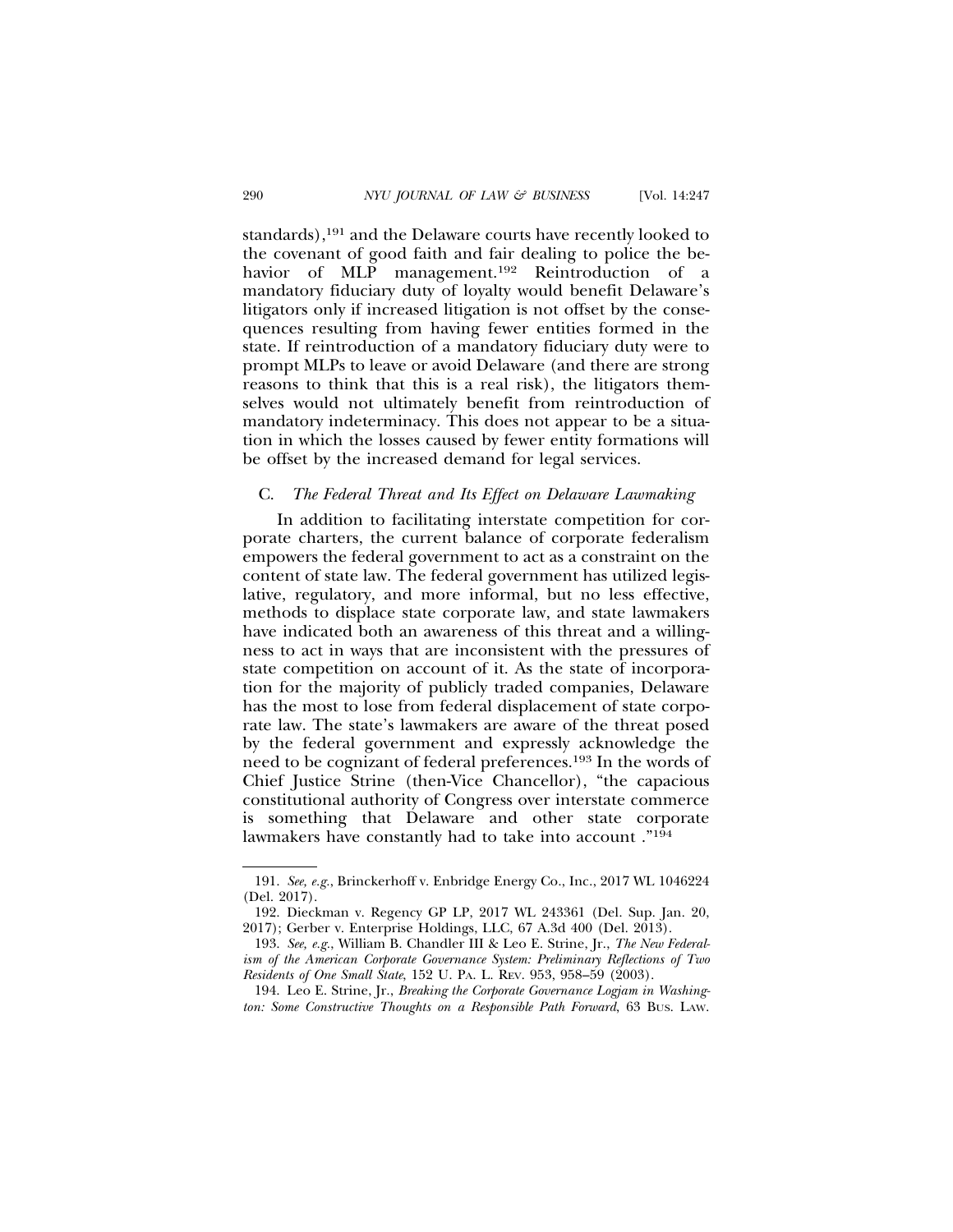Although Congress has refrained from total preemption of state law, it has reached into the traditional realm of state corporate law on a piecemeal basis.195 Recent examples include both the Sarbanes-Oxley Act of 2002 ("SOX") and the Dodd-Frank Wall Street Reform and Consumer Protection Act ("Dodd-Frank"). Both pieces of legislation include a variety of provisions that reach into areas traditionally within the purview of state law. Some examples include requiring certain board committees and compositions,196 authorizing a new category of derivative suit,197 and creating new rules applicable to executive compensation.198

In addition to congressional action, the SEC also takes steps to override problematic aspects of state law. It has wielded its rulemaking authority in the past to "overrule" decisions by state courts on important corporate topics: Rule 14d-10, for example, requires that bidders open their tender offers to all holders of the securities subject to the offer,199 and was adopted in response to a Delaware Supreme Court case upholding a corporation's decision to exclude a large shareholder from its offer to buy back shares of the corporation's stock.<sup>200</sup> The SEC also has authority under Section 19 $(c)$  of the 1934 Act to compel exchanges to change their rules so as to achieve particular aims, $201$  and even when limits on its statu-

<sup>1079, 1081 (2008).</sup> After passage of SOX, two members of the Chancery Court explained that the legislation represented a federal determination that state law placed insufficient constraints on executive compensation and predicted that state lawmakers would "be responsive to this expression of concern and . . . use it as an opportunity to reflect more deeply on whether their own policies need adaptation to better protect stockholders." William B. Chandler III & Leo E. Strine, Jr., *The New Federalism of the American Corporate Governance System: Preliminary Reflections of Two Residents of One Small State*, 152 U. PA. L. REV. 953, 1001 (2003).

<sup>195.</sup> *See, e.g.*, BAINBRIDGE, *supra* note 141.

<sup>196. 15</sup> U.S.C. § 78j-1(m); 17 C.F.R. § 240.10A-3; *see also* 15 U.S.C. § 78j-3 (Dodd–Frank provision requiring a fully independent compensation committee).

<sup>197. 15</sup> U.S.C. § 7244(a)(2)(B) (authorizing derivative cause of action to recover profits received by directors and officers who violate the statute's prohibition on trading in the corporation's securities when its pension plan participants cannot).

<sup>198. 15</sup> U.S.C. § 78n-1; 15 U.S.C. § 78j-4.

<sup>199. 17</sup> C.F.R. § 240.14d-10.

<sup>200.</sup> Unocal Corp. v. Mesa Petroleum Corp., 193 A.2d 946 (Del. 1985).

<sup>201. 15</sup> U.S.C. § 78s(c) (2010).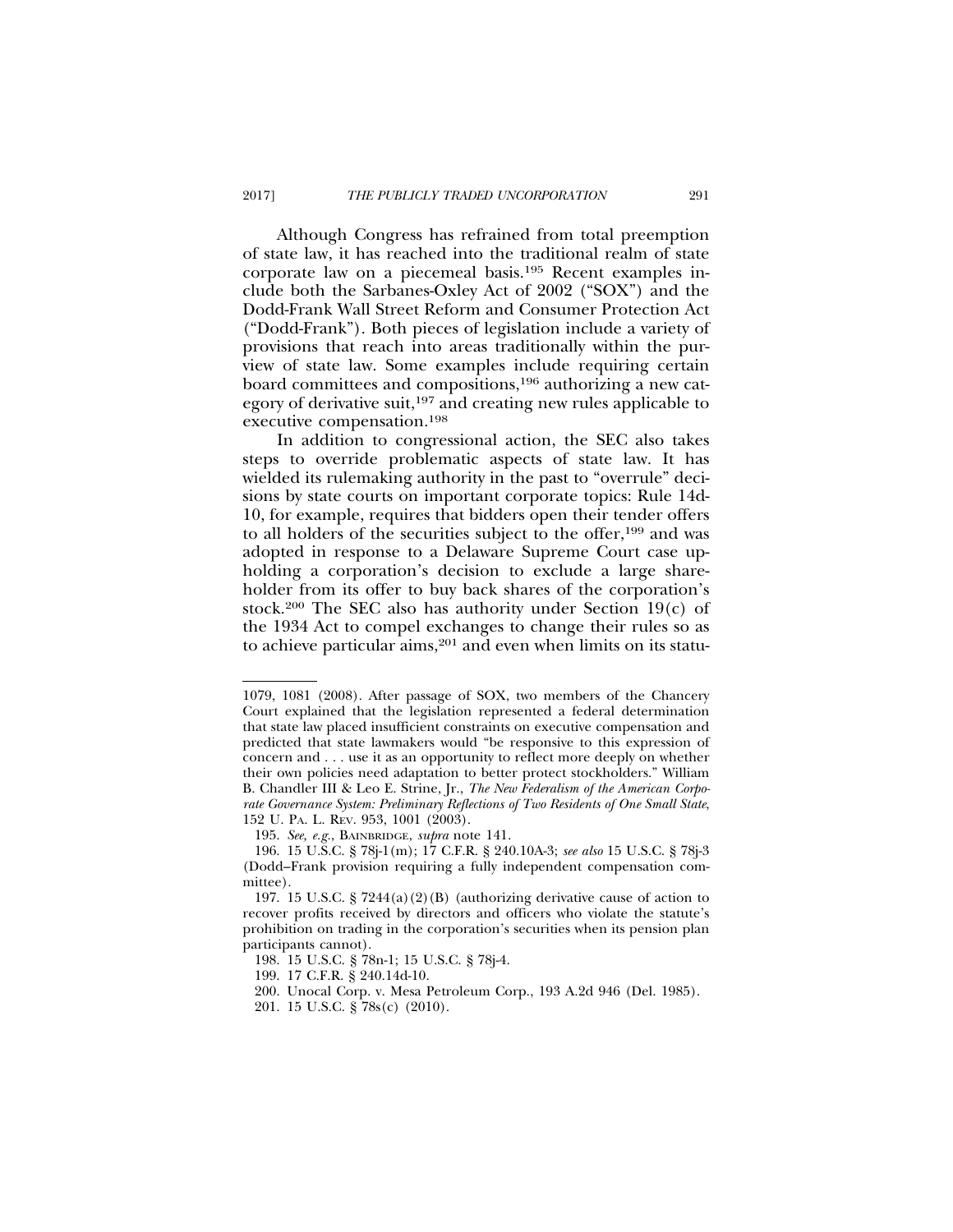tory power bar the SEC from compelling a change in listing standards, its "raised eyebrow power" can prompt cooperating exchanges into voluntary compliance.<sup>202</sup>

Importantly, this threat has caused Delaware's judges and legislators, as well as the Corporation Law Section of the Delaware State Bar Association and its Council<sup>203</sup> to take into account federal preferences, even when they are incompatible with the pressures of interstate competition.<sup>204</sup> Delaware's adoption of a moderate anti-takeover statute in the late 1980s was, at least in part, an attempt to avoid provoking the federal government into pre-empting the field with its own statute.205 Given the horizontal competitive pressures created by other states' passage of more management-protective anti-takeover

203. Lawrence A. Hamermesh, *The Policy Foundations of Delaware Corporate* Law, 106 COLUM. L. REV. 1749, 1754 (2006).

<sup>202.</sup> Donald E. Schwartz, *Federalism and Corporate Governance*, 45 OHIO ST. L.J. 545, 571 (1984). For example, after Delaware and other states upheld the validity of dual class recapitalizations, Williams v. Geier, 671 A.2d 1368 (Del. 1996), the SEC promulgated a rule pursuant to Section 19(c) to prohibit dual class recapitalizations by companies listed on a public exchange. 17 C.F.R. § 240.19c–4 (2005). The D.C. Circuit, however invalidated this rule as beyond the scope of the SEC's Section 19(c) authority. Bus. Roundtable v. Sec. and Exch. Comm'n, 905 F.2d 406 (D.C. Cir. 1990). Nevertheless, within a few years, the stock exchanges adopted listing standards prohibiting dual class recapitalizations under pressure from the SEC. *See* Stephen M. Bainbridge, *Revisiting the One Share/One Vote Controversy: The Exchanges' Uniform Voting Rights Policy*, 22 SEC. REG. L.J. 175, 176 (1994) ("Chairman Levitt has asked the three principal domestic securities exchanges—the New York Stock Exchange (NYSE), the American Stock Exchange (Amex), and the National Association of Securities Dealers (NASD)—to adopt a uniform voting policy that essentially tracks Rule 19c-4.").

<sup>204.</sup> *See, e.g.*, *Id.* at 1768 ("At the most basic level, Roe is absolutely right ... All we can do is hope that paroxysms of populist pressure for such federal intervention are few and far between, and try not to make law that will induce such paroxysms, so that the not unimportant role of Delaware's courts and legislature in the making of corporate law can continue to be played and so that our state can continue to enjoy the resulting benefits.").

<sup>205.</sup> *See* Mark J. Roe, *Delaware's Competition*, 117 HARV. L. REV. 588, 625 (2003) ("Other states were producing one pro-managerial anti-takeover law after another . . . . Delaware, meanwhile, waited and passed only a mild antitakeover law late in the decade."); Mark J. Roe, *Delaware and Washington as Corporate Lawmakers*, 34 DEL. J. CORP. L. 1 (2009); Hamermesh, *supra* note 201, at 1764.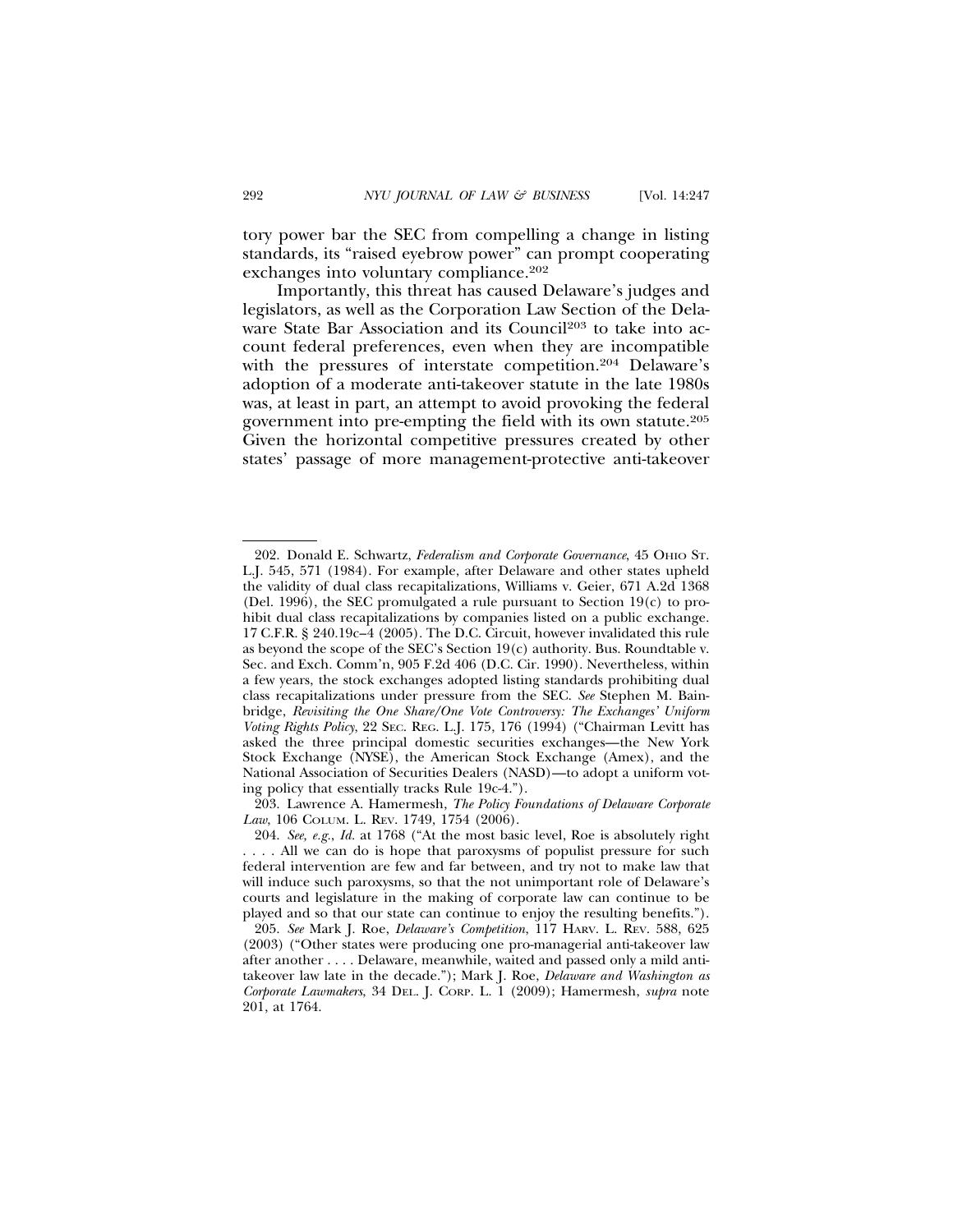legislation at the time, the drafters of Delaware's statute must have seen federal preemption as a significant threat.<sup>206</sup>

At first glance, a threat of federal action seems like a potential reason for state lawmakers to consider reintroducing a mandatory duty of loyalty into the governance of publicly traded uncorporate entities. Until recently, federal securities laws have operated alongside the state law governing internal affairs. If state lawmakers allow themselves to be taken out of the regulatory framework applicable to a segment of publicly traded firms, the federal government may perceive a good reason to expand its activities.

Nevertheless, there is no real indication that Congress or the SEC is paying much attention to MLPs and their investors. If anything, federal lawmakers have shown an interest in expanding the use of this structure by attempting to broaden the definition of qualifying income. Furthermore, past federal actions to displace state corporate law have usually been in response to populist outcry following some sort of large-scale financial crisis or scandal.207 Currently, these conditions do not exist with regard to MLPs. The federal threat does not seem to be a significant one.

Thus, Delaware's lawmakers are unlikely to perceive a federal threat that is significant enough to justify moving against the pressures of state competition. In fact, even if Delaware lawmakers did perceive some threat, they might have a reason to prefer federal action, provided they do not anticipate complete preemption of state law. Some narrow, mandatory, federal duty or governance requirement imposed by the SEC or stock exchanges would apply without regard to an entity's state of formation and might even take the form of a requirement that all publicly traded entities be subject to some sort of state

<sup>206.</sup> Dale Arthur Oesterle, *Delaware's Takeover Statute: Of Chills, Pills, Standstills, and Who Gets Iced*, 13 DEL. J. CORP. L. 879, 889 n.51 (1988). One SEC Commissioner, Joseph Grundfest, testified against the statute before the House Judiciary Committee of the Delaware State Legislature.

<sup>207.</sup> *See, e.g.*, STEPHEN BAINBRIDGE, CORPORATE GOVERNANCE AFTER THE FI-NANCIAL CRISIS 37 (2012) ("[F]ederal interventions tend to be episodic. The most important almost always follow some major economic crisis."). For example, Securities Act of 1933, Securities Exchange Act of 1934, Sarbanes–Oxley Act of 2002, and the Dodd–Frank Wall Street Accountability and Consumer Protection Act of 2010 were all enacted in response to major financial crises.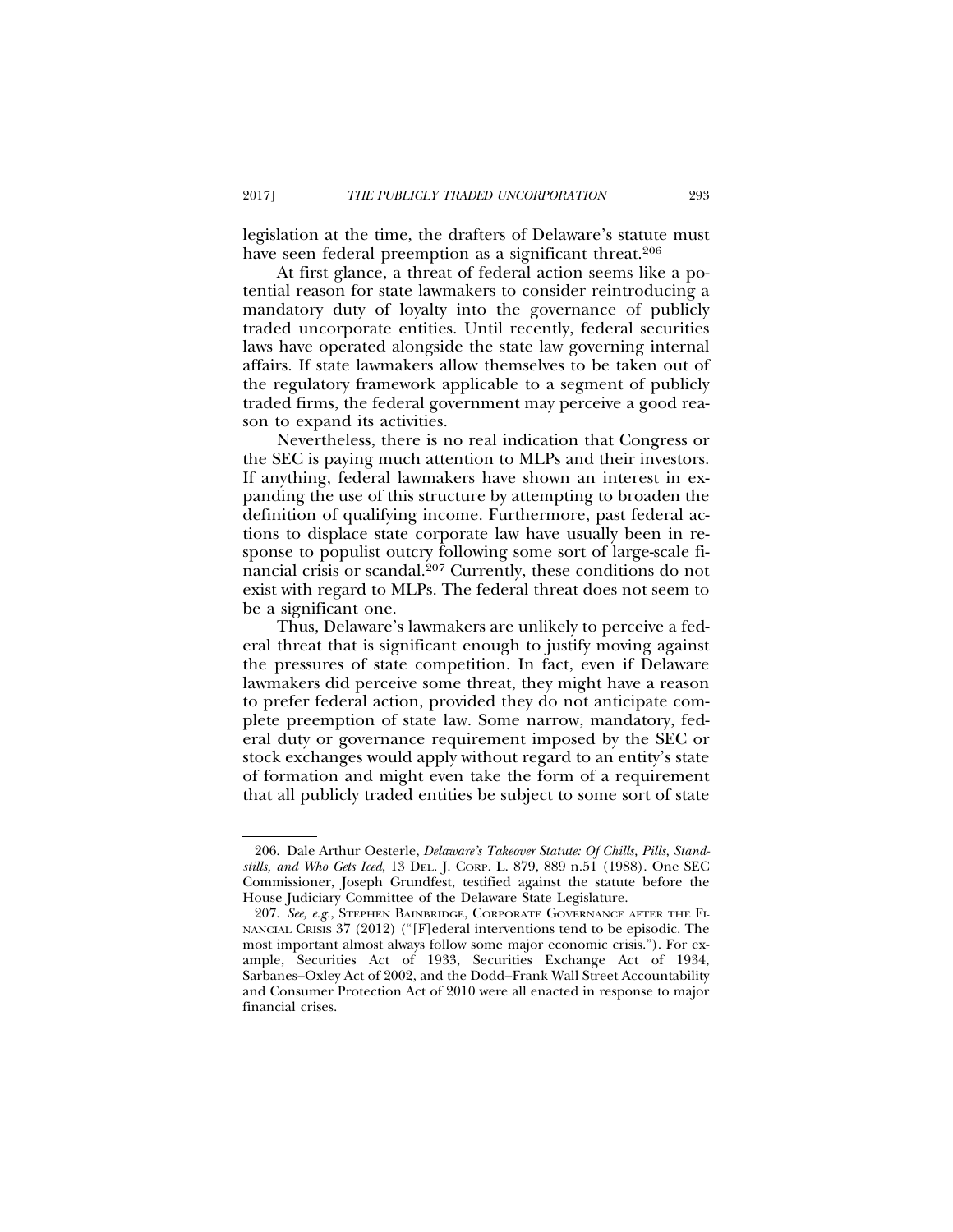law governance feature. In sum, any threat of federal action is presently insufficient to force state lawmakers to act in opposition to the pressures of state competition.

### IV.

### A TERMS-BASED APPROACH

Given the inconsistency between the reintroduction of a mandatory duty of loyalty and the forces that shape state business lawmaking, this Part explores an alternative approach. In short, it demonstrates that state lawmakers can use a statutory menu of standardized terms to encourage adoption of measures that are intended to provide investors with additional protection where it is needed and achieve higher degrees of standardization with regard to MLP governance. By looking at trends and patterns in the governance arrangements adopted by these entities (*e.g.*, the nearly universal adoption of conflictof-interest provisions), state lawmakers can identify the terms that would benefit from standardization. In designing the terms, however, state lawmakers can also take into account the need to provide investors with additional protection in the areas where sponsors and organizers are able to impose onesided terms.

This approach offers two advantages over reinstatement of a mandatory fiduciary duty. First, with standardized terms that are based on actual contracting practices (but which have been adjusted to incorporate increased levels of investor protection), states can offer terms that are tailored more appropriately to the needs of these firms than a mandatory duty of loyalty while facilitating increased standardization and investor protection. Importantly, this approach can be implemented in a way that is consistent with the pressures created by jurisdictional competition. Recent empirical and theoretical work indicates that standardized terms, such as those being proposed by this Article, do not have to be mandatory to be adopted.

Part A is a short discussion of considerations relevant to designing these terms and uses the recently enacted Dodd-Frank regime for swap trading as a model of standardization based on data about actual contracting practices. Part B provides an illustration using the commonly adopted conflict-ofinterest provision as an example. Finally, Part C argues that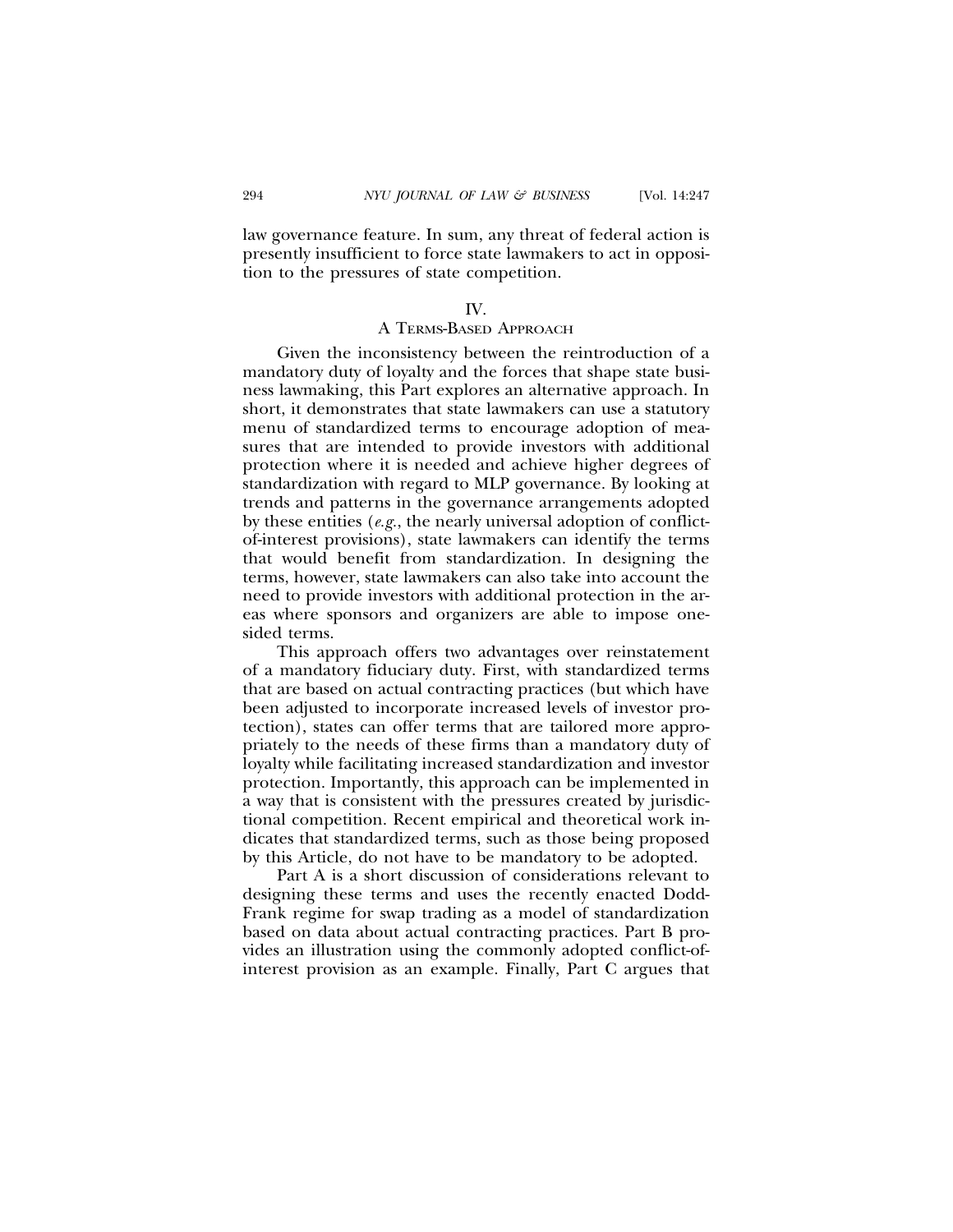standardized terms do not have to be mandatory for MLPs to adopt them.

### A. *Devising the Terms*

Both empirical research as well as the observations of judges who regularly hear cases involving large, publicly traded uncorporations indicate that their operating agreements have begun to coalesce around certain types or categories of terms and governance arrangements.208 This is unsurprising, particularly in light of the favorable tax treatment that motivates the creation of these entities and the conditions that must be met to secure that status.209 MLPs operate in the same set of industries, hold the same general types of assets, and were organized by their sponsor to achieve the same financial objectives.

Terms which have become common, like conflict-of-interest provisions as well as cash distribution and mandatory liquidation provisions, are the most obvious candidates for standardization.210 Presumably, their regular adoption indicates their usefulness. The ubiquity of conflict-of-interest provisions, for example, is unsurprising given the regularity (and desirability) of transactions between the MLP and its sponsor. With information about these contracting practices, state lawmakers are able to design standardized versions of these terms in a way that captures their usefulness to MLPs and facilitates the common business practices that led to widespread adoption of particular types or varieties of terms.

In devising standardized terms, state lawmakers should also take into account the need for increased investor protection in the areas where MLP sponsors and organizers impose one-sided terms. In this regard, the terms will depart to some degree from actual contracting practices, and their viability will depend on the degree to which they can incorporate additional investor protection without destroying the usefulness of the bespoke versions on which they are based. Again, the con-

<sup>208.</sup> *See supra* Part II.

<sup>209.</sup> I.R.C. § 7704 (2008).

<sup>210.</sup> Specific mention of these terms is not intended to imply that they are the only ones that are suitable for standardization. Indemnification and exculpation provisions may also be good candidates for standardization, as might other common arrangements like incentive distribution rights.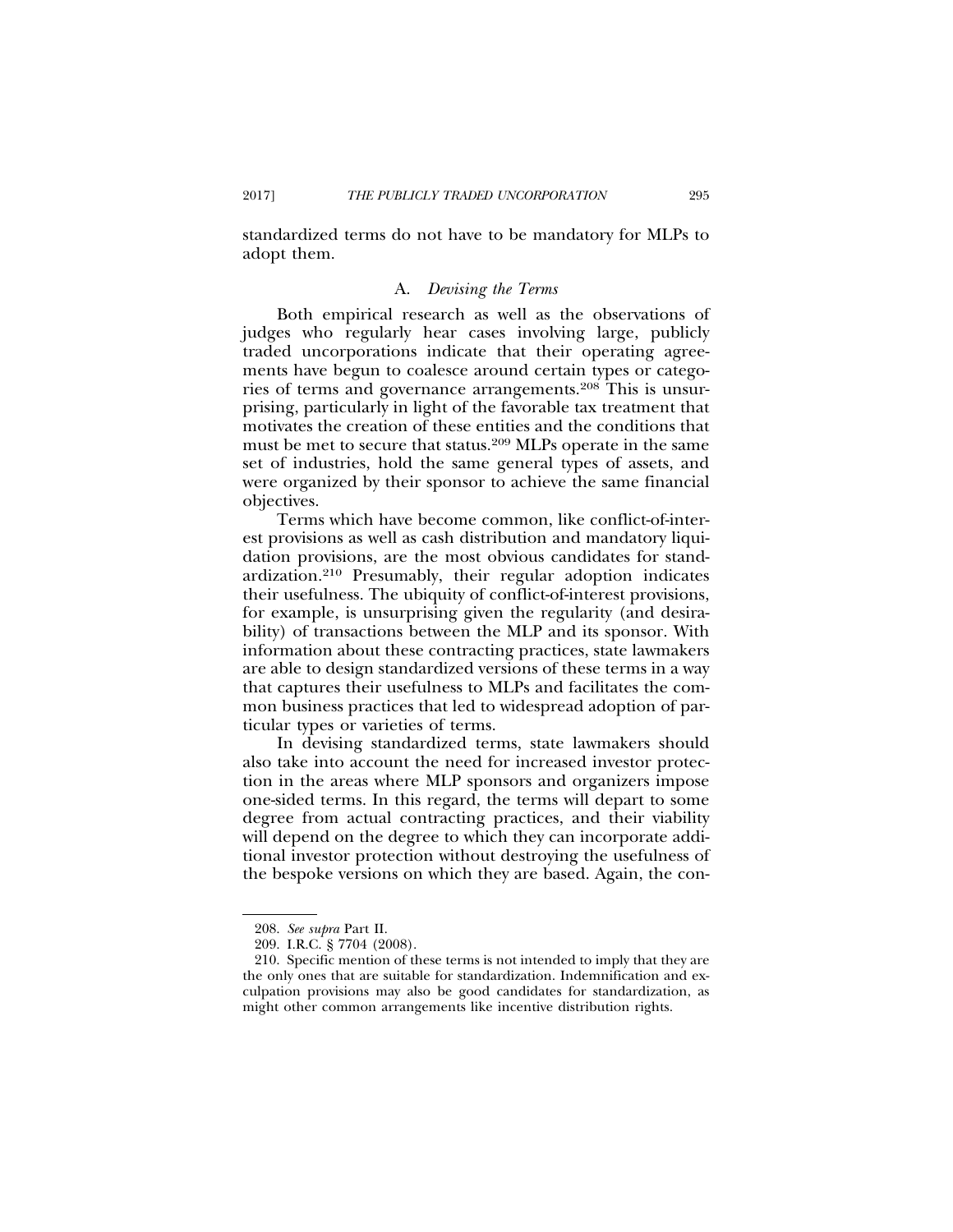flict-of-interest provision is relevant. In designing a standardized conflict-of-interest term, state lawmakers can preserve the overall structure, intent, and utility of the conflict-of-interest provisions by providing a streamlined method for sanitizing interested transactions through committee approval, but also build in protection for investors in the areas where it is needed. In other words, there is a need for balance—measures intended to increase investor protection should be included in a way that does not destroy the usefulness of the bespoke terms on which the standardized terms are based. If this is not the case (*i.e.*, investor protection is incorporated in a way that destroys the usefulness of the standardized term such that adoption would overly inhibit the legitimate business practices of MLPs), they will not be adopted.

This "bottom-up" approach to devising standardized terms is similar to the Dodd-Frank regime for regulating swap contracts and pushing them toward increased standardization. Prior to the 2008 financial crisis, these financial instruments were bought and sold in a virtually unregulated and untracked over-the-counter market.211 Dodd-Frank requires many swap transactions to go through an authorized exchange (in the parlance of Dodd-Frank, a "swap execution facility" (SEF) or designated contract market  $(DCM)$ ,<sup>212</sup> provided one of these facilities has issued a determination that the particular type of swap has been "made-available-to-trade" (MAT).213 MAT determinations identify categories of swaps based on their terms: in

<sup>211.</sup> Sec. Indus. and Fin. Markets Ass'n v. U.S. Commodity Futures Trading Comm'n, 67 F.Supp.3d 373, 385 (D.D.C. 2014); Reed T. Schuster, *Sacrificing Functionality for Transparency: The Regulation of Swap Agreements in the Wake of the Financial Crisis*, 62 SYRACUSE L. REV. 385, 391 (2012) ("Swaps in the OTC market . . . are negotiated bilaterally in a largely confidential, decentralized system that includes many instruments that are nonstandardized.").

<sup>212. 7</sup> U.S.C.  $\S 2(h)(8)(A)$ . Determining which swaps are subject to mandatory exchange trading is a convoluted process. Dodd–Frank imposes a broad requirement that swaps undergo clearing, unless they fall within an exception. 7 U.S.C. §§ 2(h)(1), (7). This clearing requirement is not relevant here, but at a high-level, it operates to reduce counterparty risk by dividing a swap into two transactions and substituting the clearinghouse for one of the parties in each of the two transactions. All swaps that must be cleared are subject to mandatory trading on an SEF or DCF as long as they have been "made-available-to-trade."

<sup>213. 17</sup> C.F.R. § 37.10; 17 C.F.R. § 38.12.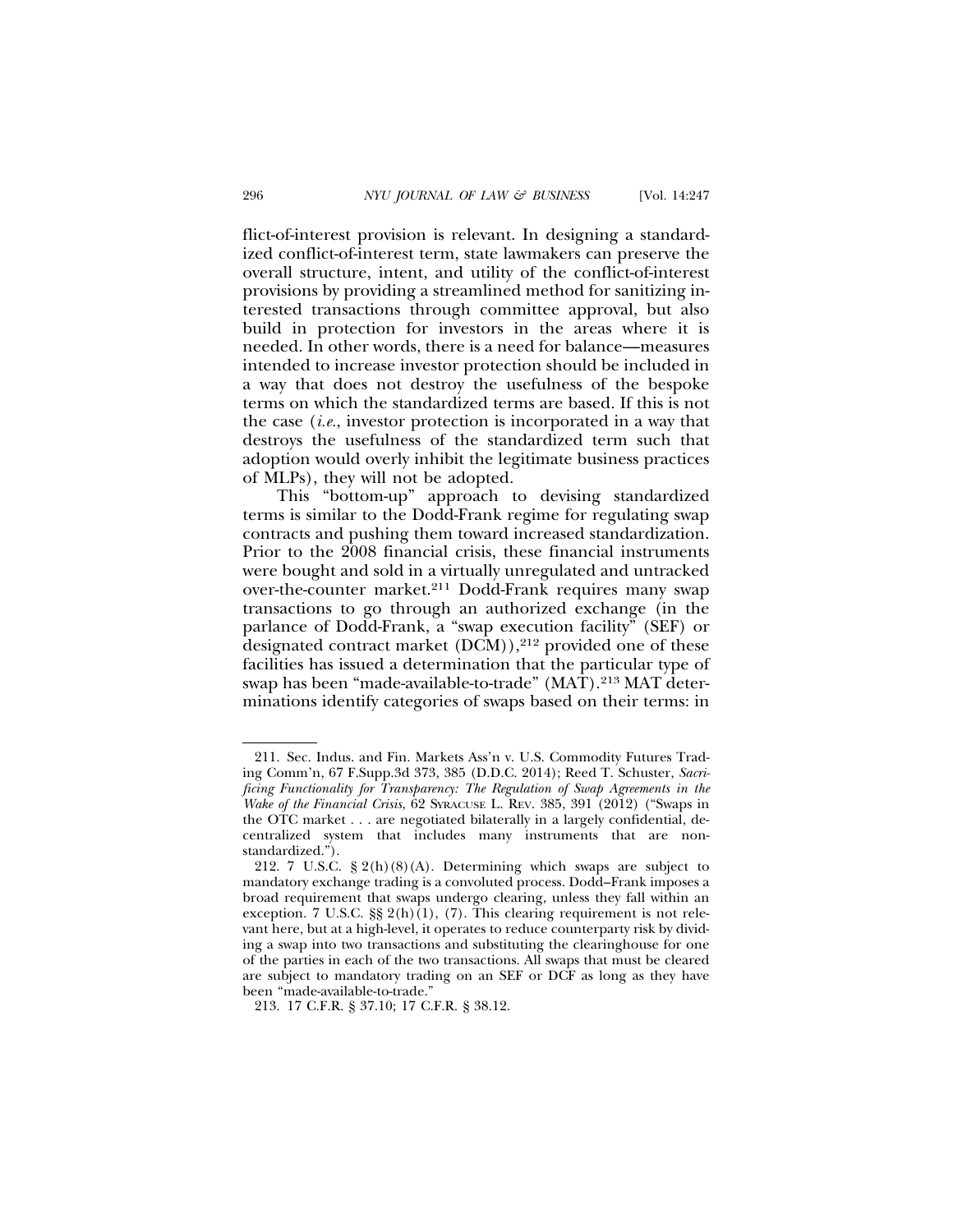the case of an interest rate swap, for example, the MAT determination describes the interest rate to which a swap is tied, the tenor, the payment schedule, etc.<sup>214</sup> Swaps that exhibit these attributes are subject to the mandatory exchange trading requirement. The MAT process is relevant here because it represents an attempt to look at actual contracting behavior and, *based on that behavior*, identify contractual arrangements that occur regularly enough to allow for standardization.215 In making MAT determinations, SEFs/DCMs are required to consider various factors which lead them to identify categories of swaps with common characteristics and which, therefore, lend themselves to exchange trading.216 The benefits of exchange trading (easier clearing, more liquidity, transparent and competitive pricing, and lower transaction costs) provide market participants with an incentive to fit their desired transaction into a standardized swap that is subject to an MAT determination.217 Obviously, units in publicly traded alternative entities

<sup>214.</sup> Bloomberg SEF LLC - Made Available to Trade ("MAT") Submission of Certain Credit Default Swaps ("CDS") and Interest Rate Swaps ("IRS") Pursuant to Commodity Futures Trading Commission Regulation 40.6 (submission #2013-R-9), (Dec. 5, 2013), http://www.cftc.gov/stellent/groups/ public/@otherif/documents/ifdocs/bsefmatdetermltr120513.pdf.

<sup>215.</sup> In making MAT determinations, SEFs/DCMs are required to consider various factors, most of which are liquidity related. 17 C.F.R. § 37.10; 17 C.F.R. § 38.12. These factors are (1) whether there are ready and willing buyers and sellers; (2) the frequency or size of transactions; (3) the trading volume; (4) the number and types of market participants; (5) the bid/ask spread; and (6) the usual number of resting firm or indicative bids and offers.

<sup>216.</sup> See, for example, a MAT determination submitted by Bloomberg SEF LLC in which they explain that they are making MAT determinations with respect to "those swaps that are the most standardized . . . ." Bloomberg SEF LLC - Made Available to Trade ("MAT") Submission of Certain Credit Default Swaps ("CDS") and Interest Rate Swaps ("IRS") Pursuant to Commodity Futures Trading Commission Regulation 40.6 (submission #2013-R-9), (Dec. 5, 2013) at 3, http://www.cftc.gov/stellent/groups/public/@otherif/ documents/ifdocs/bsefmatdetermltr120513.pdf.

<sup>217.</sup> Annette Nazareth & Gabriel Rosenberg, *Swap Reporting Clearing & Trading: A Timing Guide*, FUTURES INDUSTRY 34, 36 (June 2012) ("Market participants will also need to monitor which swaps are 'made available to trade' and choose whether to use these standardized swaps or, instead, opt for more customized bilateral swaps *that do not need to be traded on SEFs or DCMs but may be subject to higher margin and capital requirements.*") (emphasis added). In response to this new regulatory landscape, Market Agreed Coupon (MAC) swaps have begun to trade on SEFs. These are recently developed,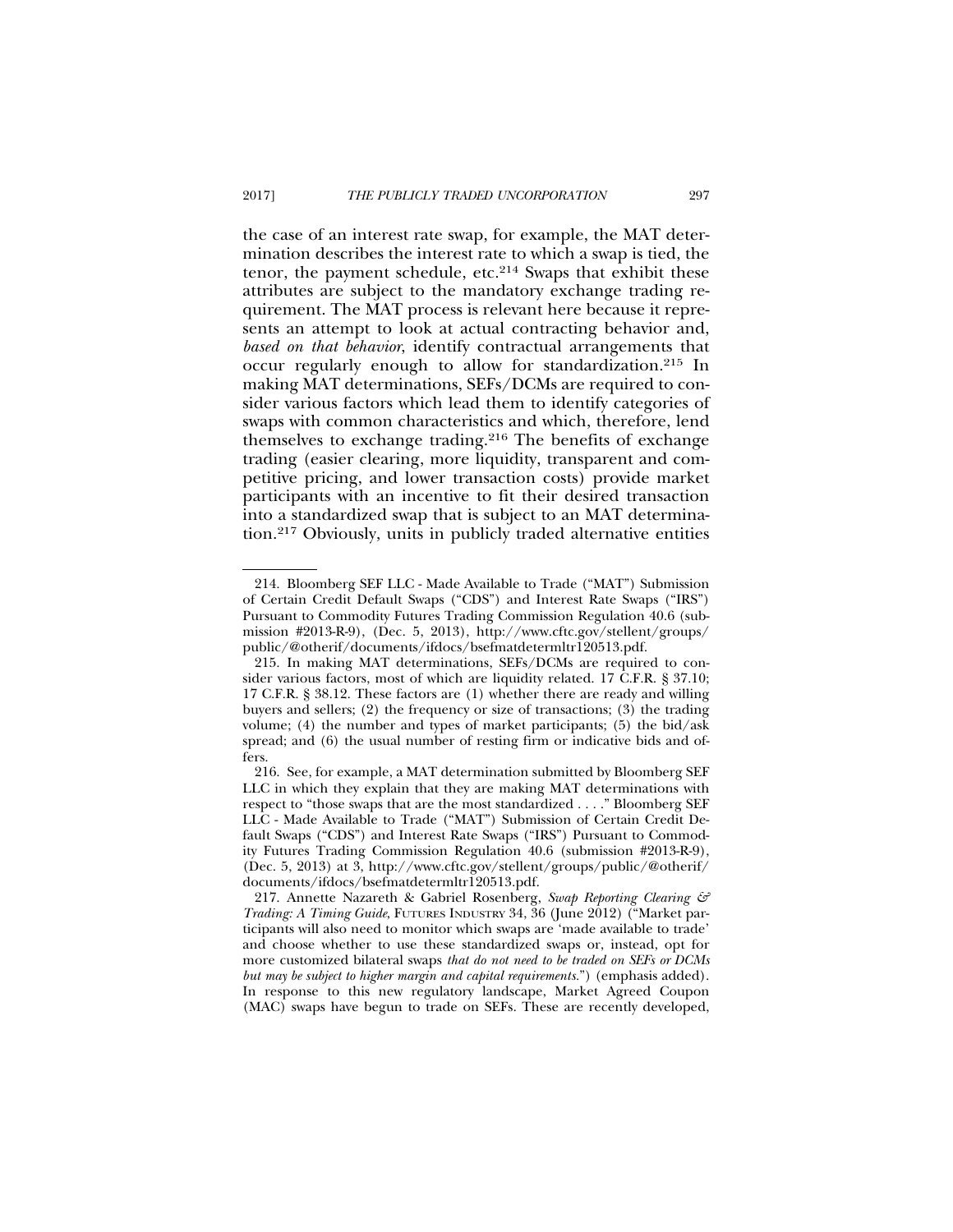are not swaps and cannot be regulated as such. Nevertheless, the Dodd-Frank model is instructive insofar as it illustrates a "bottom-up" approach in which actual transactions form the basis of efforts to standardize terms, and parties have a strong incentive to fit their transactions into a particular form.

### B. *An Example: A Standardized Conflict of Interest Provision*

The vast majority of MLP operating agreements include a conflict-of-interest provision specifying both how conflicted transactions (usually between the MLP and its sponsor or an affiliate of the sponsor) can be approved and the standard of review under which the provision will be evaluated if challenged.218 Usually, these provisions specify that a conflicted transaction is deemed to be approved by all partners if it is fair to the MLP, was made on terms equivalent to those available in an arm's length transaction, received "Special Approval" (which means that the transaction was approved by a conflicts committee acting in good faith) or was approved by a majority of public unitholders.219

The almost universal adoption of conflict-of-interest provisions that include a Special Approval prong makes sense in light of the regularity with which MLPs enter into transactions with their sponsors or other entities in the same group.<sup>220</sup> In a

<sup>&</sup>quot;fully standardized swap contract[s]" that have pre-set terms which are designed to make exchange trading easier for market participants. Terry Flanagan, *Bloomberg's SEF Executes Electronic MAC Trade*, MARKETSMEDIA, Nov. 25, 2013, http://marketsmedia.com/bloombergs-sef-executes-electronic-mactrade.

<sup>218.</sup> Strine & Laster, *supra* note 21, at 21; *see also* Horton, *Modifying Fiduciary Duties in Delaware, supra* note 23, at 922 ("Successful uncorporations . . . appear to be coalescing around a standardized approach: approval by a special committee, coupled with a good faith standard."); Miller & Davis-Nozemack, *supra* note 21, at 280.

<sup>219.</sup> Strine & Laster, *supra* note 21, at 17; Lonergan v. Epe Holdings, LLC, 5 A.3d 1008 (Del. Ch. 2010); Brinckerhoff v. Enbridge Energy Co., 2011 WL 4599654 (Del. Ch. Sept. 30, 2011); *In re* Encore Energy Partners LP Unitholder Litig., 2012 WL 3792997 (Del. Ch. Aug. 31, 2012); Norton v. K-Sea Transp. Partners, L.P., 67 A.3d 354 (Del. 2013).

<sup>220.</sup> *See, e.g.*, Brinckerhoff v. Enbridge Energy Co., 159 A.3d 242, 245 (Del. 2017) ("MLPs are typically families of entities that often engage in internal business transactions, referred to as dropdowns, rollups, insider financings, incentive distribution rights, and equity investments."); *In re* El Paso Pipeline Partners, L.P. Derivative Litig., No. 7141-VCL, 2014 WL 2768782 (Del. Ch. June 12, 2014) (recounting history of eight drop downs between MLP and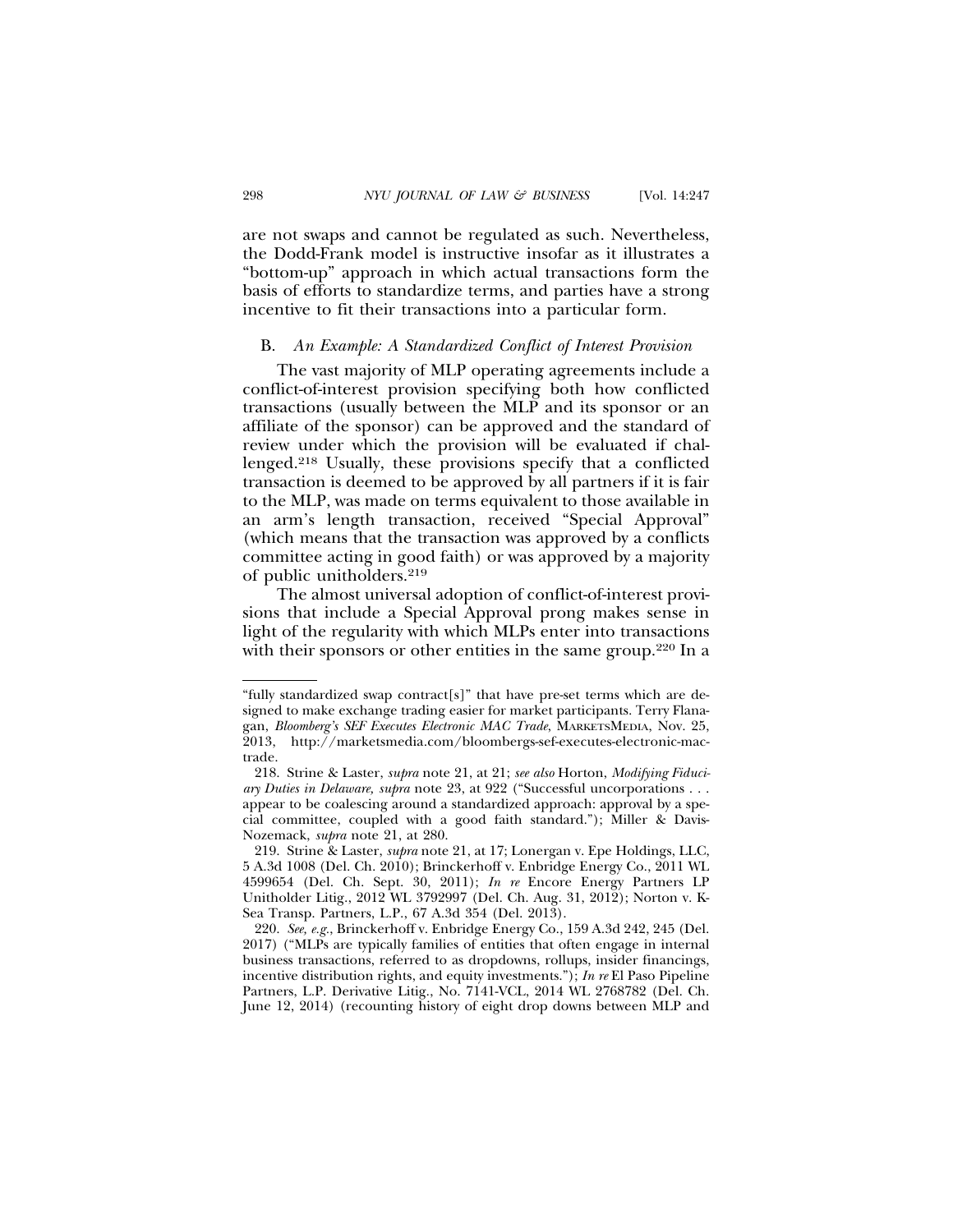drop-down transaction, for example, the sponsor sells additional Section 7704 qualifying assets to the MLP.221 These transactions are a common growth tool for MLPs and, in many instances, are accretive, meaning that they increase cash flow to investors.222 For the sponsor, they provide the opportunity to monetize additional assets beyond those which were sold to the MLP at its formation. When it comes to drop-downs, everyone can win. Thus, while MLP unitholders certainly do not want transactions to unfairly benefit the sponsor or the sponsor's affiliate at the expense of the MLP, they also do not want a rule that makes these transactions prohibitively risky or excessively expensive to undertake.

The usefulness of conflict-of-interest provisions and, in particular, special approval prongs becomes evident after consideration of how these transactions would be treated if evaluated under Delaware's current duty of loyalty framework. The contractarian criticism of mandatory fiduciary duties as potentially chilling legitimate business practices carries some weight here. As self-dealing transactions with a de facto controller,<sup>223</sup> drop-downs would be presumptively subject to entire fairness review.224 This entails judicial review of both substantive and procedural aspects of the transaction, and significantly, places the burden of proving fairness on the defendant.<sup>225</sup> The de-

sponsor over four years); Eduardo Gallardo et al., *Implications of Recent Delaware Court of Chancery Decisions on MLP-Related Party Transactions,* 18 M&A LAW. 7 (2014) ("Drop-down transactions are inherently conflict transactions, but are not uncommon in the life of an MLP.").

<sup>221.</sup> Matthew J. McCabe, Comment, *Master Limited Partnerships' Cost of Capital Conundrum*, 17 U. PA. J. BUS. L. 319, 325 (2014).

<sup>222.</sup> Even the "bad" deals at issue in *El Paso* were accretive. *In* re *El Paso Pipeline Partners*, 2014 WL 2768782. The Court, however, rejected the proposition that subjective good faith was demonstrated by the fact that the drop-down would be accretive. *Id.* Other aspects of the deal were not in the best interests of the partnership. *Id.*

<sup>223.</sup> *See, e.g.*, Kahn v. Lynch Commc'n Sys., Inc., 638 A.2d 1110, 1114 (1994) (finding that shareholder had de facto control notwithstanding the fact that its holding was less than 50%).

<sup>224.</sup> Solar Cells, Inc. v. True North Partners, LLC, No. Civ.A. 19447, 2002 WL 749163, at 3–4 (Del. Ch. Apr. 25, 2002); *In re* Wheelabrator Techs., Inc. S'holders Litig*.*, 663 A.2d 1194, 1204 (Del. Ch. 1995); *see also* Stroud v. Grace, 606 A.2d 75 (1992).

<sup>225.</sup> J. Travis Laster, *The Effect of Stockholder Approval on Enhanced Scrutiny*, 40 WM. MITCHELL L. REV. 1443, 1447 (2014) ("Under entire fairness, the defendant directors have the burden to demonstrate that the challenged act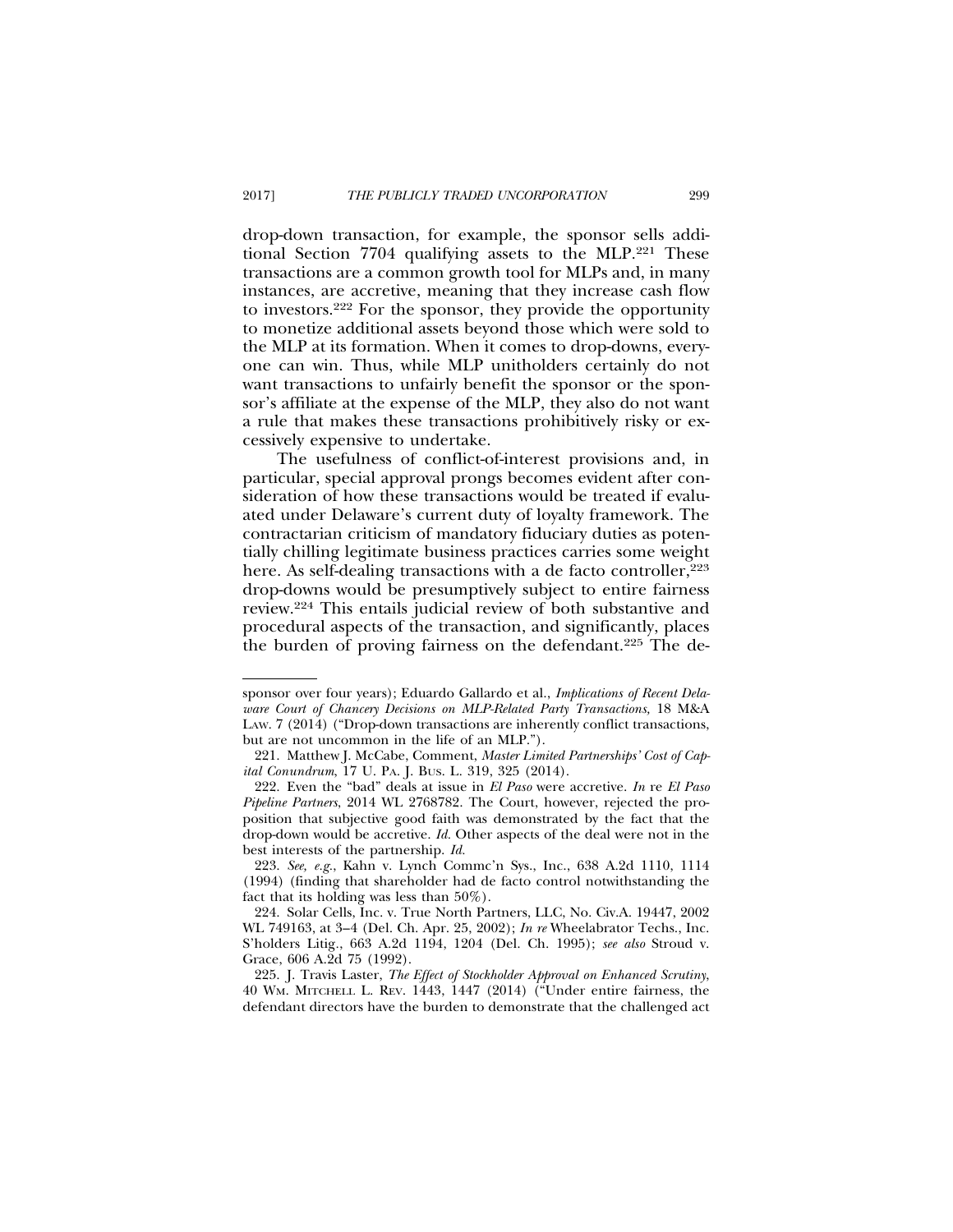fendant can, however, utilize procedural protections to "sanitize" the transaction: if the transaction is negotiated and approved by a disinterested special committee *or* if the transaction is approved by a majority of the minority shareholders after disclosure of all material information, the burden is shifted within the entire fairness review. The plaintiff will have to prove that the transaction was unfair.226

However, after a recent Delaware Supreme Court case, controlling shareholders and their advisors can structure the transaction in a way that will activate the business judgment rule, thereby foreclosing meaningful substantive review.227 If the transaction is conditioned on both procedural protections—(1) negotiation and approval by a special committee *and* (2) the approval by a majority of minority shareholders after disclosure of all material facts—the business judgment rule will apply.228 Delaware's duty of loyalty approach to controlling shareholder transactions can be conceived of as striking a balance between procedural fairness and substantive review at various points along a spectrum. On one end exists "naked" self-dealing transactions (those which are not subject to any procedural protections), which are subject to entire fairness review with the burden on the defendant to prove fairness. On the other end of the spectrum exists the fully pro-

or transaction was entirely fair to the corporation and its shareholders. To meet this test, they must show that the action they took was both procedurally and substantively fair by establishing to the court's satisfaction that the transaction was the product of both fair dealing and fair price.") (internal citations and quotations omitted).

<sup>226.</sup> *In re Wheelabrator*, 663 A.2d 1194; *see also Stroud*, 606 A.2d 75, at 90; Laster, *supra* note 223, at 1462. Some commentators have questioned applicability of this framework outside of the freeze-out context. *See, e.g.*,Claire Hill & Brett McDonnell, *Sanitizing Interested Transactions*, 36 DEL. J. CORP. L. 903 (2011).

<sup>227.</sup> *See, e.g.*, *In re* Books-A-Million, Inc. Stockholders Litig., No. 11343- VCL, 2016 WL 5874974 (Del. Ch. Oct. 10, 2016), *aff'd*, No. 515, 2017 WL 2290066 (Del. May 22, 2017).

<sup>228.</sup> Kahn v. M&F Worldwide Corp., 88 A.3d 635 (Del. 2014); *Books-a-Million*, 2016 WL 5874974; J. Travis Laster, *The Effect of Stockholder Approval on Enhanced Scrutiny*, 40 WM. MITCHELL L. REV. 1443, 1463 (2014). This standard was first announced in the context of a controlling shareholder merger, but Delaware courts have since indicated that it applies more generally to any transaction involving a controlling shareholder. *In re* Ezcorp. Consulting Agreement Derivative Litigation, No. 9962-VCL, 2016 WL 301245, at \*11 (Del. Ch. Jan. 25, 2016).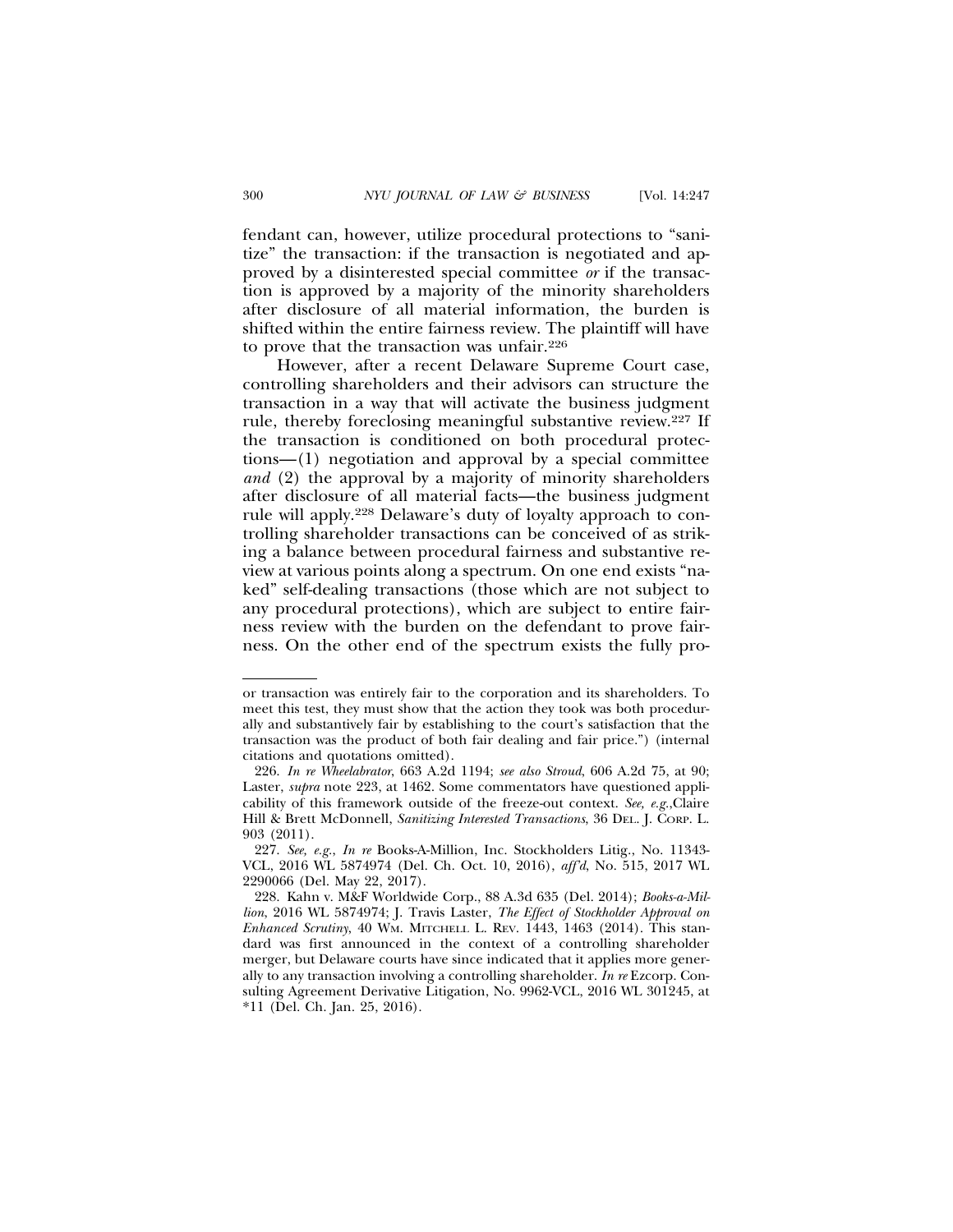tected transaction that is conditioned on both special committee participation and on shareholder approval. These transactions receive the protection of the business judgment rule, which effectively forecloses any meaningful substantive review. This framework sets up an inverse relationship between procedural protection and substantive review.

It is particularly important for MLPs that, under the framework discussed above Delaware's corporate law approach, escaping entire fairness completely requires a shareholder vote.<sup>229</sup> Under this paradigm, an MLP seeking to enter into a drop down or other transaction with its sponsor or an affiliate would either have to activate the notoriously expensive investor voting machinery or potentially face entire fairness review of the transaction. Subjecting each transaction between MLPs and their sponsors or affiliates to either an expensive and cumbersome unitholder vote or the possibility of litigation involving entire fairness review<sup>230</sup> would make these transactions a less attractive option for MLP sponsors and affiliates looking to sell accretive assets. Either scenario (regular entire fairness review resulting from litigation or holding a shareholder vote to bring these transactions into the business judgment rule) would likely lead to fewer drop down transactions and potentially cause the drop downs that do take place to be less valuable. With conflict-of-interest provisions that include special approval language, MLPs are adopting a mechanism that allows them to insulate transactions with controllers from substantive review with fewer procedural protections than those currently required under Delaware corporate law. In other words, they are adopting a balance between procedural protection and substantive review that is currently unavailable under Delaware corporate law.

A problem appears to lie, however, in the ability of management to seek approval of such transactions from committees comprised of individuals whose independence is question-

<sup>229.</sup> Under the framework announced in *Kahn v. M&F Worldwide Corp.*, 88 A.3d 635 (Del. 2014), escaping entire fairness review requires both approval from a committee of independent directors and a majority of the minority shareholders.

<sup>230.</sup> Vice Chancellor Laster has described Delaware's entire fairness standard as existing on the top tier of a "pyramid of narrowing deference to corporate decision making and increasing judicial intrusiveness." Laster, *supra* note 226, at 1446–47.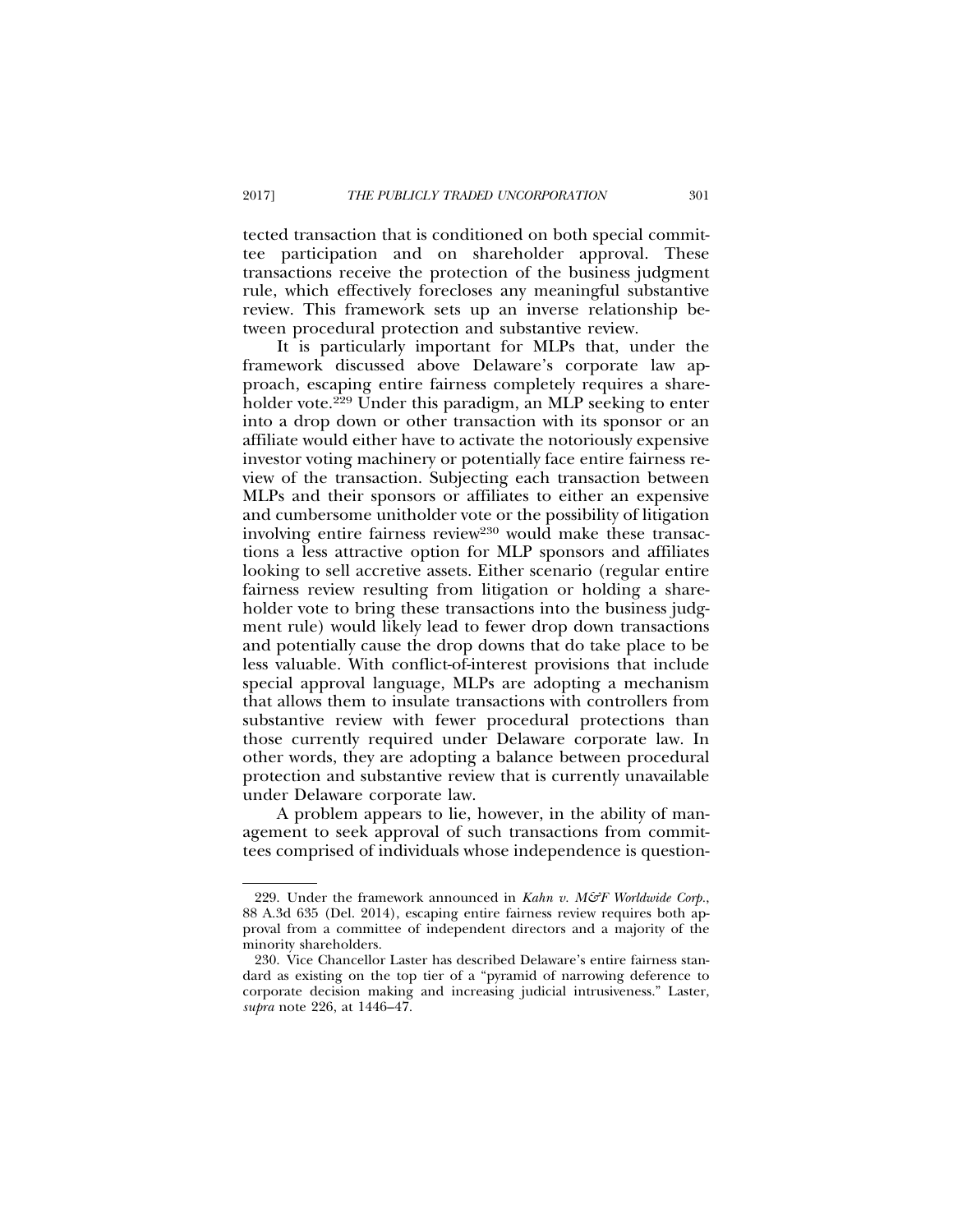able,231 utilize opinion letters issued by repeat-player financial advisors to conclusively establish good faith, and secure unitholder approval without disclosing material facts to unitholders (in the event unitholder approval is needed or otherwise sought).232 When challenging Special Approval by a committee, unitholders are usually required by language found in the operating agreement to show that the committee members failed to act in subjective good faith.<sup>233</sup> Operating agreements often include a provision specifying that if the committee obtains a fairness opinion from a financial advisor, it will conclusively establish "good faith," making challenge effectively impossible.234

A standardized version of this term should reflect both the need for additional protection against self-dealing and the fact that MLPs and their controllers have a legitimate need for a streamlined and reliable way to secure approval for transactions between them. It can do this by recognizing that holding a unitholder vote to sanitize each drop down is impractical, but requiring that the Special Approval process include greater procedural protections. For example, a Special Approval provision could still incorporate a good faith standard235 (making challenge difficult after the transaction is approved, functioning similarly to the business judgment rule in corporate law), but increase the protection offered through the negotiation and approval process by requiring (1) that the committee be comprised of independent, disinterested individuals who remain independent throughout the negotiation

<sup>231.</sup> *See, e.g.*, Dieckman v. Regency GP LP, No. 11130-CB, 2016 WL 1223348 (Del. Ch. Mar. 29, 2016); *In re* El Paso Pipeline Partners, L.P. Derivative Litigation, No. 7141-VCL, 2014 WL 2768782 (Del. Ch. June 12, 2014).

<sup>232.</sup> *Dieckman*, 2016 WL 1223348, at \*8.

<sup>233.</sup> *See, e.g.*, Allen v. Encore Energy Partners, L.P., 72 A.3d 93, 106 (Del. 2013) ("Therefore, to plead a breach of the LPA's contractual duty of subjective good faith, Allen must plead facts that enable a court reasonably to infer that the Conflicts Committee members did not subjectively believe that the Merger was in Encore's best interests. Allen can meet this standard by showing that the Conflicts Committee believed that it was acting against Encore's best interests when approving the Merger. He can also do that by showing that the Conflicts Committee consciously disregarded its duty to form a subjective belief that the Merger was in Encore's best interests."); *El Paso Pipeline Partners*, 2014 WL 2768782, at \*11–12.

<sup>234.</sup> Norton v. K-Sea Transp. Partners L.P., 67 A.3d 354, 366 (Del. 2013).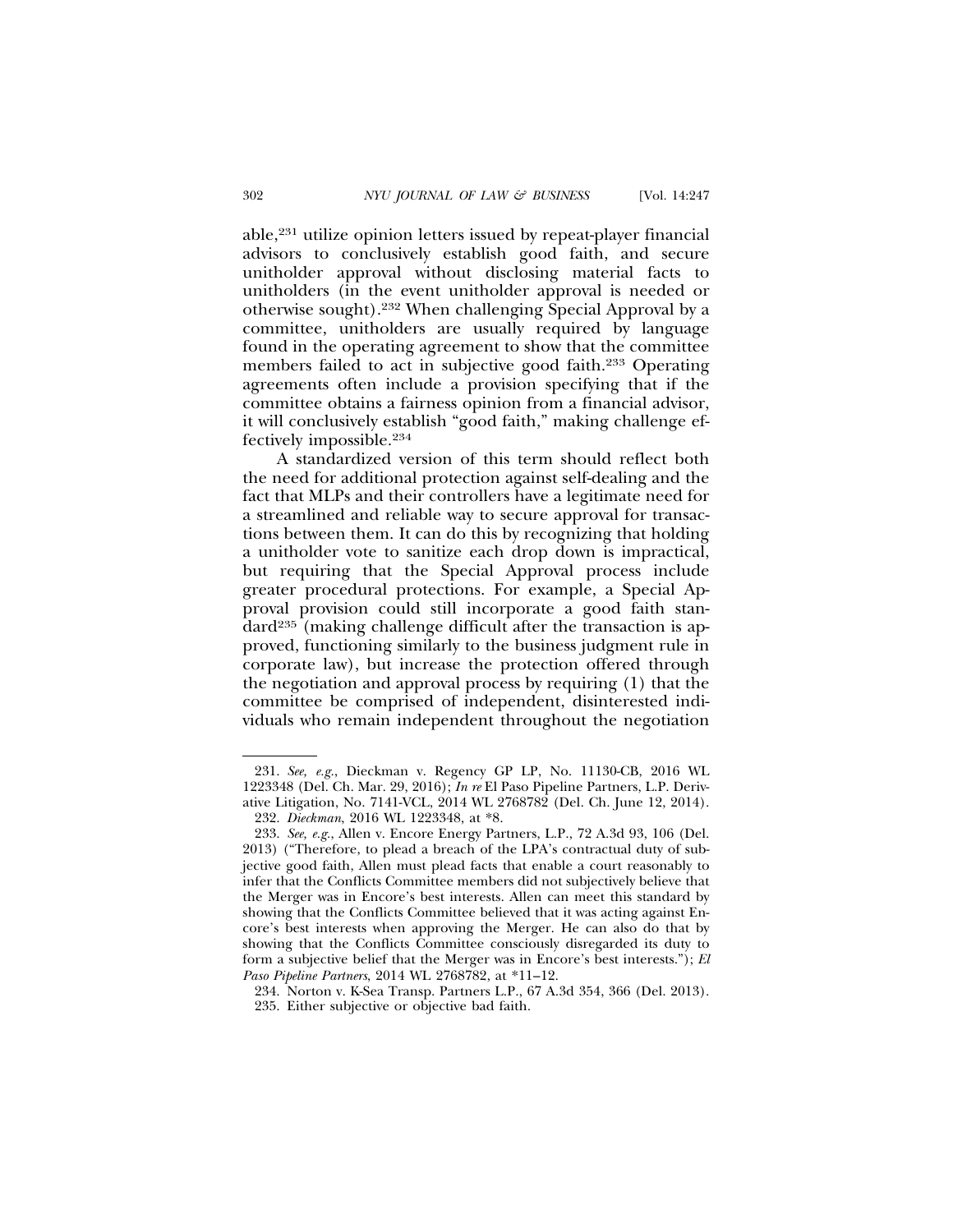of the transaction, and (2) that the committee be empowered to negotiate with the sponsor, retain relevant advisors, and walk away from the deal.<sup>236</sup> There is no doubt that unitholders would be more vulnerable to self-dealing than they would be if activation of a deferential standard of review required approval by an informed majority of the minority unitholders, but this may be where market expectations related to cash distribution play a role in disciplining sponsors and other affiliates. If such transaction are generally expected to lead to an increase in cash distributions, any self-dealing will be limited to the extent that it does not disappoint market expectations related to cash distributions.

Similarly, additional procedural protection should be included in any prong allowing sanitization by a vote of the minority unitholders by requiring disclosure of all material information for a vote to be effective. Again, this requirement appears in the corporate context and is meant to ensure that the shareholder votes that activate a more deferential standard will be informed. The standardized term should also specify that no action will create a conclusive presumption of "good faith" (e.g., opinion letters). With this approach, MLPs and their sponsors would still be able to take advantage of a faster and less risky means of entering into what are oftentimes advantageous transactions, but unitholders would receive additional protection in the form of more robust procedural safeguards.

If a standardized version of this term is adopted on a widespread basis, the benefits of standardization will follow. A body of case law will develop interpreting it. Attorneys and other advisors will be better able to translate their experiences on one deal or litigation to others that are subject to the standardized term. Drafting costs and uncertainty would decrease. Investors will have an easier time understanding their investments, likely leading to an increase in the informational efficiency of the market for MLP units.

Thus, by offering to publicly traded uncorporations standardized terms that have been drafted to reflect the common

<sup>236.</sup> This is not the only possible balance of available review and procedural protection. A case could be made for utilization of a standard that allows for more review than that allowed by the subjective good faith standard (still less than entire fairness) but less stringent procedural protections than those outlined above.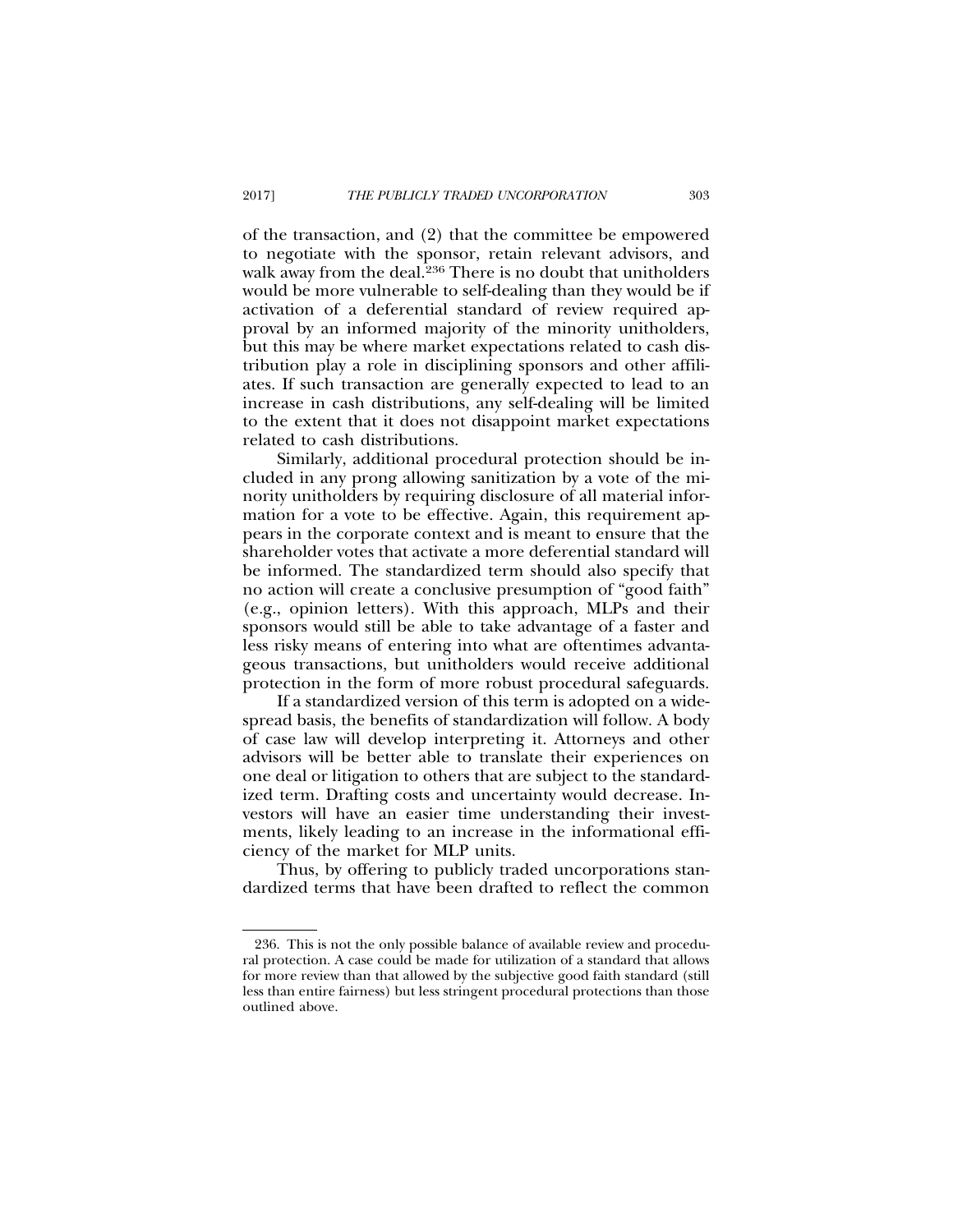contracting practices, state lawmakers may be able to offer the best of both worlds: the benefits of contractability *and* the advantages of standardization. Provided the benefits of standardization or other pressures outweigh any perceived costs created by the incorporation of measures intended to increase investor protection (and are, therefore, departures from current contracting practices), organizers of these entities will have a reason to adopt the standardized forms. The following Part addresses the likelihood of adoption if the terms are not mandatory, *i.e.*, whether this solution can be implemented effectively in a manner that is consistent with the pressures of interstate competition.

### C. *Statutory Menus – A Viable Implementation*

Many of the benefits promised by standardized MLP terms require widespread adoption. MLP investors, as a class, can only enjoy the benefits of these terms if adopted by a large number of MLPs; similarly, the standardization-related advantages, such as increased certainty and a body of well-developed case law, are a function of the degree to which the terms are adopted. The easiest way to ensure widespread adoption is by making the terms mandatory for publicly traded alternative entities that opt out of governance features traditionally associated with publicly traded corporations, like fiduciary duties. A state legislature adopting this approach would be offering its alternative entities a "close-ended" menu—they could either adopt traditional, corporate style fiduciary duties or the standardized terms, but not some other option. Because this entails a limitation on contractual freedom,237 a closed menu is unlikely to gain much traction.

This does not mean that widespread adoption is impossible. Instead, non-mandatory implementations, such as including the terms as an option on an "open-ended menu" (i.e., a statutory menu that provides terms designed for these entities but does not prohibit adoption of bespoke terms), can lead to widespread adoption. In the corporate context, many firms voluntarily adopt non-mandatory standardized terms<sup>238</sup> on ac-

<sup>237.</sup> Ayres, *supra* note 33, at 10.

<sup>238.</sup> *See, e.g.*, Michael Klausner, *The Contractarian Theory of Corporate Law: A Generation Later*, 31 J. CORP. L. 779 (2006); Hansmann, *supra* note 128, at 4 ("While closely held business firms commonly have detailed, specifically tai-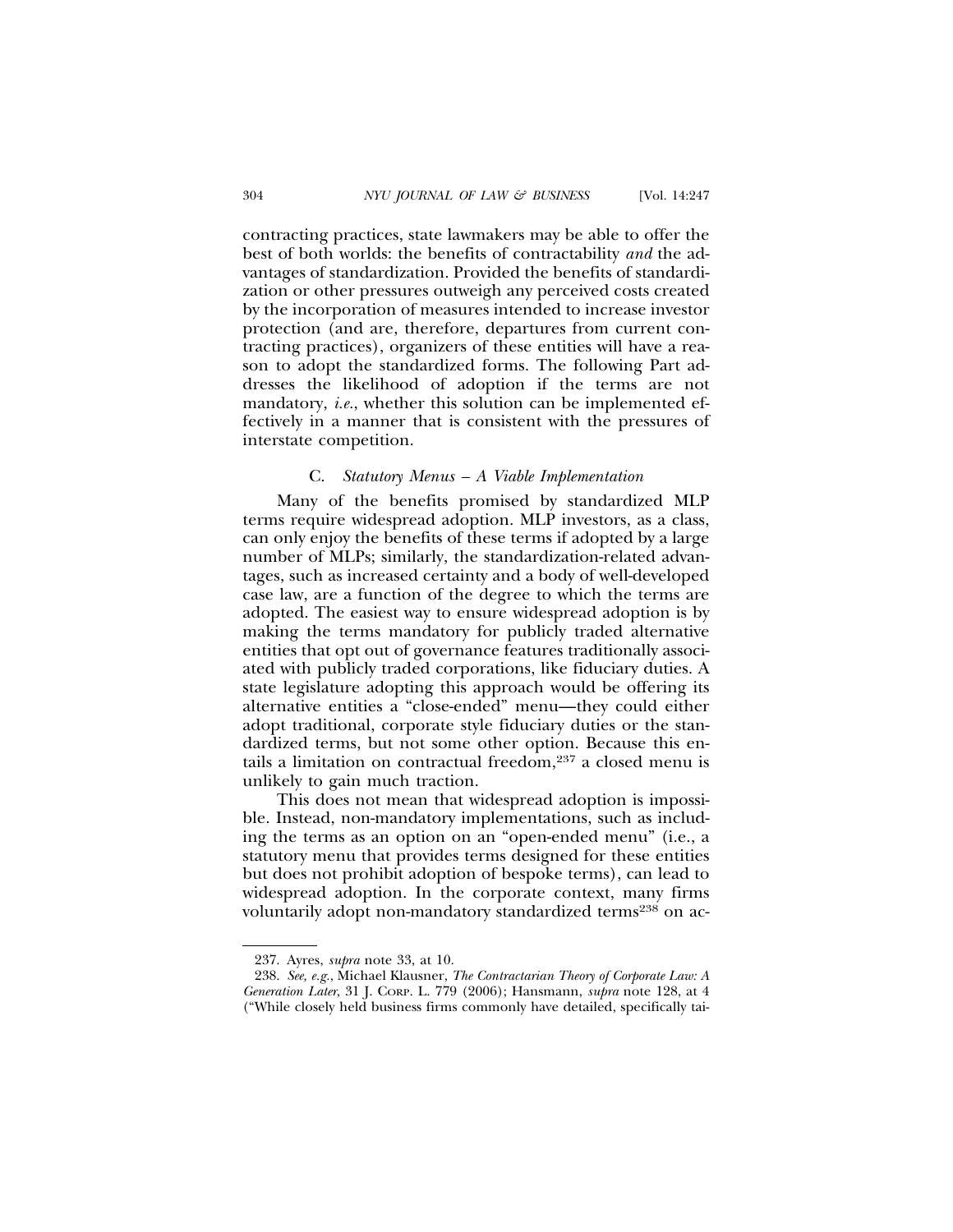count of lowered "transaction costs of drafting and negotiating, the high salience or presumptive legitimacy of governmentally provided terms, [and] the need for standardization."239 For MLPs, adopting the standardized terms would likely lower the costs faced by organizers at the formation stage. Over time, as more firms adopt them and case law construing the standardized terms develops, adopting firms would be able to minimize uncertainty and much of the potential for the surprising results managers and sponsors now face when litigating over the interpretation of customized provisions.<sup>240</sup>

Furthermore, adoption of the standardized terms would serve as an inexpensive and credible way for MLPs to send signals to investors about the quality of the investment they offer. The current lack of standardization leaves investors without any straightforward way to sort these entities according to their governance terms. Currently, even if an MLP offers favorable governance terms and attempts to signal this to investors, those investors have no way to confirm whether those terms are indeed favorable without undertaking a similarly expensive and time-consuming verification effort. However, the availability of government-endorsed, standardized terms that have been designed to protect investors' interests in the areas where other forces are insufficient to do so would provide investors with a virtually costless way to evaluate investment opportunities—whether or not that MLP has adopted the standardized terms. A decision by an MLP not to adopt the terms would send investors a strong signal of "buyer-beware."241 The creation of a reliable and inexpensive sorting mechanism could easily lead to lower capital costs for adopting MLPs, which would provide another reason for firms to consider their adoption notwithstanding their ability to contract out of them. Ad-

lored charters, the charters of publicly traded corporations are remarkably empty. . . . They effectively defer to the default terms of the state corporation law in virtually all matters of significance.").

<sup>239.</sup> Hansmann, *supra* note 128, at 4.

<sup>240.</sup> Strine & Laster, *supra* note 21, at 12; Horton, *Modifying Fiduciary Duties in Delaware, supra* note 23, at 922.

<sup>241.</sup> Ayres, *supra* note 33, at 6–7. Professor Ayres argues persuasively that the use of statutory menus can have a significant impact in a variety of areas, including civil rights. According to Professor Ayres, companies offered a statutory option to extend their employees additional protection against discrimination in the workplace would make it difficult for many employers to refrain from opting in.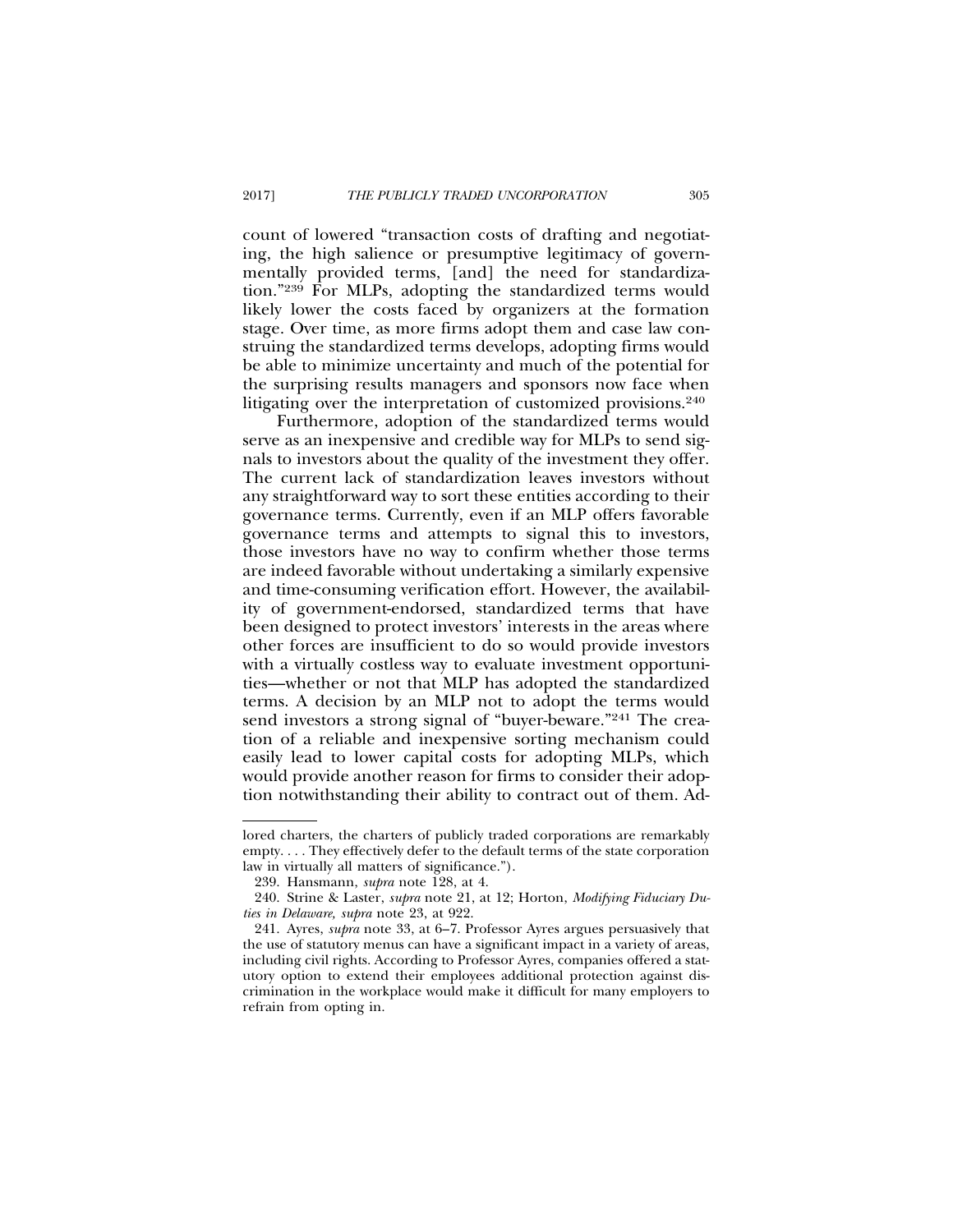ditionally, an increased institutional investor presence in the future may also lead to increased pressure for adoption of standardized terms if they are perceived as offering investors additional protection. Widespread adoption will ultimately come down to whether the benefits of adopting the standardized terms (whether on account of network benefits or the signaling power of the terms) outweigh any perceived costs imposed by the inclusion of additional measures to further investor protection.

A recent study conducted by Professor Yair Listokin provides empirical support for the feasibility of this approach. Listokin compared the adoption of fair-price protection by publicly traded companies organized in states in which (1) fairprice protection *could* be included in the corporate charter but was not included in the state's corporate statute; (2) fair-price protection was included as an item on a statutory menu (opt-in statute); (3) fair protection was the default rule (requiring companies to opt-out).242 He found that a company organized in a state with an opt-in fair-price protection statute has a 22% greater chance of including it than a company organized in a state without a statutory provision (i.e., a state in which fair price protection can be implemented, but only through adoption of a bespoke term). Companies organized in states whose statutes establish fair price protection as a default rule (requiring opt-out) have a 67% greater chance of including fair price protection over companies organized in a state with no fair price statute and a 45% greater chance than corporations formed in states that have opt-in statutes.243 Listokin's findings suggest that the inclusion of terms on a statutory menu will lead more firms to adopt those terms because they "provid[e] imprimatur of the state, facilitate[e] network effects, and reduc[e] the cost of continually updating corporate charters to reflect changes in the law and the economy."244 In the words of Professor Ian Ayres, "menus matter."245

Thus, Listokin's findings indicate that standardized MLP terms do not have to be a *mandatory* alternative to corporate

<sup>242.</sup> Yair Listokin, *What Do Corporate Default Rules and Menus Do? An Empirical Analysis*, 6 J. EMPIRICAL L. STUD. 279 (2009).

<sup>243.</sup> *Id.* at 300–02.

<sup>244.</sup> *Id.* at 307.

<sup>245.</sup> Ayres, *supra* note 33.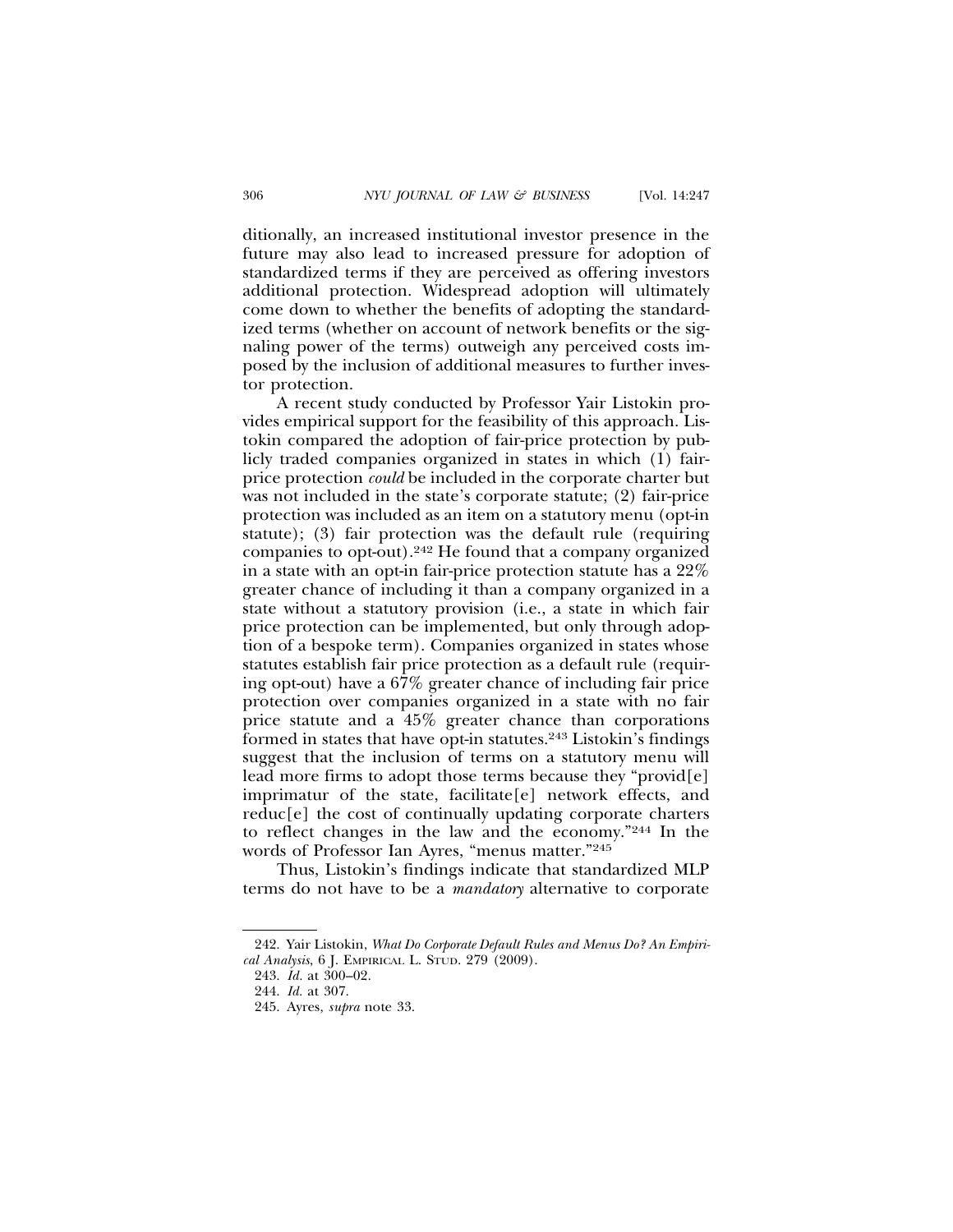style fiduciary duties to enjoy widespread adoption. Rather, state legislatures could maintain their commitment to contractual freedom and still facilitate adoption of standardized MLP terms by including them as part of a statutory menu.246 Listokin's findings suggest that merely making them available and requiring opt-in can encourage adoption, but they also indicate that state legislatures can choose to put a thumb on the scale in favor of adoption by implementing the standardized terms as defaults that automatically apply to MLPs that eliminate fiduciary duties. This implementation would require MLP organizers to opt-out, and Listokin's research suggests that requiring opt-out is a particularly effective way of encouraging the adoption of terms that management may prefer to avoid.247

As the state of almost all publicly traded alternative entities, Delaware is the obvious state for implementation of these terms. But this does not mean that other states do not have something to gain from implementation of standardized terms for MLPs. Maryland has long enjoyed a competitive advantage over Delaware in attracting real estate investment trusts (REITs),248 in large part on account of the menu option of specially-tailored terms that has been available to REITS under Maryland law for several decades.<sup>249</sup> It is not implausible that a state wishing to compete with Delaware for MLPs could do so with a well-designed set of standardized terms.

### D. *Why the Legislature and Not a Private Party*

Thus far, this Article has assumed that the standardized terms should be promulgated by a state legislature (most likely Delaware's) rather than some private party or organization. Of course, private-sector organizations also offer menus of standardized terms, and it would be completely plausible for a

<sup>246.</sup> For many of the same reasons, Professor Brian JM Quinn has advocated in favor of including a standardized in forum selection provision as a statutory menu option for corporate charters. He argues that "opt-in menus are . . . a valuable mechanism for overcoming contractual inertia and assisting contracting parties reach more optimal results." Brian J. M. Quinn, *Shareholder Lawsuits, Status Quo Bias, and Adoption of the Exclusive Forum Provision*, 45 U.C. DAVIS L. REV. 137, 190 (2011).

<sup>247.</sup> Listokin, *supra* note 241.

<sup>248.</sup> Ribstein & O'Hara, *supra* note 173, at 705–06.

<sup>249.</sup> Maryland first passed a statute specifically for REITs in the 1960s.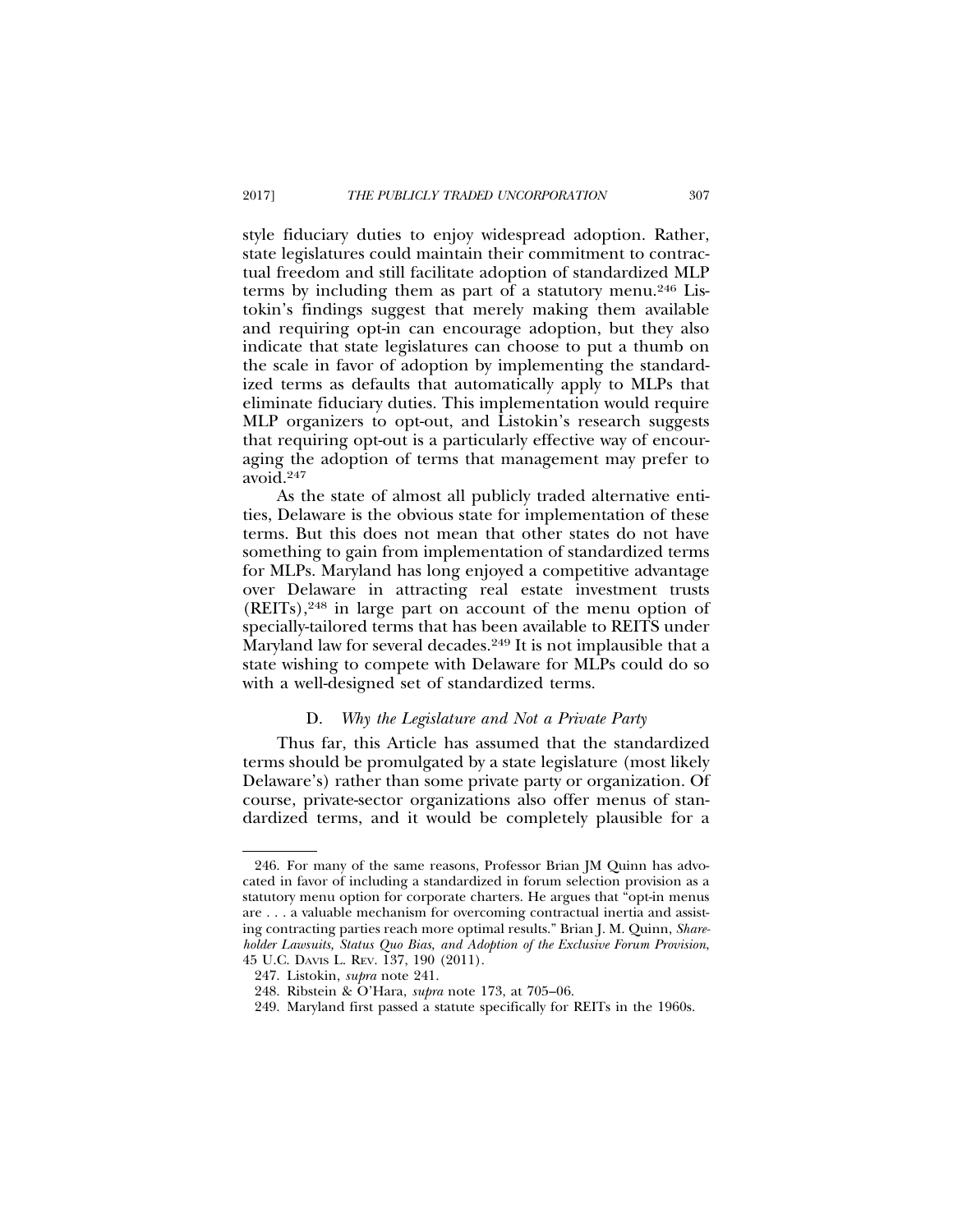trade organization, such as the Master Limited Partnerships Association, to offer standardized MLP terms that can be adopted by MLPs or their organizers. While it is not possible to rule out the possibility that such terms would be frequently adopted, legislative production of these terms is preferable and more likely to lead to widespread adoption. As discussed above in Part IV.C, one of the likely motivations for adopting the standardized terms will be the market and reputational consequences that will flow from an MLP's failing to adopt the terms when investors know that they are available. These consequences, of course, will depend on the market's perception of the terms as offering investors a more appropriate degree of protection than is likely to be offered by individually drafted versions of the standardized terms. As discussed above in Part I, MLP operating agreements are not the subject of negotiation. Investors will be looking to the drafter of the terms to represent their interests, and for this reason, the provenance of the terms will matter. Terms that have government imprimatur are more likely to be viewed as striking a balance between the relevant parties than terms which have been promulgated by a private party (particularly one that is associated specifically with MLPs, their sponsors, and their organizers) and for this reason, are more likely to lead to market pressures in favor of adoption.250 This is especially the case with regard to terms adopted by the Delaware legislature in light of the process by which Delaware legislates business law – legislation is drafted by members of the Corporate Council of the Delaware Bar Association and must be approved by the Corporate Council prior to being submitted to the legislature.251 These groups will typically include both transactional attorneys and litigators as well as members of both the plaintiffs' and defense bars. Accordingly, terms that have been drafted and approved by this group are likely to have a veneer of legitimacy and even-handedness that terms generated by the private sector will not have.

<sup>250.</sup> *See, e.g.*, Ayres, *supra* note 33, at 8 (arguing that "privatized menu option[s] do not have nearly the same salience as a legislative menu option").

<sup>251.</sup> Hamermesh, *supra* note 201, at 1756.